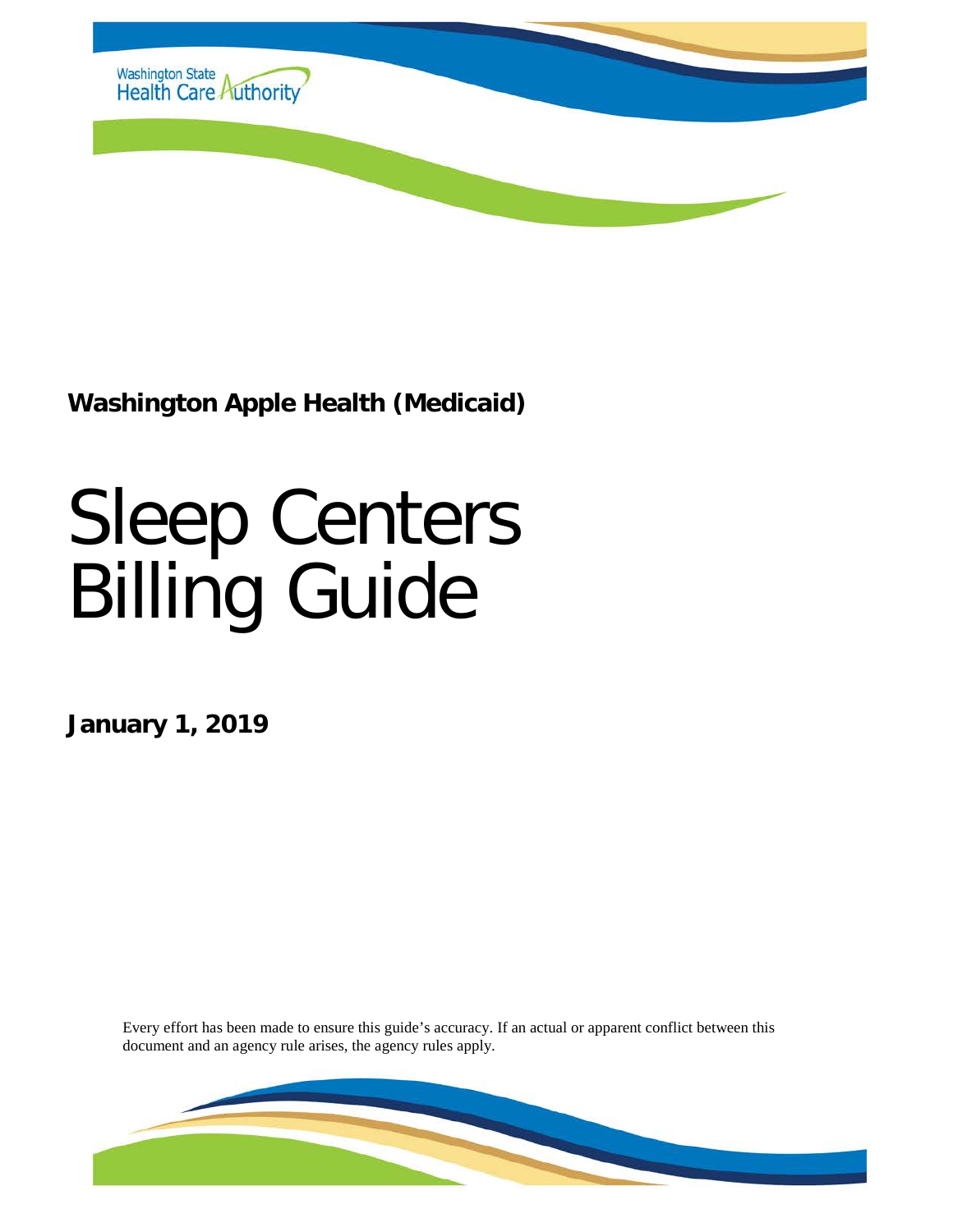# <span id="page-1-1"></span>**About this guide[\\*](#page-1-0)**

This publication takes effect January 1, 2019. It is a compilation taken from several guides detailing information on Sleep Studies.

HCA is committed to providing equal access to our services. If you need an accommodation or require documents in another format, please call 1-800-562-3022. People who have hearing or speech disabilities, please call 711 for relay services.

Washington Apple Health means the public health insurance programs for eligible Washington residents. Washington Apple Health is the name used in Washington State for Medicaid, the children's health insurance program (CHIP), and stateonly funded health care programs. Washington Apple Health is administered by the Washington State Health Care Authority.

Refer also to the agency's [ProviderOne Billing and Resource Guide](http://www.hca.wa.gov/node/311) for additional information about agency billing.

 $\overline{a}$ 

<span id="page-1-0"></span>This publication is a billing instruction.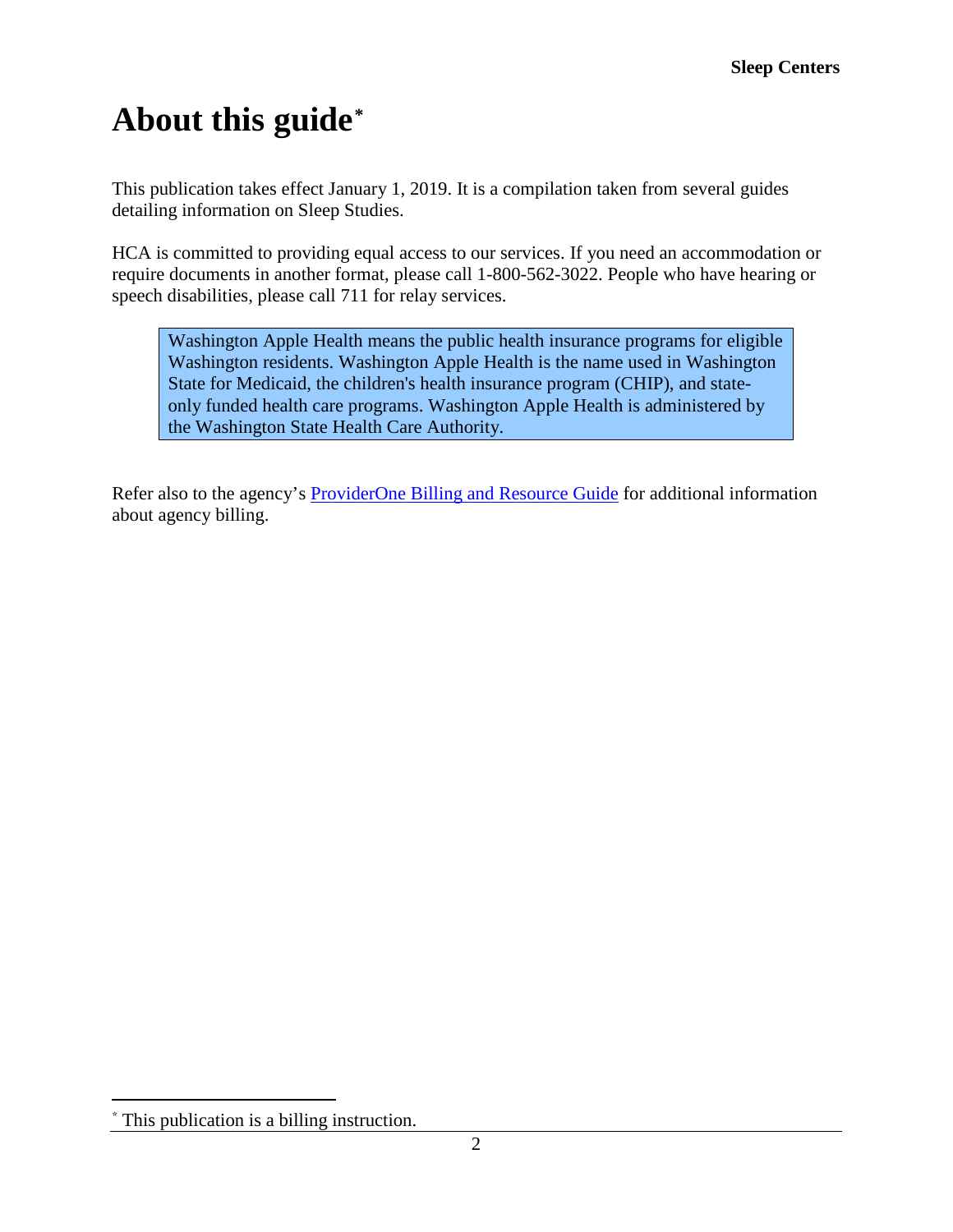| <b>Subject</b>                                                                                                                                        | <b>Change</b>                                                                                                                                                         | <b>Reason for Change</b>                                                                                                                                                                                                                                    |
|-------------------------------------------------------------------------------------------------------------------------------------------------------|-----------------------------------------------------------------------------------------------------------------------------------------------------------------------|-------------------------------------------------------------------------------------------------------------------------------------------------------------------------------------------------------------------------------------------------------------|
| <b>Client Eligibility:</b><br><b>BHO</b> , Changes for<br><b>January 1, 2019,</b><br>IMC, and<br><b>Integrated Apple</b><br><b>Health Foster Care</b> | <b>Effective January 1, 2019, some</b><br>existing integrated managed care<br>regions have new counties and many<br>new regions and counties will be<br>implemented.  | Apple Health managed care<br>organizations (MCOs) in certain<br>RSAs will expand their coverage<br>of behavioral health services<br>(mental health and substance use<br>disorder treatment), along with<br>continuing to cover physical health<br>services. |
| <b>Mandibular</b><br>Advancement<br>Device                                                                                                            | Added coverage for mandibular<br>advancement devices (MAD),<br>including prior authorization<br>information, exclusions, and payment<br>information.                  | New procedure code                                                                                                                                                                                                                                          |
| <b>Equipment and</b><br>supplies                                                                                                                      | Added codes G0454 and 99446 under<br>prescribing information for medical<br>equipment and supplies and home<br>health services                                        | Updated to align with federal<br>regulations and new WAC                                                                                                                                                                                                    |
| <b>Rental and</b><br>Purchase of a<br><b>CPAP</b> device                                                                                              | Added reminder to blue note box<br>that a prescription for CPAP<br>machine must not be older than one<br>year from the date the prescriber<br>signs the prescription. | Clarification                                                                                                                                                                                                                                               |

# <span id="page-2-0"></span>**What has changed?**

## <span id="page-2-1"></span>**Where can I download agency forms?**

To download an agency provider form, go to HCA's Billers and provider's webpage, select [Forms & publications.](http://www.hca.wa.gov/billers-providers/forms-and-publications) Type the HCA form number into the **Search box** as shown below (Example: 13-835).

**\_\_\_\_\_\_\_\_\_\_\_\_\_\_\_\_\_\_\_\_\_\_\_\_\_\_\_\_\_\_\_\_\_\_\_\_\_\_\_\_\_\_\_\_\_\_\_\_\_\_**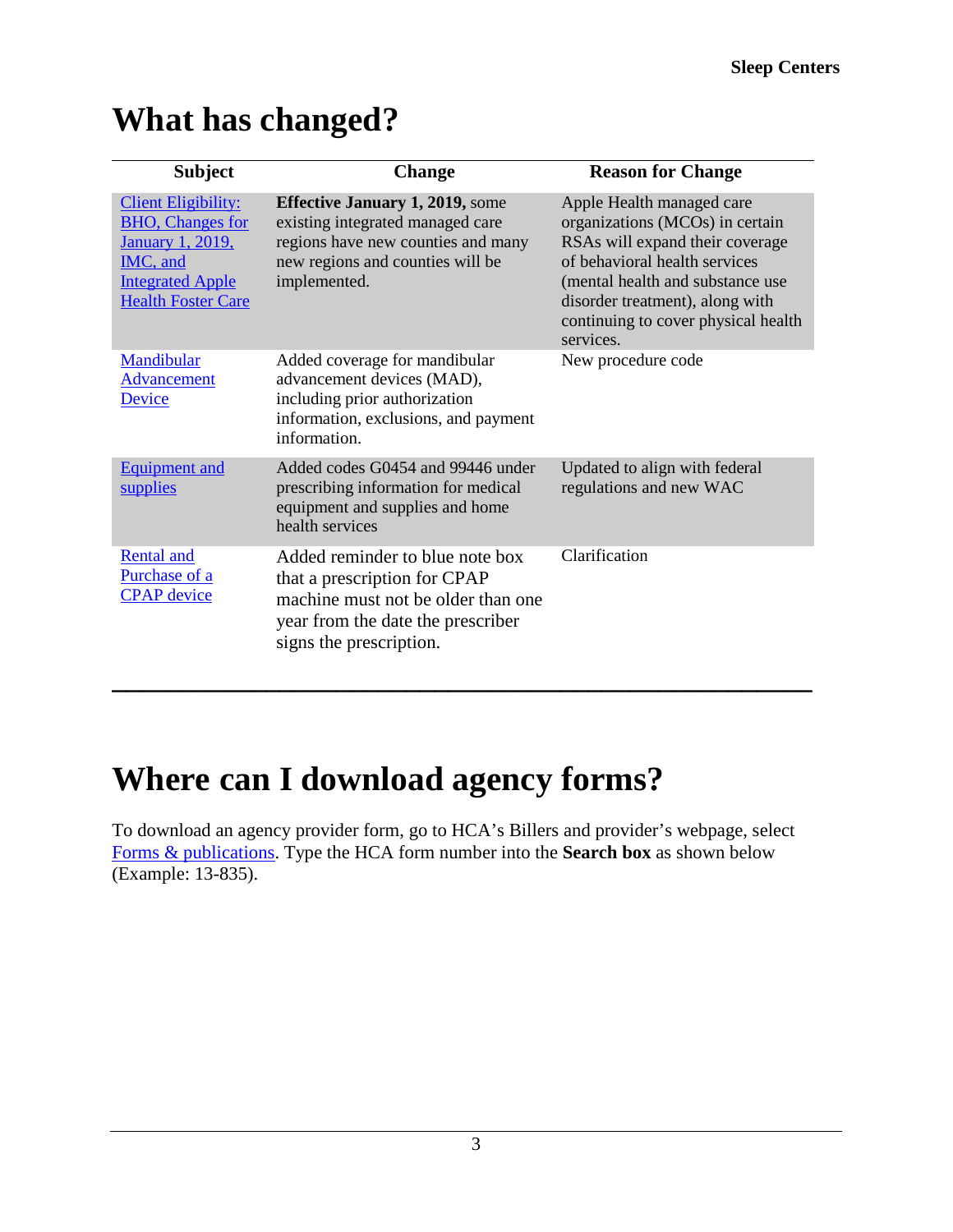#### **Sleep Centers**

| <b>Billers and providers</b> | <b>Forms &amp; publications</b> | ProviderOne                                                                |
|------------------------------|---------------------------------|----------------------------------------------------------------------------|
|                              |                                 |                                                                            |
|                              |                                 | <b>Electronic Health Records (EHR)</b><br><b>Contact Us</b><br><b>News</b> |
| Forms & publications         |                                 |                                                                            |
| Q<br>$-Arry -$               | $\checkmark$<br>$-Arry -$       | $\check{}$<br>Sort by Name (A-Z) V                                         |

## <span id="page-3-0"></span>**How can I get agency provider documents?**

To download and print agency provider notices and billing guides, go to the agency's [Provider](https://www.hca.wa.gov/billers-providers-partners/prior-authorization-claims-and-billing/provider-billing-guides-and-fee-schedules)  [billing guides and fee schedules](https://www.hca.wa.gov/billers-providers-partners/prior-authorization-claims-and-billing/provider-billing-guides-and-fee-schedules) website.

#### **Copyright disclosure**

Current Procedural Terminology (CPT) copyright 2018 American Medical Association (AMA). All rights reserved. CPT is a registered trademark of the American Medical Association.

Fee schedules, relative value units, conversion factors and/or related components are not assigned by the AMA, are not part of CPT, and the AMA is not recommending their use. The AMA does not directly or indirectly practice medicine or dispense medical services. The AMA assumes no liability for data contained or not contained herein.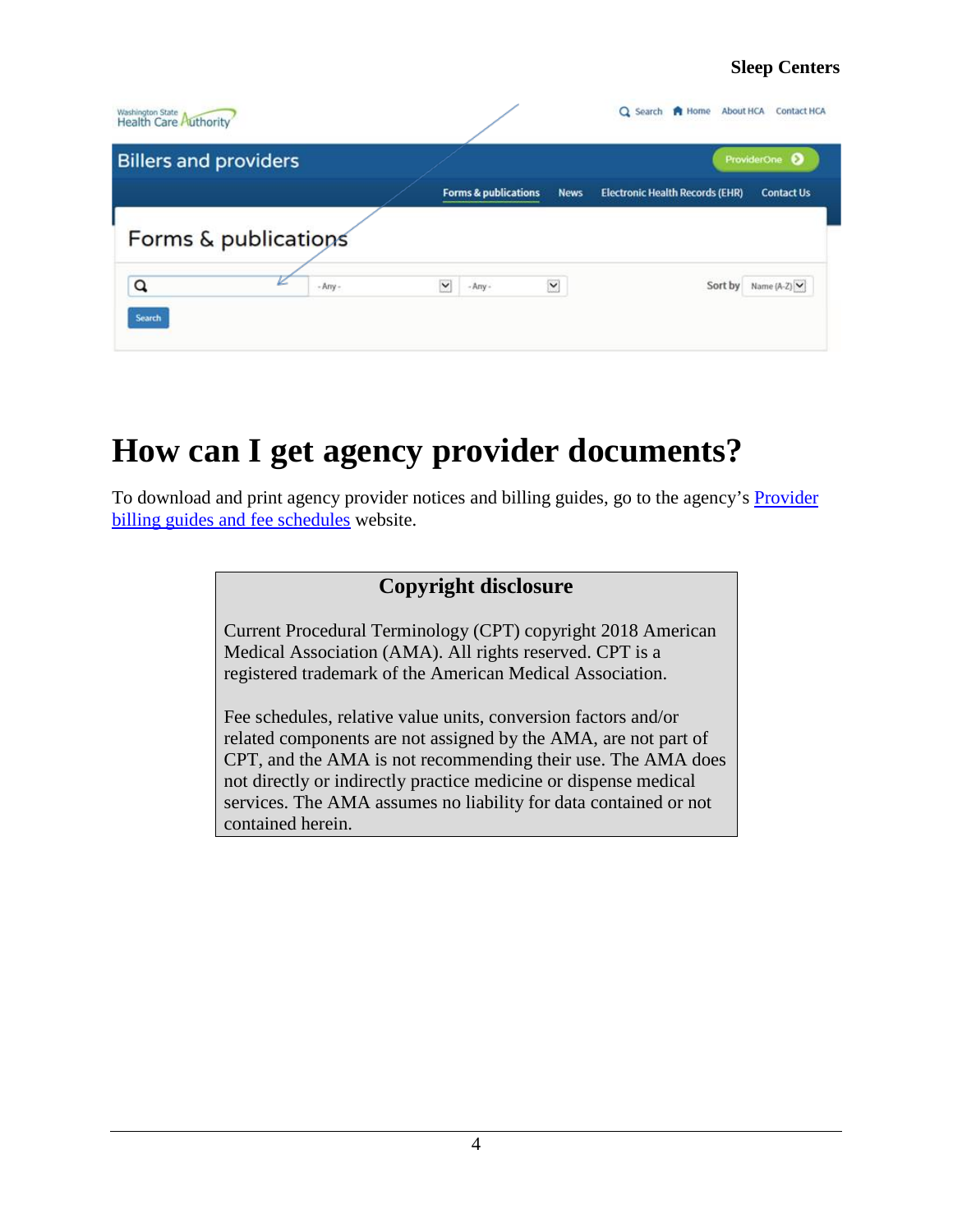## **Table of Contents**

| When does the agency pay for sleep center and sleep medicine related care?12            |  |
|-----------------------------------------------------------------------------------------|--|
|                                                                                         |  |
|                                                                                         |  |
|                                                                                         |  |
| Are clients enrolled in an agency-contracted managed care organization (MCO)            |  |
|                                                                                         |  |
|                                                                                         |  |
|                                                                                         |  |
|                                                                                         |  |
|                                                                                         |  |
|                                                                                         |  |
|                                                                                         |  |
|                                                                                         |  |
|                                                                                         |  |
| What are the general responsibilities of a sleep center/sleep medicine provider?20      |  |
|                                                                                         |  |
|                                                                                         |  |
|                                                                                         |  |
|                                                                                         |  |
| What are the coverage criteria for sleep centers and sleep medicine related services?22 |  |
| Sleep center physician consultations and referral for cognitive behavioral therapy      |  |
|                                                                                         |  |
|                                                                                         |  |
|                                                                                         |  |
|                                                                                         |  |
|                                                                                         |  |
|                                                                                         |  |
|                                                                                         |  |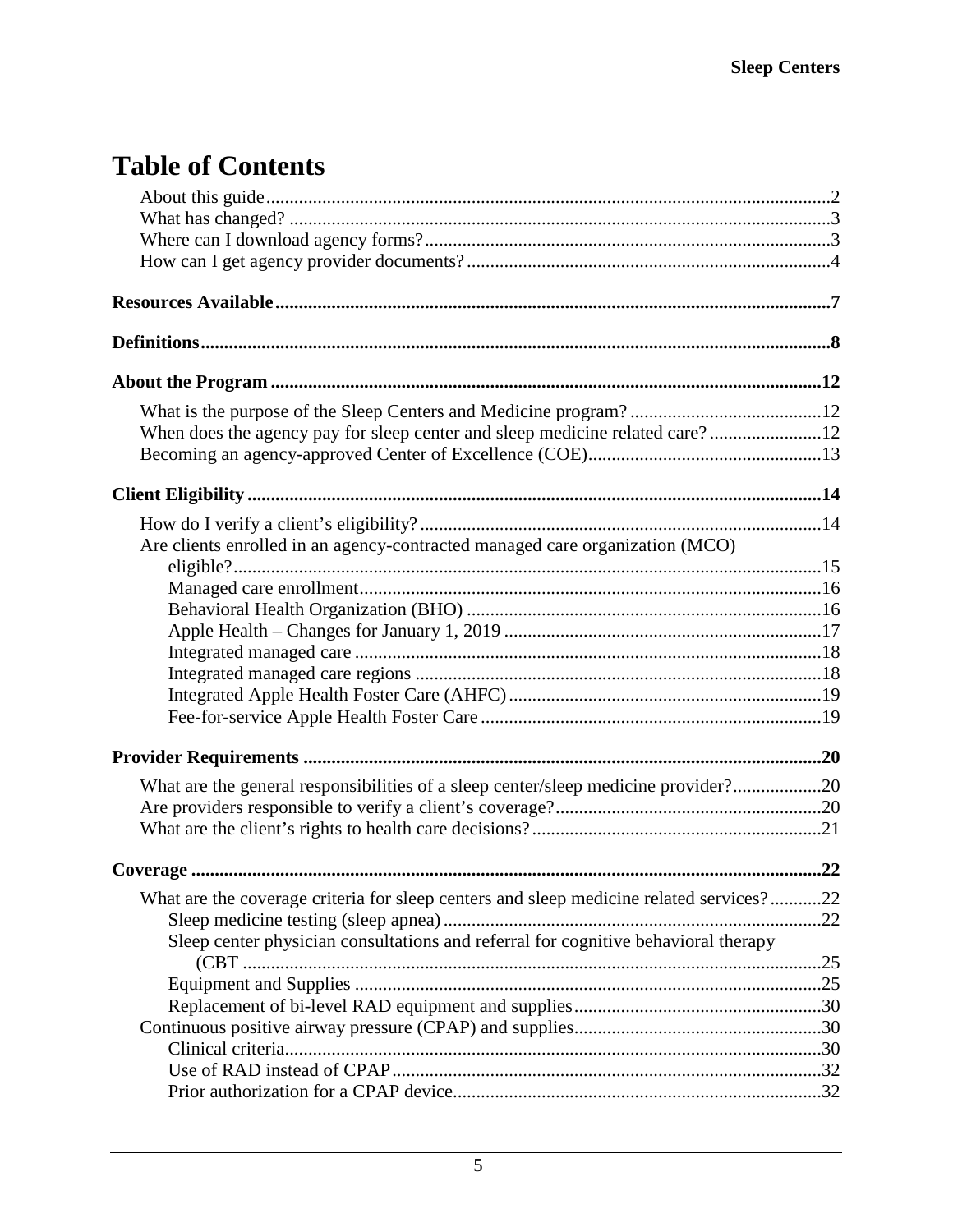| Continuous positive airway pressure system (CPAP) coverage table 38                     |  |
|-----------------------------------------------------------------------------------------|--|
|                                                                                         |  |
|                                                                                         |  |
|                                                                                         |  |
|                                                                                         |  |
|                                                                                         |  |
|                                                                                         |  |
|                                                                                         |  |
|                                                                                         |  |
|                                                                                         |  |
|                                                                                         |  |
|                                                                                         |  |
|                                                                                         |  |
|                                                                                         |  |
|                                                                                         |  |
|                                                                                         |  |
|                                                                                         |  |
|                                                                                         |  |
|                                                                                         |  |
| Is information available to bill for clients eligible for both Medicare and Medicaid?54 |  |
|                                                                                         |  |
|                                                                                         |  |
|                                                                                         |  |
|                                                                                         |  |
|                                                                                         |  |
|                                                                                         |  |
|                                                                                         |  |
|                                                                                         |  |
|                                                                                         |  |
|                                                                                         |  |
|                                                                                         |  |
|                                                                                         |  |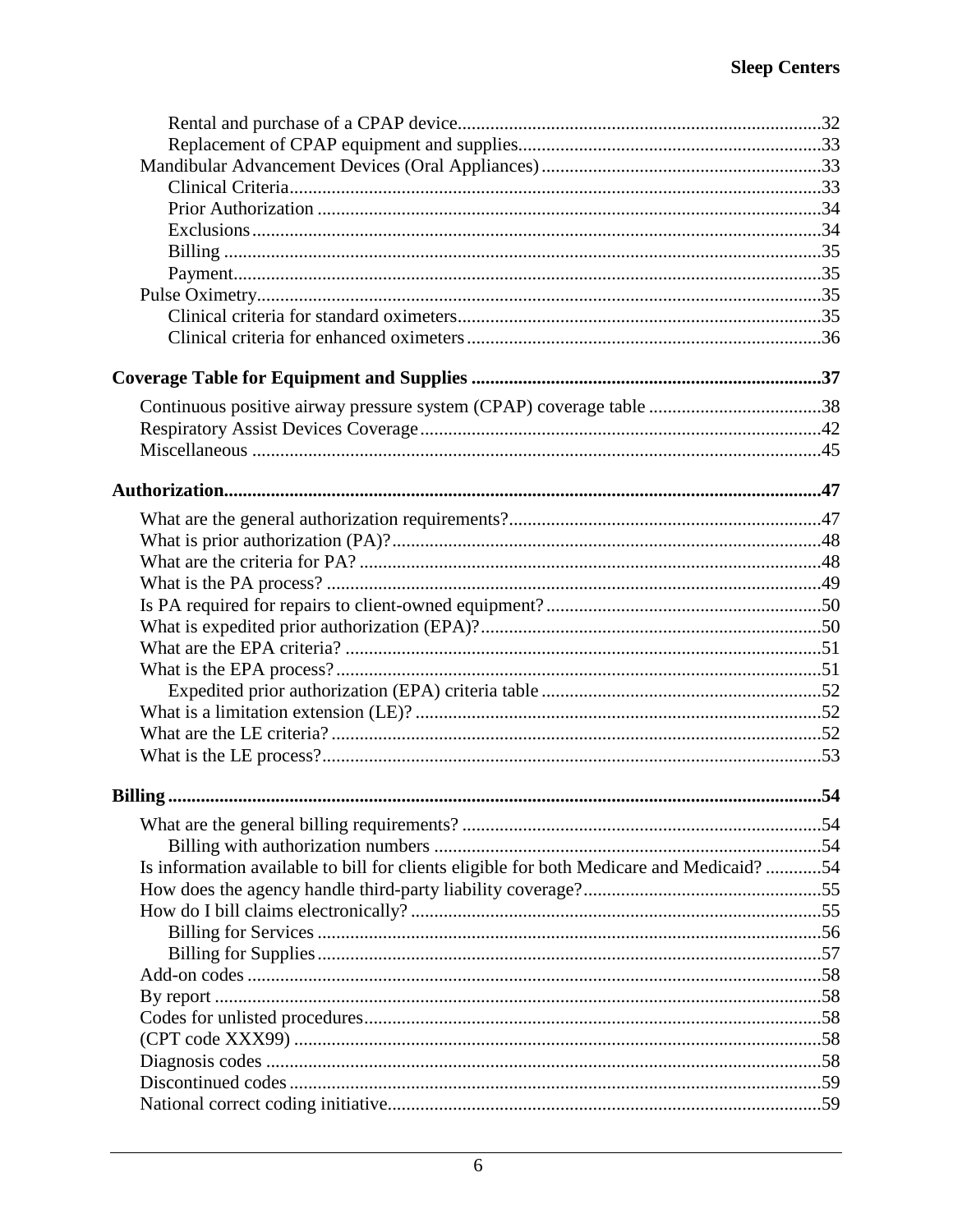<span id="page-6-0"></span>

# **Resources Available**

| <b>Topic</b>                                                                                        | <b>Contact Information</b>                                                                                                                                                                                                                                                                                                                                     |  |
|-----------------------------------------------------------------------------------------------------|----------------------------------------------------------------------------------------------------------------------------------------------------------------------------------------------------------------------------------------------------------------------------------------------------------------------------------------------------------------|--|
| How do I obtain prior<br>authorization or a limitation<br>extension?                                | For all requests for prior authorization or limitation extensions,<br>both these forms are required:<br>A completed, TYPED General Information for<br>$\bullet$<br>Authorization form, HCA 13-835. This request form<br>must be the initial page when you submit your request.<br>See Where can I download agency forms?<br>Fax your request to: 866-668-1214. |  |
| How do I check on the status<br>of a request for prior<br>authorization or limitation<br>extension? | Call 800-562-3022 and select the topic<br>$\bullet$<br>Call 800-562-3022, extension 15471<br>$\bullet$                                                                                                                                                                                                                                                         |  |
| How do I get answers for<br>billing questions?                                                      | Call 800-562-3022 and ask for the billing extension.                                                                                                                                                                                                                                                                                                           |  |
| How do I obtain information<br>regarding the Sleep Centers<br>and Sleep Medicine<br>Program?        | Do one of the following:<br>Contact the Billers and Providers "contact us" webpage<br>$\bullet$<br>Contact the Sleep Centers and Sleep Medicine program<br>$\bullet$<br>manager at:<br>Division of Health Care Services/CQCT<br><b>Health Care Authority</b><br>P.O Box 45506<br>Olympia, WA 98504-5506                                                        |  |
| Who do I contact if I have a<br>reimbursement question?                                             | <b>Cost Reimbursement Analyst</b><br><b>Professional Reimbursement</b><br>PO Box 45510<br>Olympia, WA 98504-5510                                                                                                                                                                                                                                               |  |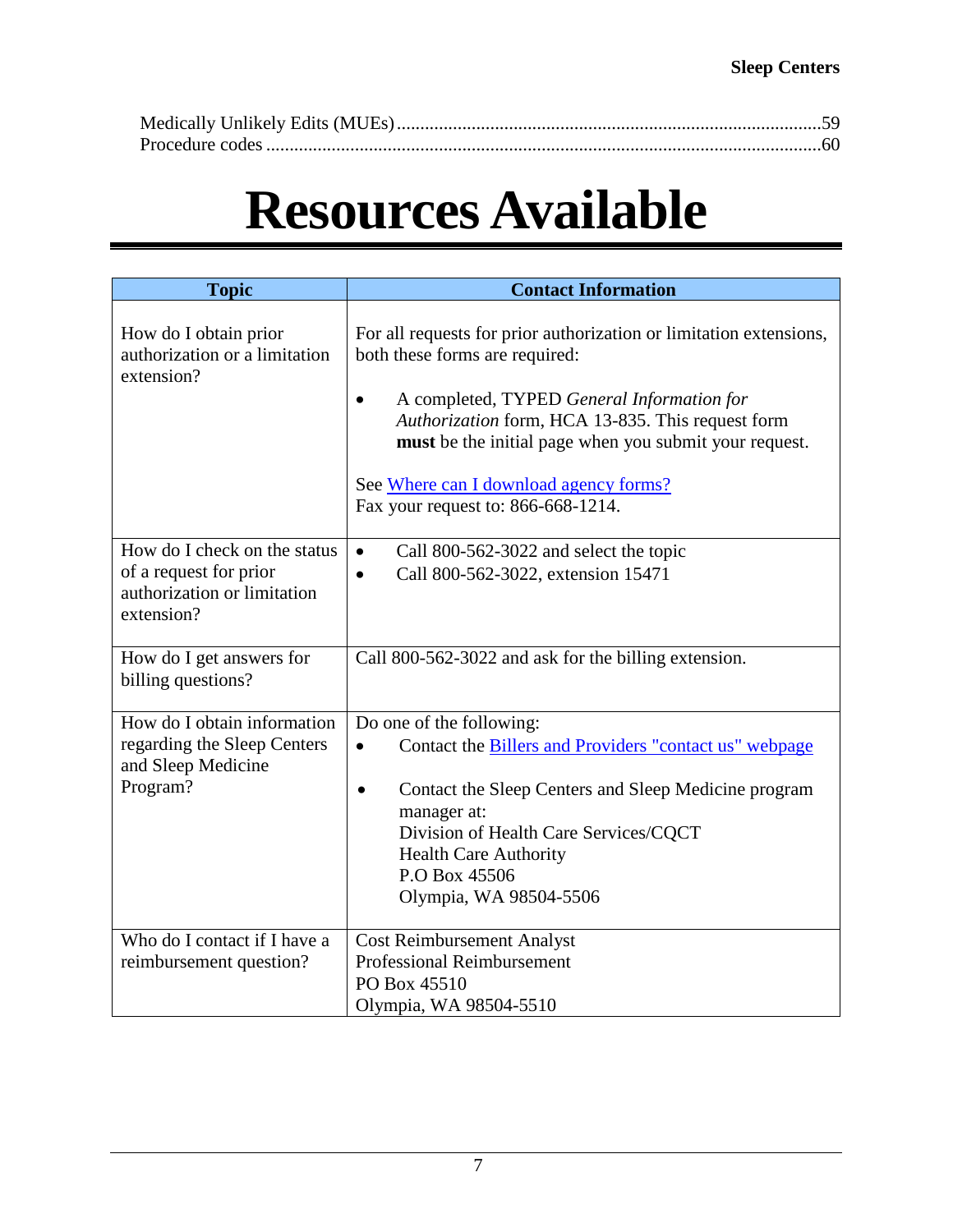# **Definitions**

<span id="page-7-0"></span>This section defines terms and abbreviations, including acronyms, used in this billing guide. Refer to [Chapter 182-500 WAC](http://app.leg.wa.gov/WAC/default.aspx?cite=182-500) for a complete list of definitions for Washington Apple Health.

**Acquisition cost (AC)** – The cost of an item excluding shipping, handling, and any applicable taxes.

**Acute care** – Care provided for clients who are not medically stable or have not attained a satisfactory level of rehabilitation. These clients require frequent monitoring by a health care professional in order to maintain their health status.

**Add-on procedure(s)** – Secondary procedure(s) performed in addition to another procedure.

**Apnea** – The cessation of airflow for at least ten seconds

#### **Apnea-hypopnea index (AHI)** – The

average number of episodes of apnea and hypopnea per hour of sleep without the use of a positive airway pressure device. For purposes of this chapter, respiratory effort related arousals (RERAs) are not included in the calculation.

**Assignment** – A process in which a doctor or supplier agrees to accept the Medicare program's payment as payment in full, except for specific deductible and coinsurance amounts required of the patient.

#### **American Academy of Sleep Medicine**

**(AASM)** - The only professional society dedicated exclusively to the medical subspecialty of sleep medicine. AASM sets standards and promotes excellence in health care, education, and research. Members specialize in studying, diagnosing, and treating disorders of sleep and daytime alertness such as insomnia, narcolepsy, and obstructive sleep apnea.

**Bundled services** – Services integral to the major procedures that are included in the fee for the major procedure. Bundled services are not reimbursed separately.

**Central sleep apnea (CSA)** – Is defined as meeting all the following criteria:

- An apnea-hypopnea index (AHI) greater than or equal to 5.
- Central apneas/hypopneas greater than 50% of the total apneas/hypopneas.
- Central apneas or hypopneas greater than or equal to 5 times per hour.
- Symptoms of either excessive sleepiness or disrupted sleep.

**Code of federal regulations (CFR)** – A codification of the general and permanent rules published in the federal register by the executive departments and agencies of the federal government.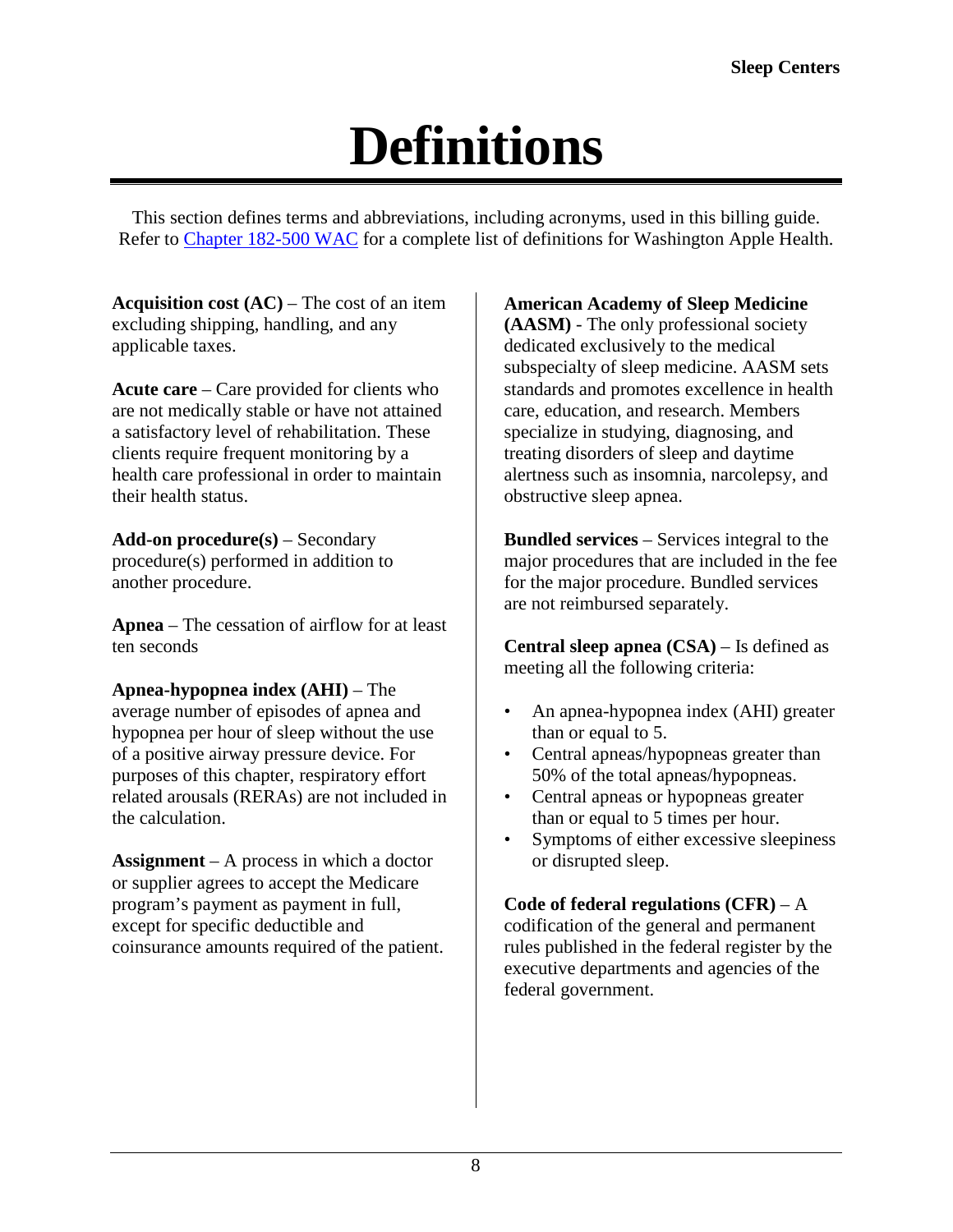#### **Complex Sleep Apnea (CompSA)** – A

form of central apnea specifically identified by the persistence or emergence of central apneas or hypopneas, upon exposure to CPAP or a bi-level respiratory assist device without a back-up rate feature, when obstructive events have disappeared. These clients have predominantly obstructive or mixed apneas during the diagnostic sleep study occurring at greater than or equal to five times per hour. With use of a CPAP or bi-level respiratory assist device without a back-up rate feature, the client shows a pattern of apneas and hypopneas that meets the definition of central sleep apnea (CSA).

#### **Continuous positive airway pressure**

**(CPAP)-** A single-level device which delivers a constant level of positive air pressure (within a single respiratory cycle) by way of tubing and an interface to assist spontaneous respiratory efforts and supplement the volume of inspired air into the lungs.

#### **Core provider agreement" or "CPA"** -

The basic contract the agency holds with providers serving medical assistance clients.

**Healthcare Common Procedure Coding System (HCPCS)** - Standardized coding system that is used primarily to identify products, supplies, and services not included in the CPT® codes, such as ambulance services and durable medical equipment, prosthetics, orthotics, and supplies (DMEPOS) when used outside a physician's office.

**Hypopnea** – A temporary reduction of airflow lasting at least ten seconds and accompanied with a 30% reduction in thoracoabdominal movement or airflow as compared to baseline, and with at least a 4% decrease in oxygen saturation. The AHI is the average number of episodes of apnea and hypopnea per hour of sleep without the use of a positive airway pressure device.

**Informed consent** – Where an individual consents to a procedure after the provider who obtained a properly completed consent form has done all of the following:

- (1) Disclosed and discussed the client's diagnosis
- (2) Offered the client an opportunity to ask questions about the procedure and to request information in writing
- (3) Given the client a copy of the consent form
- (4) Communicated effectively using any language interpretation or special communication device necessary per 42 C.F.R. Chapter IV 441.257
- (5) Given the client oral information about all of the following:
	- a. The client's right to not obtain the procedure, including potential risks, benefits, and the consequences of not obtaining the procedure
	- b. Alternatives to the procedure including potential risks, benefits, and consequences
	- c. The procedure itself, including potential risks, benefits, and consequences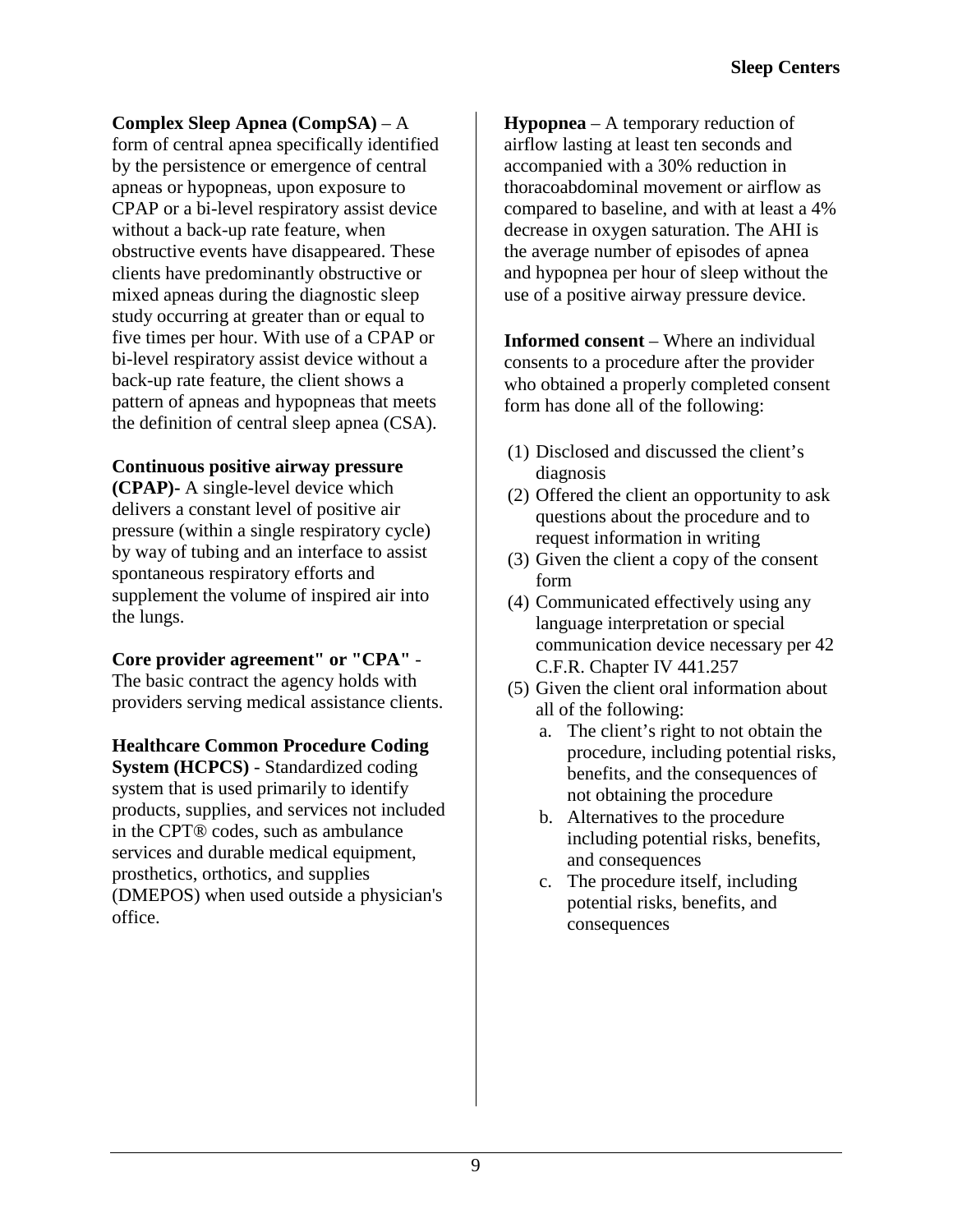**"Multiple sleep latency test" or "MSLT**"

- A sleep disorder diagnostic tool used to measure the time elapsed from the start of a daytime nap period to the first signs of sleep, called sleep latency. The MSLT is used extensively to test for narcolepsy, to distinguish between physical tiredness and true excessive daytime sleepiness, or to assess whether treatments for breathing disorders are working.

**Month** – For the purposes of this guide, means 30 days, regardless of the number of days in a specific calendar month.

**Noncovered service or charge** – A service or charge not reimbursed by the agency.

**Obstructive sleep apnea" or "OSA** This syndrome refers to the interruption of breathing during sleep, due to obstructive tissue in the upper airway that collapses into the air passage with respiration

**Polysomnogram** - The test results from a polysomnography

**"Polysomnography"** - A multiparametric test that electronically transmits and records specific physical activities while a person sleeps. The recordings become data that are analyzed by a qualified sleep specialist to determine whether or not a person has a sleep disorder.

**Professional component** – The part of a procedure or service that relies on the provider's professional skill or training, or the part of that reimbursement that recognizes the provider's cognitive skill.

**Registered polysomnographic** 

**technologist" or "RPSGT"** - A sleep technologist credentialed by the board of registered polysomnographic technologists to assist sleep specialists in the clinical assessment, physiological monitoring and testing, diagnosis, management, and prevention of sleep-related disorders with the use of various diagnostic and therapeutic tools. These tools include, but are not limited to, polysomnograph, positive airway pressure devices, oximeter, capnograph, actigraph, nocturnal oxygen, screening devices, and questionnaires. To become certified as a registered polysomnographic technologist, a sleep technologist must have the necessary clinical experience, hold CPR certification or its equivalent, adhere to the board of registered polysomnographic technologists standards of conduct, and pass the registered polysomnographic technologist examination for polysomnographic technologists.

**Respiratory Effort Related Arousals** 

**(RERA)** – These occur when there is a sequence of breaths that lasts at least ten seconds, characterized by increasing respiratory effort or flattening of the nasal pressure waveform, which lead to an arousal from sleep. However, they do not meet the criteria of an apnea or hypopnea. The degree to which RERAs are associated with the same sequelae as apneas and hypopneas is unknown, although clients with only RERAs can be symptomatic in terms of excessive daytime sleepiness.

**Revised code of Washington (RCW)** – Washington State laws.

**RUL** – Also called Reasonable Useful Lifetime.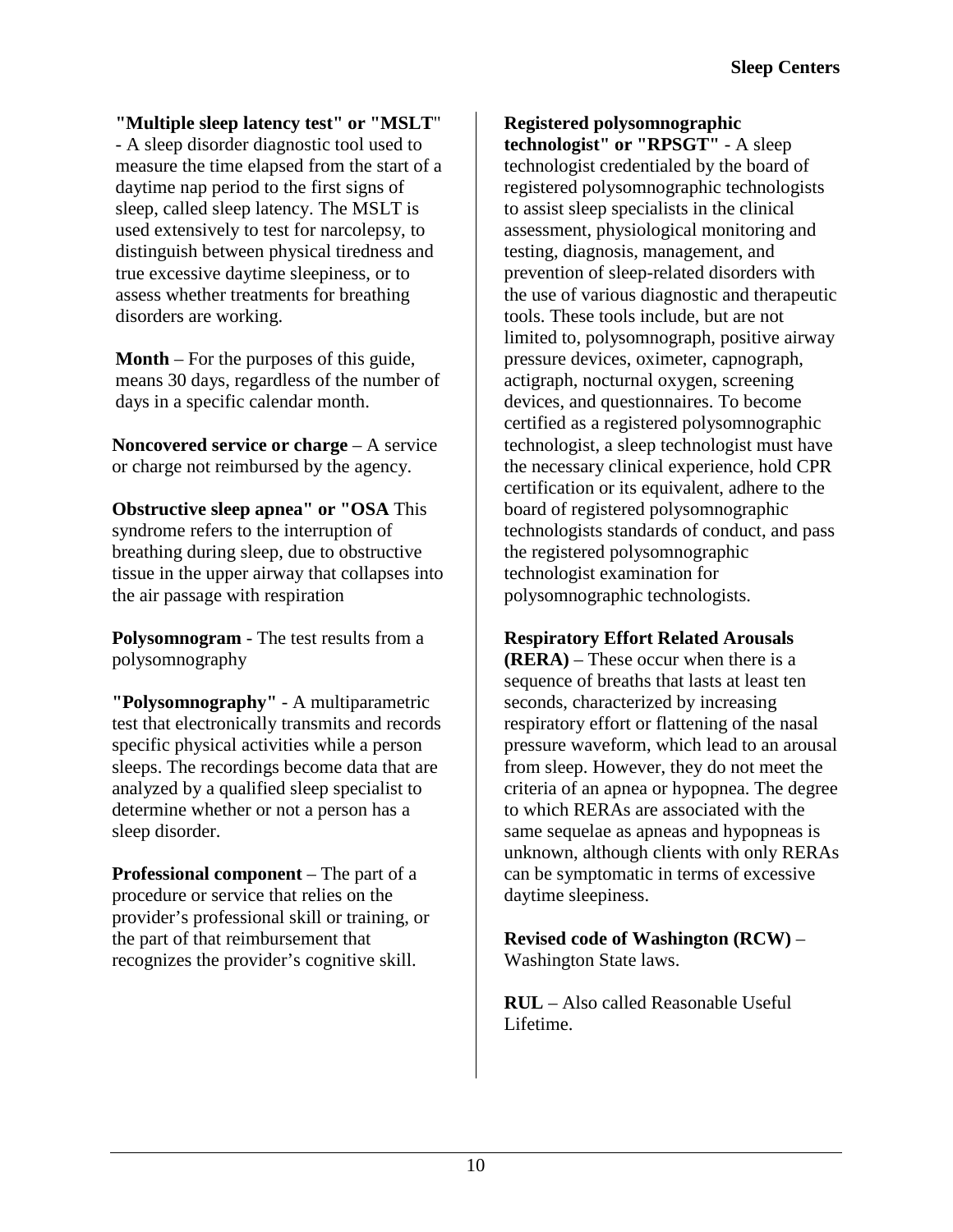#### **Technical component** – The part of a procedure or service that relates to the equipment set-up and technician's time, or the part of the procedure and service reimbursement that recognizes the equipment cost and technician time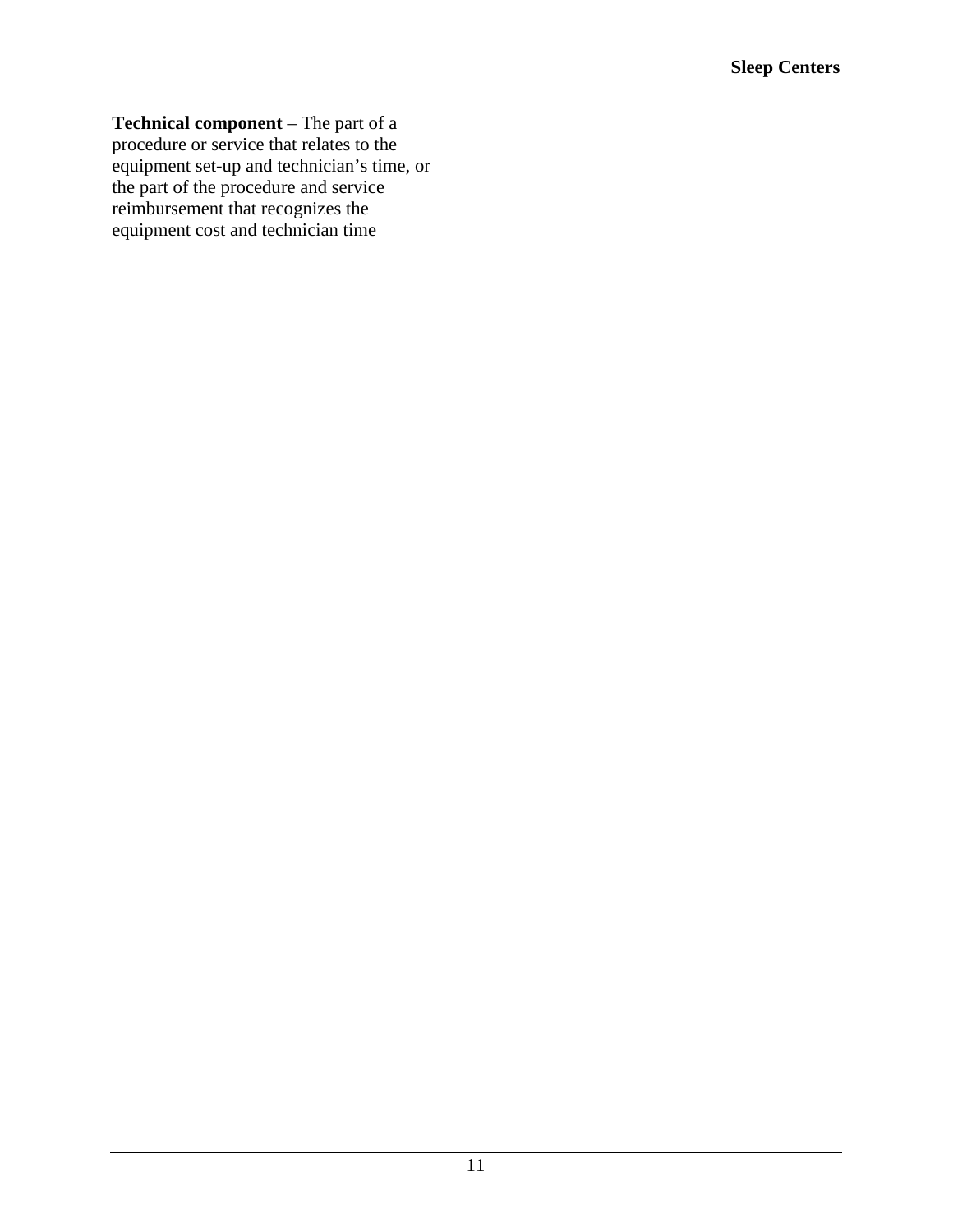# **About the Program**

<span id="page-11-0"></span>**(WAC [182-531-1500\)](http://apps.leg.wa.gov/WAC/default.aspx?cite=182-531-1500)**

# <span id="page-11-1"></span>**What is the purpose of the Sleep Centers and Medicine program?**

The purpose of the Sleep Centers and Medicine program is to provide medically necessary diagnostics, equipment, services, and supplies to eligible agency clients who are not enrolled in a managed care plan and reside in:

- A home
- A community residential setting
- A skilled nursing facility

# <span id="page-11-2"></span>**When does the agency pay for sleep center and sleep medicine related care?**

The agency pays when it is:

- Prescribed by the client's physician.
- Medically necessary, as defined under WAC [182-500-0070.](http://app.leg.wa.gov/wac/default.aspx?cite=182-500-0070)
- Performed by an agency-designated center of excellence (COE) that is an independent diagnostic testing facility, sleep laboratory, or outpatient hospital
- Billed according to this billing guide.
- Provided and used within accepted medical care community standards of practice.

The agency pays when the results are used to:

- Establish a diagnosis of narcolepsy or sleep apnea; or
- Evaluate a client's response to therapy, such as continuous positive airway pressure (CPAP)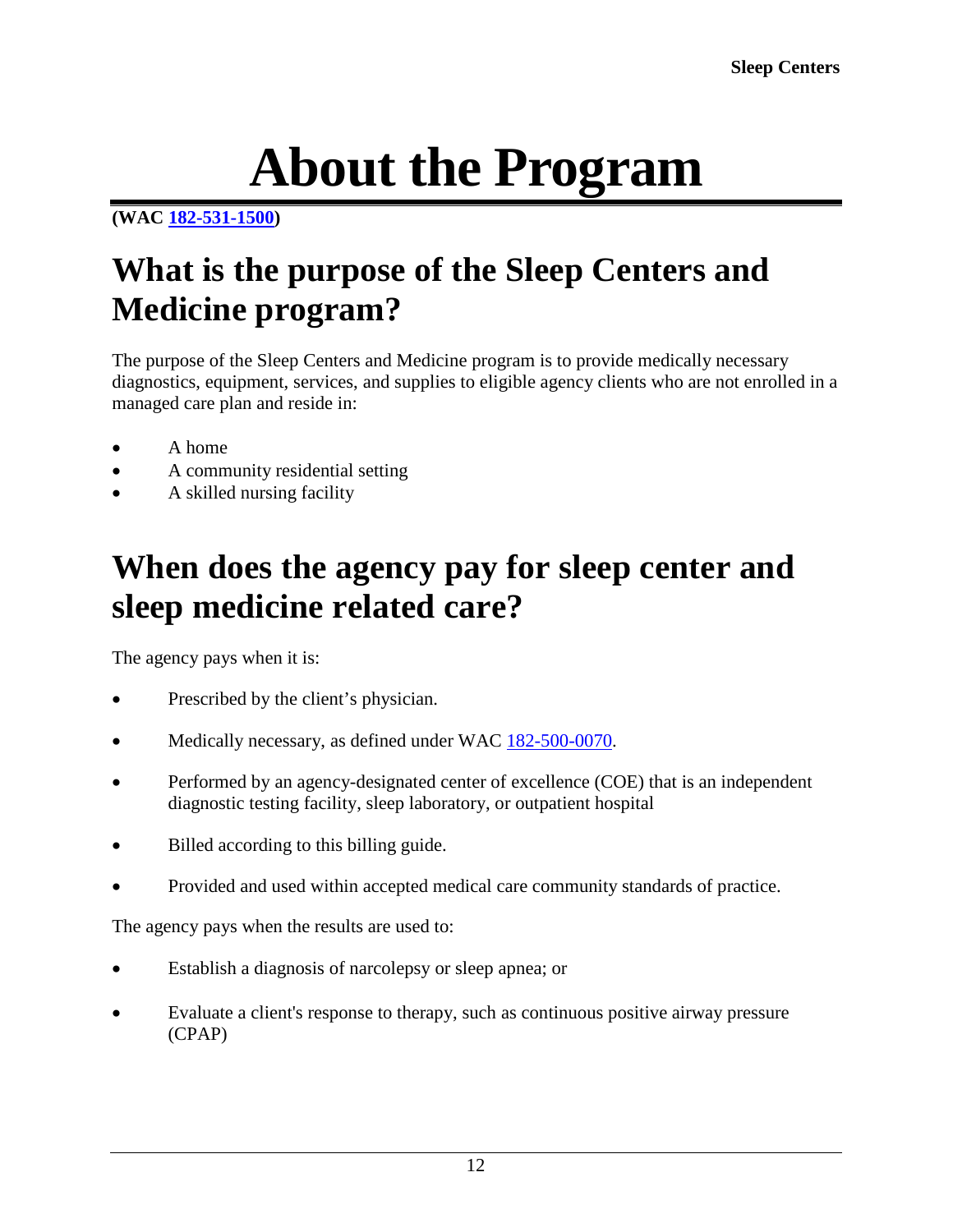# <span id="page-12-0"></span>**Becoming an agency-approved Center of Excellence (COE)**

To become an agency-approved COE, a sleep center must send the following documentation to the Health Care Authority, Provider Enrollment, P.O. Box 45510, Olympia, WA 98504-5510:

• A completed Core Provider Agreement

• A copy of the sleep center's current accreditation certificate by the American Academy of Sleep Medicine (AASM)

**Note:** Sleep centers must request reaccreditation from AASM in time to avoid expiration of COE status with the agency.

At least one physician on staff at the sleep center must be board certified in sleep medicine. If the only physician on staff who is board certified in sleep medicine resigns, the sleep center must ensure another physician on staff at the sleep center obtains board certification or another board certified physician is hired. The sleep center must then send Provider Enrollment a copy of the physician's board certification.

If a certified medical director leaves a COE, the COE status does not transfer with the medical director to another sleep center.

The COE must maintain a record of the physician's order for the sleep study.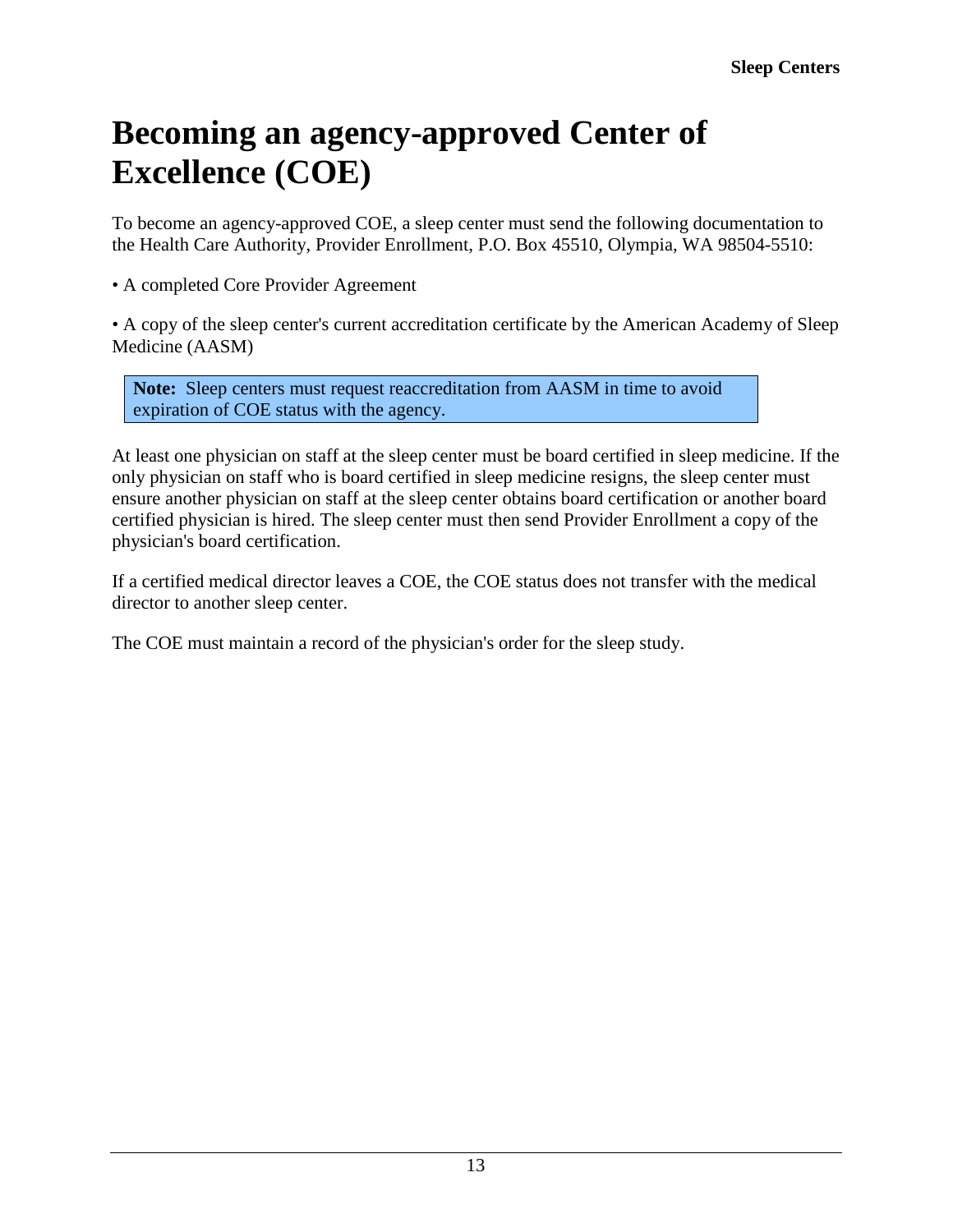# **Client Eligibility**

#### <span id="page-13-0"></span>**(WAC [182-540-110\(](http://app.leg.wa.gov/wac/default.aspx?cite=182-540-110)1))**

Most Apple Health clients are enrolled in an agency-contracted managed care organization (MCO). This means that Apple Health pays a monthly premium to an MCO for providing preventative, primary, specialty, and other health services to Apple Health clients. Clients in managed care must see only providers who are in their MCO's provider network, unless prior authorized or to treat urgent or emergent care. See the agency's [Apple Health managed care page](https://www.hca.wa.gov/billers-providers/programs-and-services/managed-care) for further details.

> **It is important to always check a client's eligibility prior to providing any services because it affects who will pay for the services.**

# <span id="page-13-1"></span>**How do I verify a client's eligibility?**

Check the client's Services Card or follow the two-step process below to verify that a client has Apple Health coverage for the date of service and that the client's benefit package covers the applicable service. This helps prevent delivering a service the agency will not pay for.

Is the client enrolled in an agency-contracted managed care organization (MCO), in a behavioral health organization (BHO), or is the client receiving services through fee-for-service (FFS) Apple Health?

#### **Verifying eligibility is a two-step process:**

**Step 1. Verify the patient's eligibility for Apple Health.** For detailed instructions on verifying a patient's eligibility for Apple Health, see the *Client Eligibility, Benefit Packages, and Coverage Limits* section in the agency's [ProviderOne Billing and](http://www.hca.wa.gov/node/311)  [Resource](http://www.hca.wa.gov/node/311) Guide.

> If the patient is eligible for Apple Health, proceed to **Step 2**. If the patient is **not** eligible, see the note box below.

**Step 2. Verify service coverage under the Apple Health client's benefit package.** To determine if the requested service is a covered benefit under the Apple Health client's benefit package, see the agency's [Program Benefit Packages and Scope of Services](http://www.hca.wa.gov/node/2391) webpage.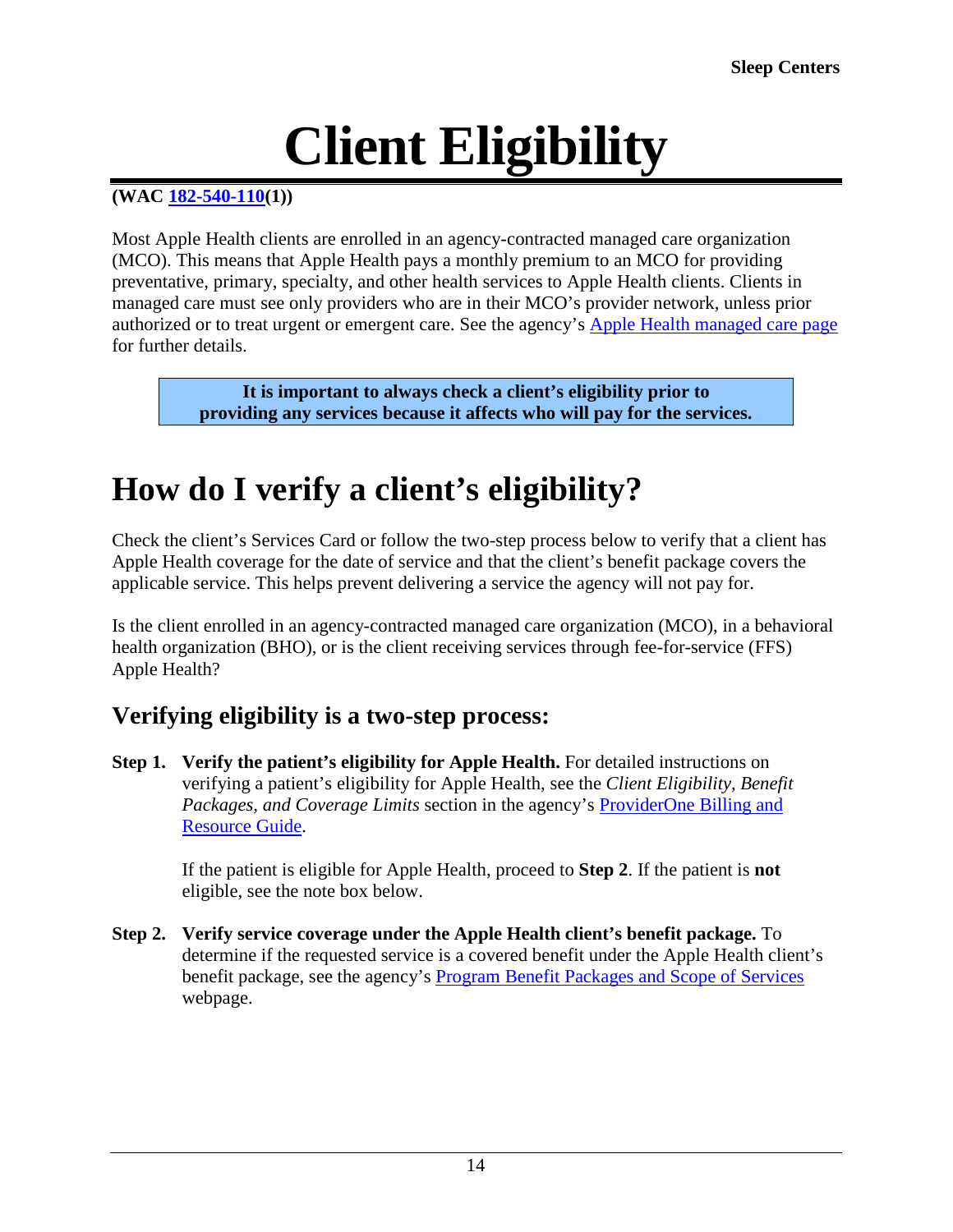**Note:** Patients who are not Apple Health clients may submit an application for health care coverage in one of the following ways:

- 1. By visiting the Washington Healthplanfinder's website at: [www.wahealthplanfinder.org](http://www.wahealthplanfinder.org/)
- 2. By calling the Customer Support Center toll-free at: 855-WAFINDER (855-923-4633) or 855-627-9604 (TTY)
- 3. By mailing the application to: Washington Healthplanfinder PO Box 946 Olympia, WA 98507

In-person application assistance is also available. To get information about inperson application assistance available in their area, people may visit [www.wahealthplanfinder.org](http://www.wahealthplanfinder.org/) or call the Customer Support Center.

### <span id="page-14-0"></span>**Are clients enrolled in an agency-contracted managed care organization (MCO) eligible? (WAC [182-531-1500\)](http://apps.leg.wa.gov/wac/default.aspx?cite=182-531-1500)**

**Yes.** Most Medicaid-eligible clients are enrolled in one of the agency's contracted managed care organizations (MCOs). For these clients, managed care enrollment will be displayed on the client benefit inquiry screen in ProviderOne.

All medical services covered under an agency-contracted MCO must be obtained by the client through designated facilities or providers. The MCO is responsible for:

- Payment of covered services
- Payment of services referred by a provider participating with the plan to an outside provider

**Note:** A client's enrollment can change monthly. Providers who are not contracted with the MCO must receive approval from **both** the MCO and the client's primary care provider (PCP) prior to serving a managed care client.

**Send claims to the client's MCO for payment.** Call the client's MCO to discuss payment prior to providing the service. Providers may bill clients only in very limited situations as described in [WAC 182-502-0160.](http://apps.leg.wa.gov/wac/default.aspx?cite=182-502-0160)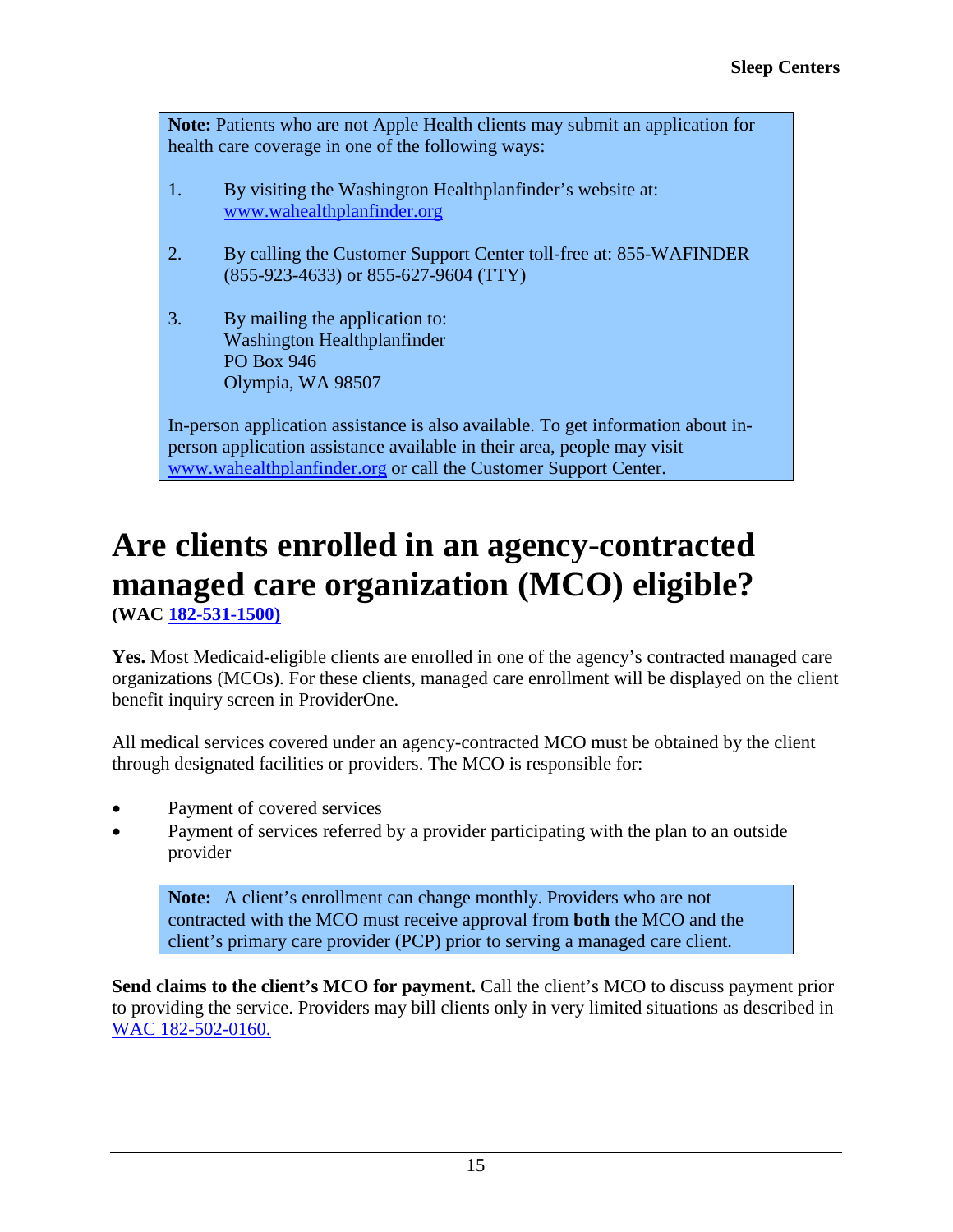**Note:** To prevent billing denials, check the client's eligibility **prior** to scheduling services and at the **time of the service**, and make sure proper authorization or referral is obtained from the agency-contracted MCO, if appropriate. See the agency's [ProviderOne Billing and Resource Guide](http://www.hca.wa.gov/node/311) for instructions on how to verify a client's eligibility.

### <span id="page-15-1"></span>**Managed care enrollment**

Apple Health (Medicaid) places clients into an agency-contracted MCO the same month they are determined eligible for managed care as a new or renewing client. This eliminates a person being placed temporarily in FFS while they are waiting to be enrolled in an MCO or reconnected with a prior MCO. This enrollment policy also applies to clients in FFS who have a change in the program they are eligible for.

New clients are those initially applying for benefits or those with changes in their existing eligibility program that consequently make them eligible for Apple Health managed care. Renewing clients are those who have been enrolled with an MCO but have had a break in enrollment and have subsequently renewed their eligibility.

#### **Checking eligibility**

- Providers must check eligibility and know when a client is enrolled and with which MCO. For help with enrolling, clients can refer to the Washington Healthplanfinder's [Get](http://www.wahbexchange.org/new-customers/application-support/customer-support-network/)  [Help Enrolling](http://www.wahbexchange.org/new-customers/application-support/customer-support-network/) page.
- MCOs have retroactive authorization and notification policies in place. The provider must know the MCO's requirements and be compliant with the MCO's policies.

## <span id="page-15-0"></span>**Behavioral Health Organization (BHO)**

The Health Care Authority manages the contracts for behavioral health services (mental health and substance use disorder) for the following four Regional Service Areas (RSAs):

- **Great Rivers:** Includes Cowlitz, Grays Harbor, Lewis, Pacific, and Wahkiakum counties
- **North Sound:** Includes Island, San Juan, Skagit, Snohomish, and Whatcom counties
- **Salish:** Includes Clallam, Jefferson, and Kitsap counties
- **Thurston-Mason**: Includes Thurston and Mason counties

To view a map and table of the integrated managed care plans available within each region, please see [Changes coming to Washington Apple Health.](https://www.hca.wa.gov/assets/free-or-low-cost/19-0025.pdf) You may also refer to the agency's [Apple Health managed care webpage.](https://www.hca.wa.gov/node/2446)

See the agency's [Mental Health Services Billing Guide](https://www.hca.wa.gov/node/301) for details.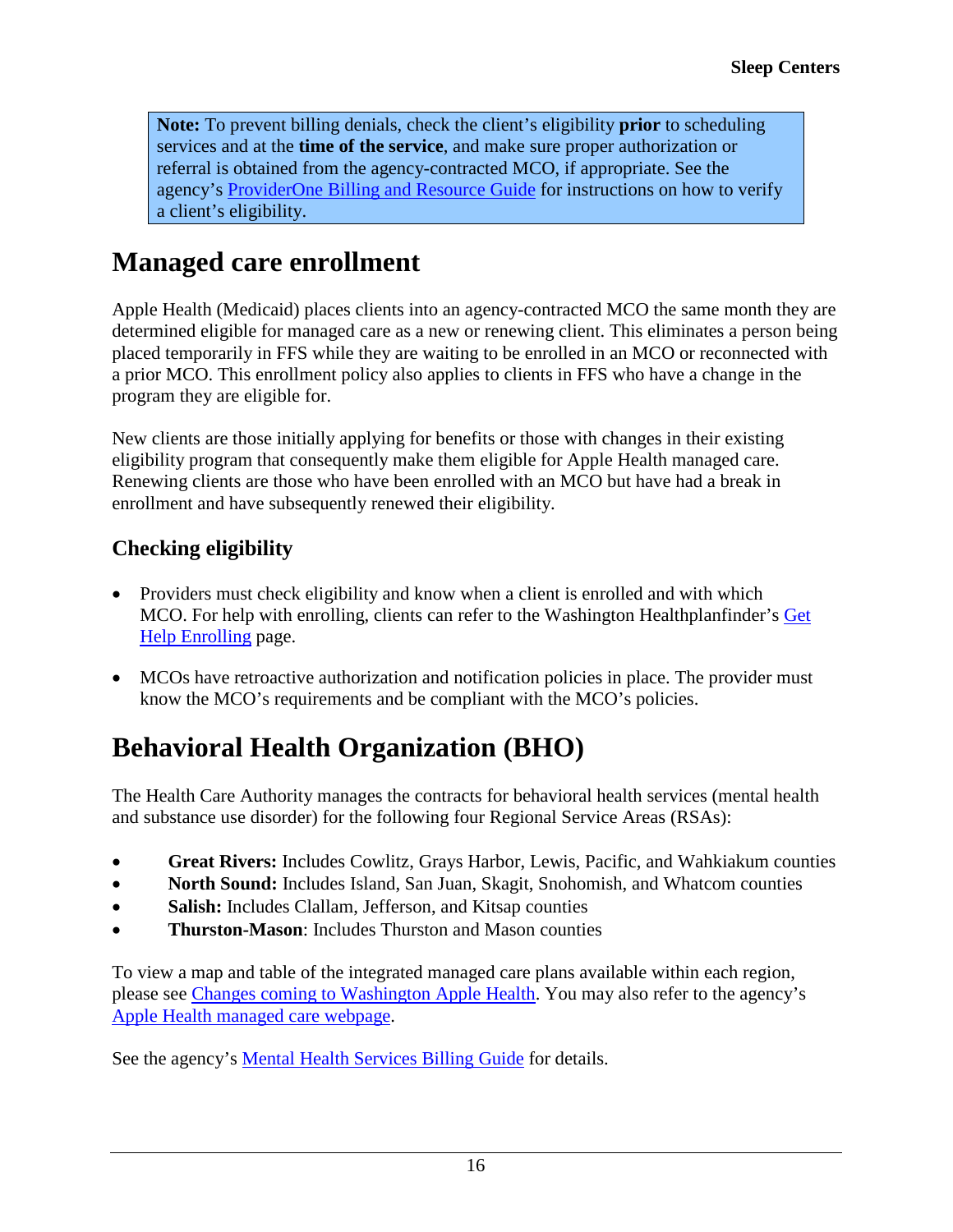### <span id="page-16-0"></span>**Apple Health – Changes for January 1, 2019**

**Effective January 1, 2019,** agency-contracted managed care organizations (MCOs) in certain Region Service Areas (RSAs) will expand their coverage of behavioral health services (mental health and substance use disorder treatment), along with continuing to cover physical health services. The RSAs are outlined in the [Integrated Managed Care Regions](#page-16-1) section.

Apple Health clients who are not enrolled in an agency-contracted MCO for their physical health services (e.g., dual-eligible Medicare-Medicaid clients) will still receive their behavioral health services through one of the agency-contracted MCOs. The MCO will provide only behavioral health services for the client.

Most clients will remain with the same health plan, except in regions where client's plan will no longer be available. HCA will auto-enroll these clients to one of the offered plans.

Clients can change their plan at any time by:

- Visiting the [ProviderOne Client Portal.](https://www.waproviderone.org/client)
- Calling Apple Health Customer Service toll-free at 1-800-562-3022. This automated system is available 24 hours a day, 7 days a week.
- Requesting a change online through our secure Contact us Apple Health (Medicaid) [client web form.](https://fortress.wa.gov/hca/p1contactus/Client_WebForm) Select the topic "Enroll/Change Health Plans."

<span id="page-16-1"></span>Visiting the [Washington Healthplanfinder](http://www.wahealthplanfinder.org/) (only for clients with a Washington Healthplanfinder account).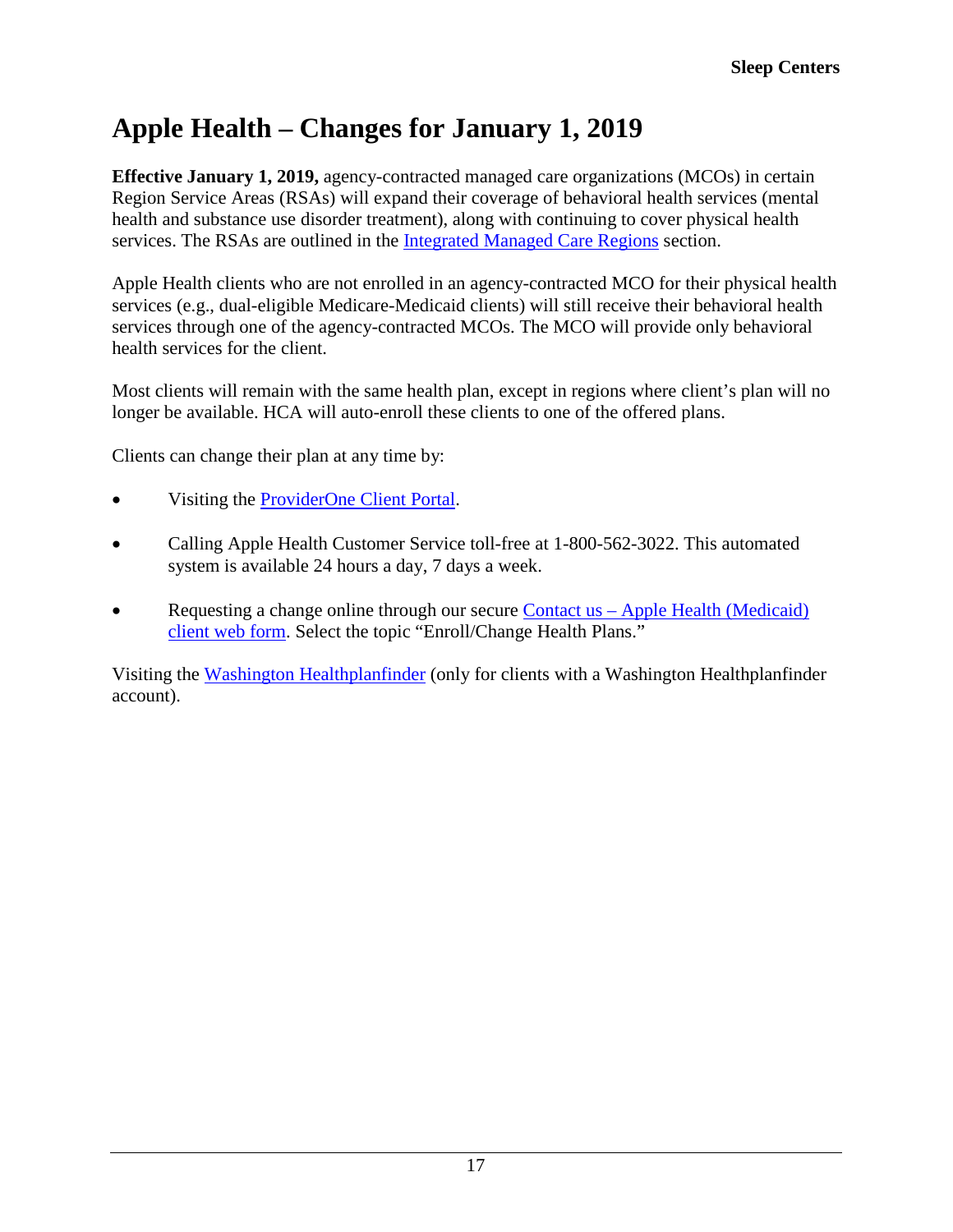## <span id="page-17-0"></span>**Integrated managed care**

For clients who live in an integrated managed care region, all physical health services, mental health services, and drug and alcohol treatment are covered and coordinated by the client's agency-contracted MCO. The BHO will not provide behavioral health services in these regions.

Clients living in an integrated managed care region will enroll with an MCO of their choice that is available in that region. If the client does not choose an MCO, the client will be automatically enrolled into one of the available MCOs, unless the client is American Indian/Alaska Native (AI/AN). Clients currently enrolled in one of the available MCOs in their region may keep their enrollment when the behavioral health services are added.

**American Indian/Alaska Native (AI/AN)** clients living in an integrated managed care region of Washington may choose to enroll in one of the agencycontracted MCOs available in that region or they may choose to receive all these services through Apple Health FFS. If they do not choose an MCO, they will be automatically enrolled into Apple Health FFS for all their health care services, including comprehensive behavioral health services. See the agency's [American](https://www.hca.wa.gov/node/826)  [Indian/Alaska Native webpage.](https://www.hca.wa.gov/node/826)

For more information about the services available under the FFS program, see the agency's [Mental Health Services Billing Guide](https://www.hca.wa.gov/node/301) and the [Substance Use Disorder](https://www.hca.wa.gov/node/301)  [Billing Guide.](https://www.hca.wa.gov/node/301)

For full details on integrated managed care, see the agency's [Changes to Apple Health managed](https://www.hca.wa.gov/node/2446)  [care webpage.](https://www.hca.wa.gov/node/2446)

## <span id="page-17-1"></span>**Integrated managed care regions**

Clients who reside in the following integrated managed care regions and who are eligible for managed care enrollment must choose an available MCO in their region. Specific details, including information about mental health crisis services, is located on the agency's Apple [Health managed care webpage.](https://www.hca.wa.gov/node/2446)

#### **Existing integrated managed care regions – Expanding January 1, 2019**

- **North Central** (Chelan, Douglas, Grant, and Okanogan counties) The agency expanded this region to include Okanogan county
- **Southwest Washington** (Clark, Klickitat, and Skamania counties) The agency expanded this region to include Klickitat county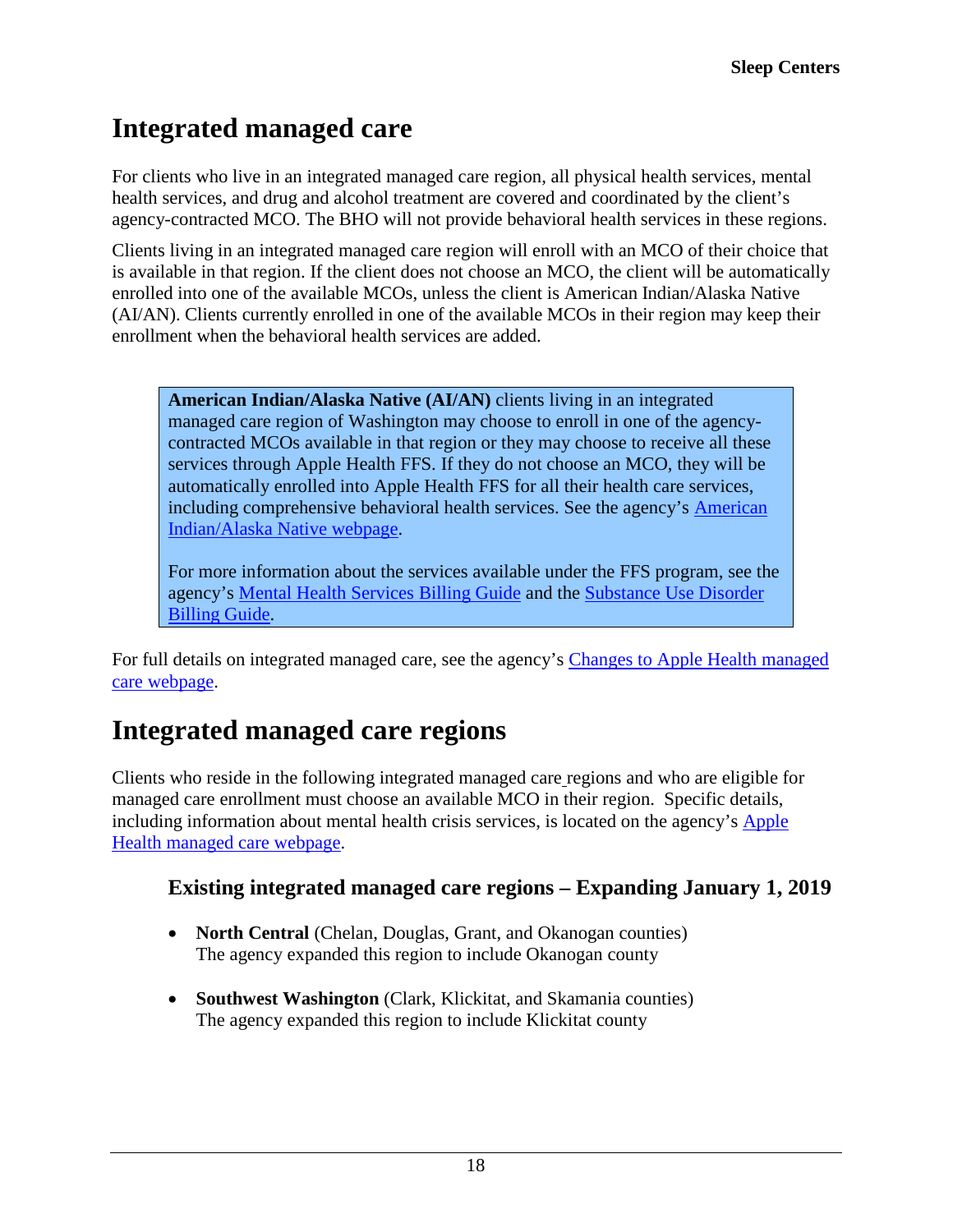#### **New integrated managed care regions – Effective January 1, 2019**

The following new regions are implemented for integrated managed care:

- **Greater Columbia** (Asotin, Benton, Columbia, Franklin, Garfield, Kittitas, Walla Walla, Yakima, and Whitman counties)
- **King** (King County)
- **Pierce (Pierce County)**
- **Spokane** (Adams, Ferry, Lincoln, Pend Oreille, Spokane, and Stevens counties)

### <span id="page-18-0"></span>**Integrated Apple Health Foster Care (AHFC)**

**Effective January 1, 2019**, children and young adults in the Foster Care, Adoption Support and Alumni programs who are enrolled in Coordinated Care of Washington's (CCW) Apple Health Foster Care program will receive both medical and behavioral health services from CCW.

Clients under this program are:

- Under the age of 21 who are in foster care (out of home placement)
- Under the age of 21 who are receiving adoption support
- Age 18-21 years old in extended foster care
- Age 18 to 26 years old who aged out of foster care on or after their  $18<sup>th</sup>$  birthday (alumni)

These clients are identified in ProviderOne as "**Coordinated Care Healthy Options Foster Care.**"

### <span id="page-18-1"></span>**Fee-for-service Apple Health Foster Care**

Children and young adults in the fee-for-service Apple Health Foster Care, Adoption Support and Alumni programs receive behavioral health services through the regional Behavioral Health Administrative Services Organization (BH-ASO). For details, see the agency's [Mental Health](https://www.hca.wa.gov/node/301)  [Services Billing Guide,](https://www.hca.wa.gov/node/301) under *How do providers identify the correct payer*?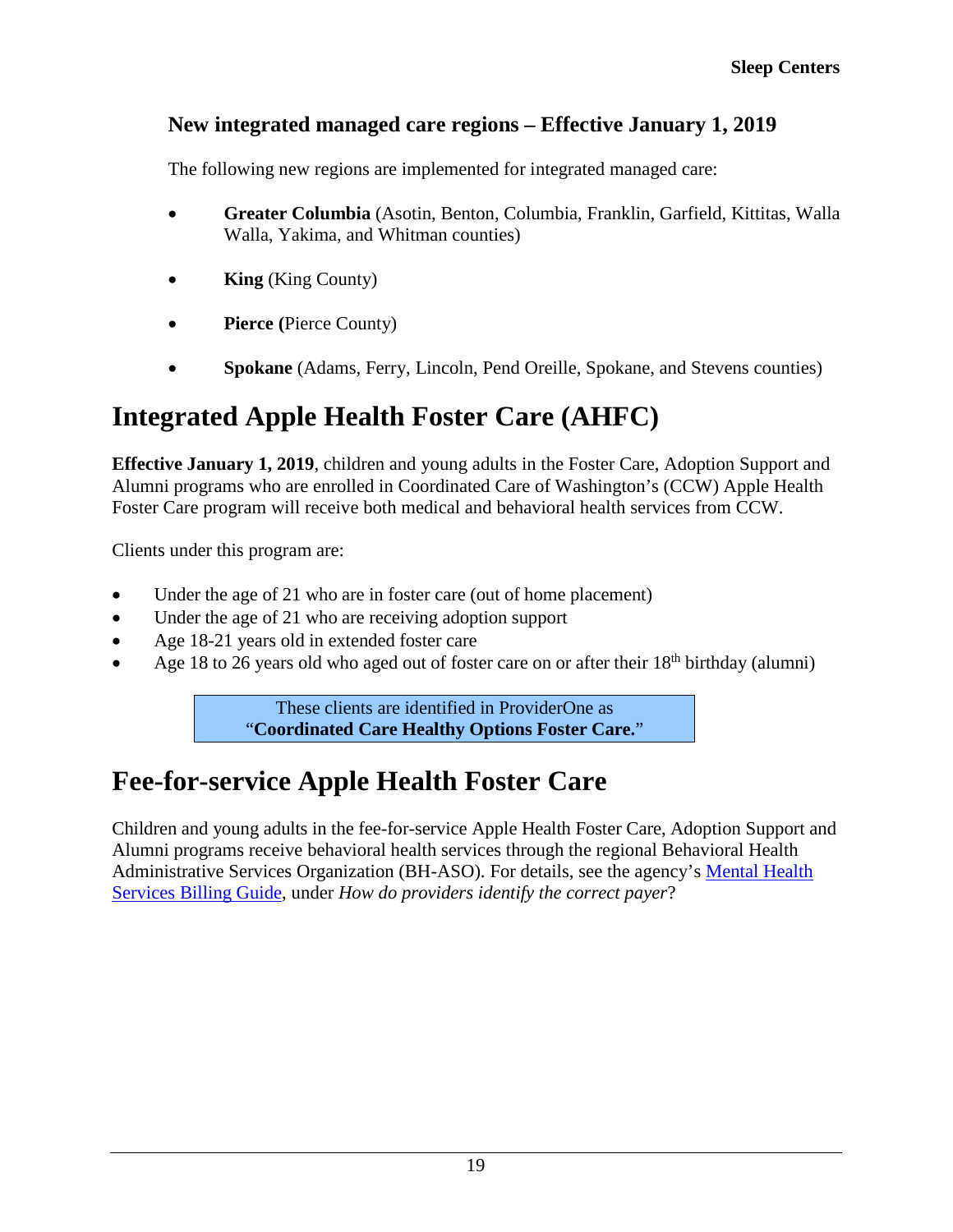# <span id="page-19-0"></span>**Provider Requirements**

# <span id="page-19-1"></span>**What are the general responsibilities of a sleep center/sleep medicine provider?**

**(WAC [182-531-1500\)](http://apps.leg.wa.gov/wac/default.aspx?cite=182-531-1500)**

This section includes general responsibilities for sleep centers and sleep medicine providers. More specific requirements are described in different sections of this guide.

Providers must meet the general provider requirements in chapters [182-502](http://app.leg.wa.gov/wac/default.aspx?cite=182-502) and [182-552](http://app.leg.wa.gov/wac/default.aspx?cite=182-552) WAC and this billing guide.

To be paid for providing sleep studies to eligible clients, the facility must be a Sleep Study Center of Excellence:

- See the agency's approved [COEs for sleep centers](https://www.hca.wa.gov/assets/billers-and-providers/index-coe-sleep-centers.pdf)
- Be currently accredited by the American Academy of Sleep Medicine (AASM) and continuously meet the accreditation standards of AASM
- Have at least one physician on staff who is board certified in sleep medicine.
- Have at least one registered polysomnographic technologist (RPSGT) in the sleep lab when studies are being performed.

# <span id="page-19-2"></span>**Are providers responsible to verify a client's coverage?**

- Providers must verify the client's eligibility in ProviderOne before providing services.
- If ProviderOne indicates the client is enrolled in a managed care plan, contact the client's MCO for all coverage conditions and limits on services. (See [Client Eligibility\)](#page-13-0).
- Bill the agency the usual and customary fee for clients not in managed care and residing at home, in a skilled nursing facility or in a community residential setting.

**Note:** Also, see [What are the client's rights for health care decisions?](#page-20-0)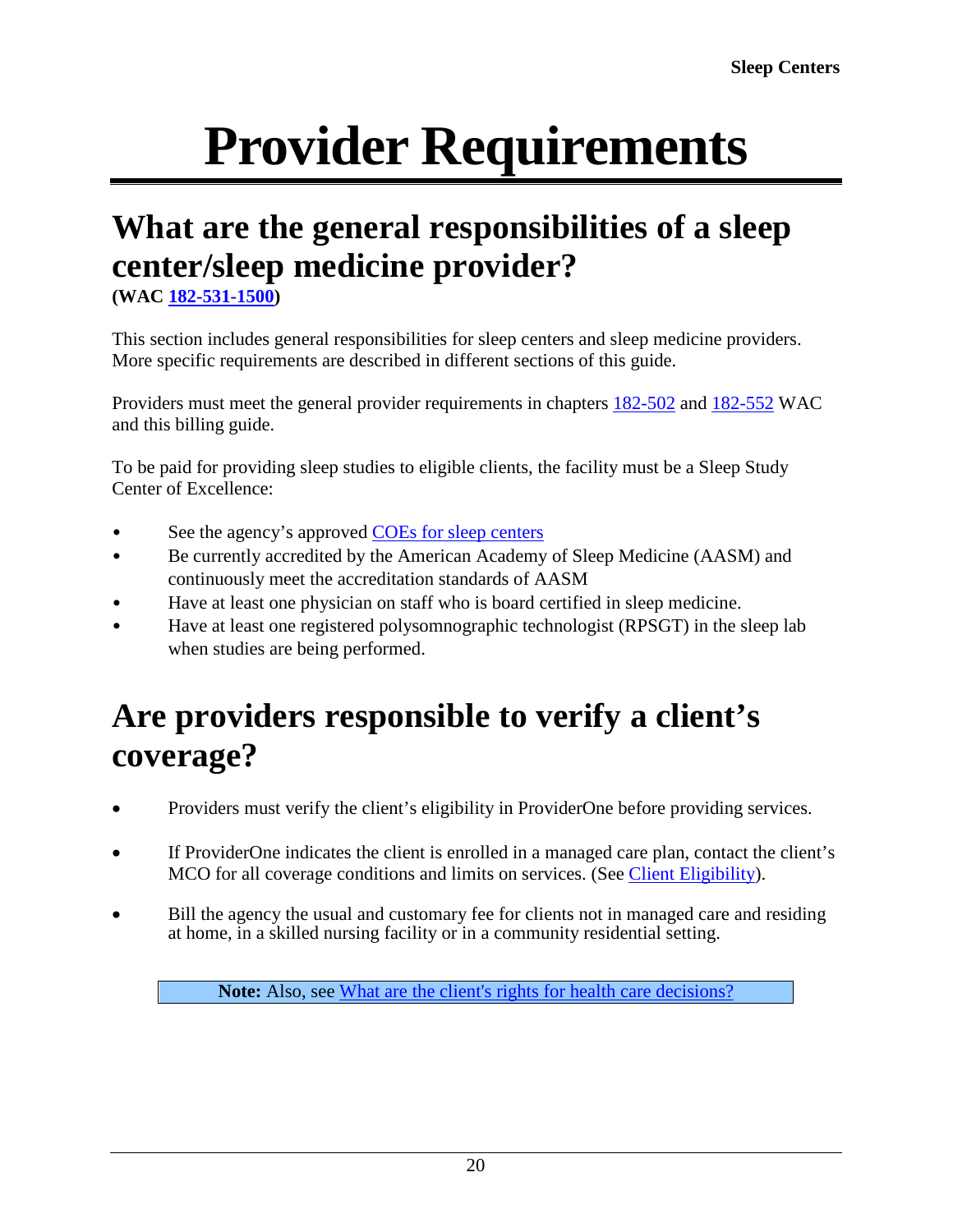# <span id="page-20-0"></span>**What are the client's rights to health care decisions?**

**[\(42 CFR §489.102\)](https://www.law.cornell.edu/cfr/text/42/489.102)**

All Medicare-Medicaid certified hospitals, nursing facilities, home health agencies, personal care service agencies, hospices, and managed health care organizations are federally mandated to give **all adult clients** written information about their rights, under state law, to make their own health care decisions.

Clients have the right to:

- Accept or refuse medical treatment.
- Make decisions concerning their own medical care.
- Prepare an advance directive, such as a living will or durable power of attorney, for their health care.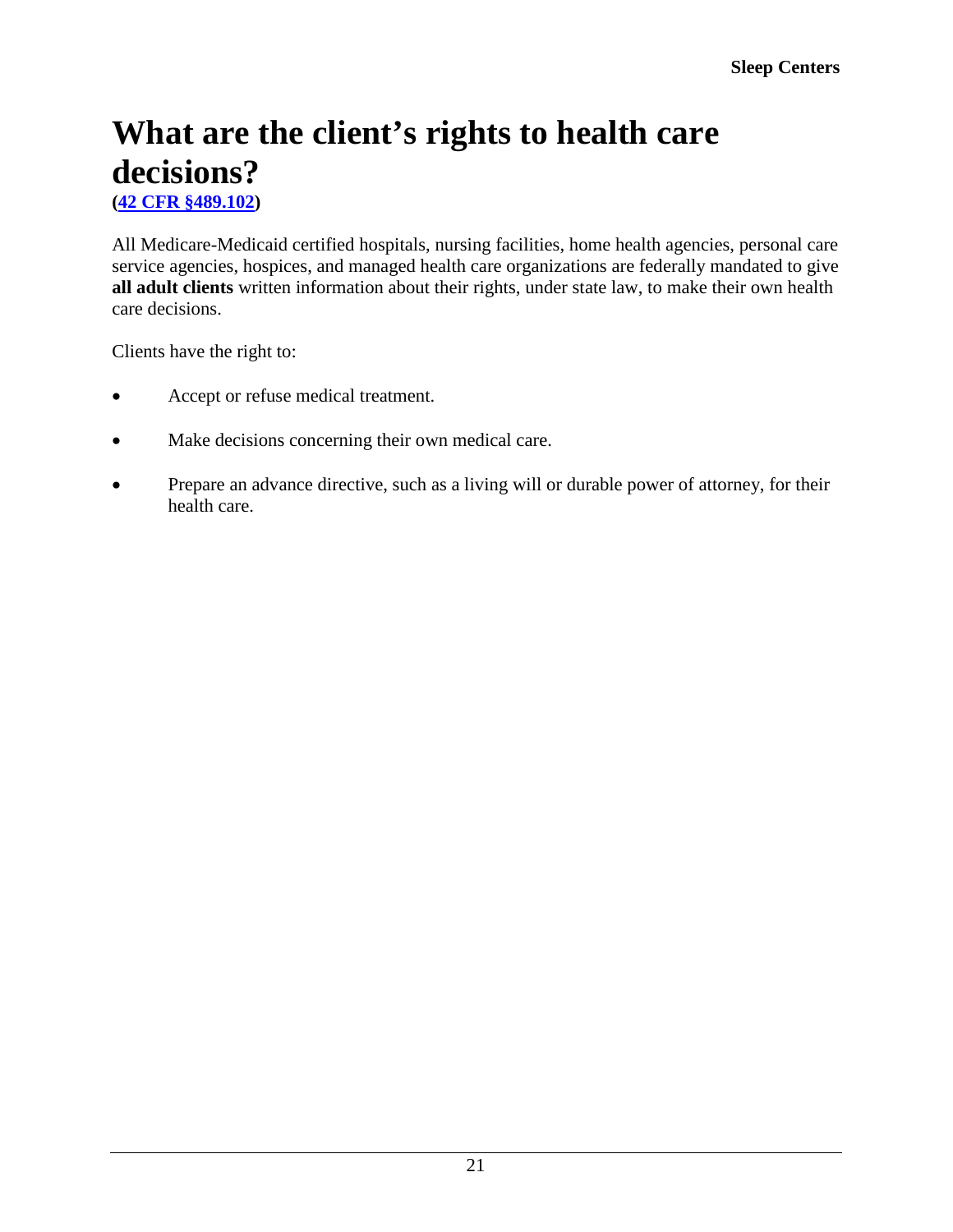# **Coverage**

## <span id="page-21-1"></span><span id="page-21-0"></span>**What are the coverage criteria for sleep centers and sleep medicine related services?**

This section describes general clinical criteria and policies for sleep centers and sleep medicine services and equipment.

#### <span id="page-21-2"></span>**Sleep medicine testing (sleep apnea) [\(WAC 182-531-1500\)](http://apps.leg.wa.gov/wac/default.aspx?cite=182-531-1500)**

Sleep studies include polysomnography (PSG), unattended home sleep test (HST), and multiple sleep latency testing (MSLT).

The agency covers attended, full-channel, PSG, MSLT, and HSTs when:

- Ordered by the client's physician.
- Performed by an agency-designated center of excellence (COE) that is an independent diagnostic testing facility, sleep laboratory, or outpatient hospital.
- Results are used to:
	- $\checkmark$  Establish a diagnosis of narcolepsy or sleep apnea.
	- Evaluate a client's response to therapy, such as continuous positive airway pressure (CPAP).

#### **Coverage for clients age 18 and older**

For clients age 18 and older, the agency covers:

- An unattended home sleep test (HST) performed by an agency-designated COE provider as follows:
	- $\checkmark$  Using one of the following HST devices:
		- $\triangleright$  Type II home sleep monitoring device
		- $\triangleright$  Type III home sleep monitoring device
		- $\triangleright$  Type IV home sleep monitoring device that measures at least three channels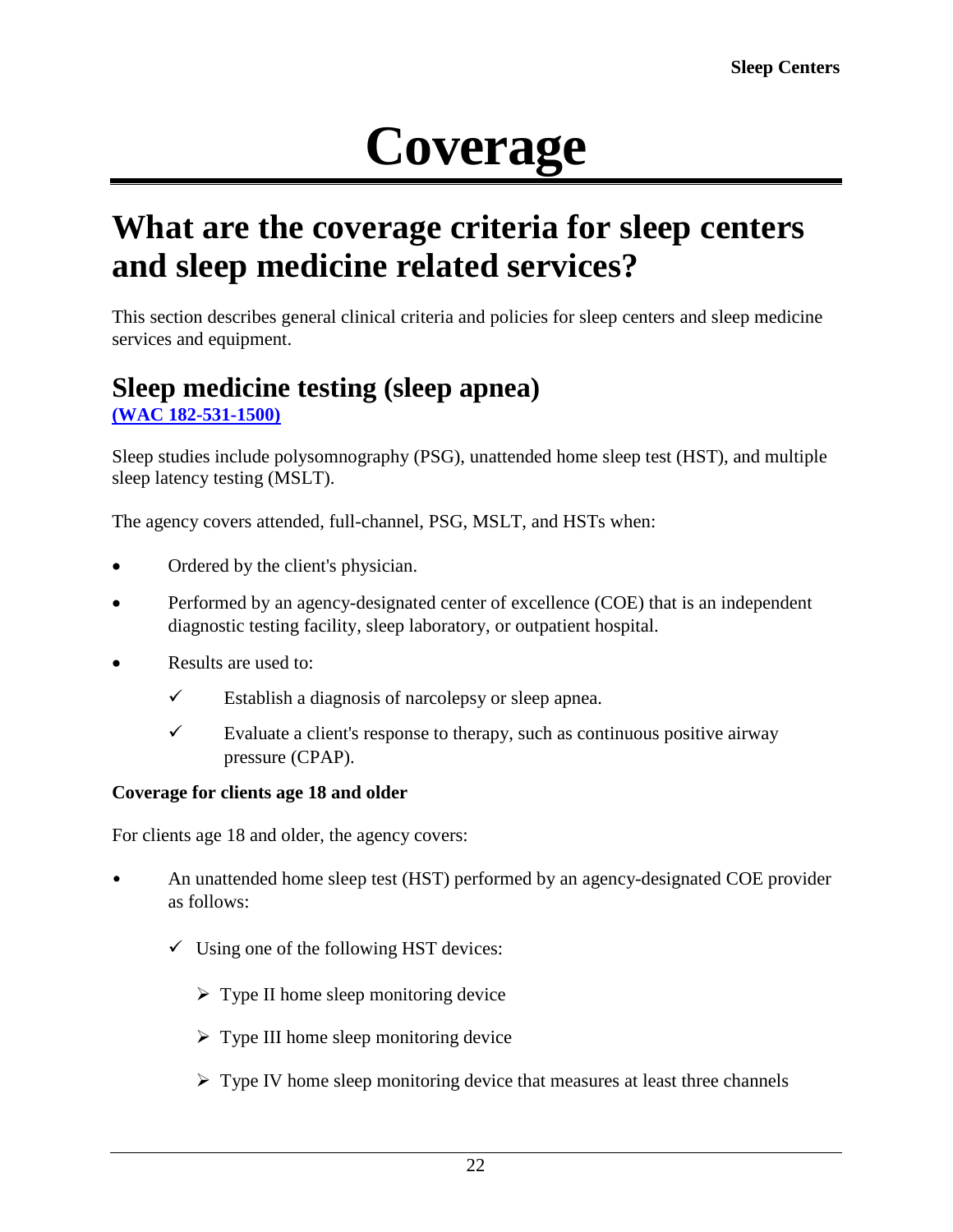- $\checkmark$  To confirm obstructive sleep apnea (OSA) in an individual with signs or symptoms consistent with OSA (e.g., loud snoring, awakening with gasping or choking, excessive daytime sleepiness, observed cessation of breathing during sleep, etc.).
- Full-night, in-laboratory PSG for either of the following:
	- $\checkmark$  Confirmation of obstructive sleep apnea (OSA) in an individual with signs or symptoms consistent with OSA (e.g., loud snoring, awakening with gasping or choking, excessive daytime sleepiness, observed cessation of breathing during sleep, etc.
	- $\checkmark$  Titration of positive airway pressure therapy when initial PSG confirms the diagnosis of OSA, and positive airway pressure is ordered
- Split-night, in-laboratory PSG in which the initial diagnostic portion of the PSG is followed by positive airway pressure titration when the PSG meets either of the following criteria:
	- $\checkmark$  The apnea-hypopnea index (AHI) or respiratory disturbance index (RDI) is greater than or equal to fifteen events per hour.
	- $\checkmark$  The AHI or RDI is greater than or equal to five and less than or equal to fourteen events per hour with documentation of either of the following:
		- $\triangleright$  Excessive daytime sleepiness, impaired cognition, mood disorders, or Insomnia
		- $\triangleright$  Hypertension, ischemic heart disease, or history of stroke

#### **Coverage for clients age 17 and younger**

The agency pays for the following types of sleep studies for clients age 17 and younger who meet one of the indications for medical necessity:

- Full-night, in laboratory PSG
- Split-night, in laboratory PSG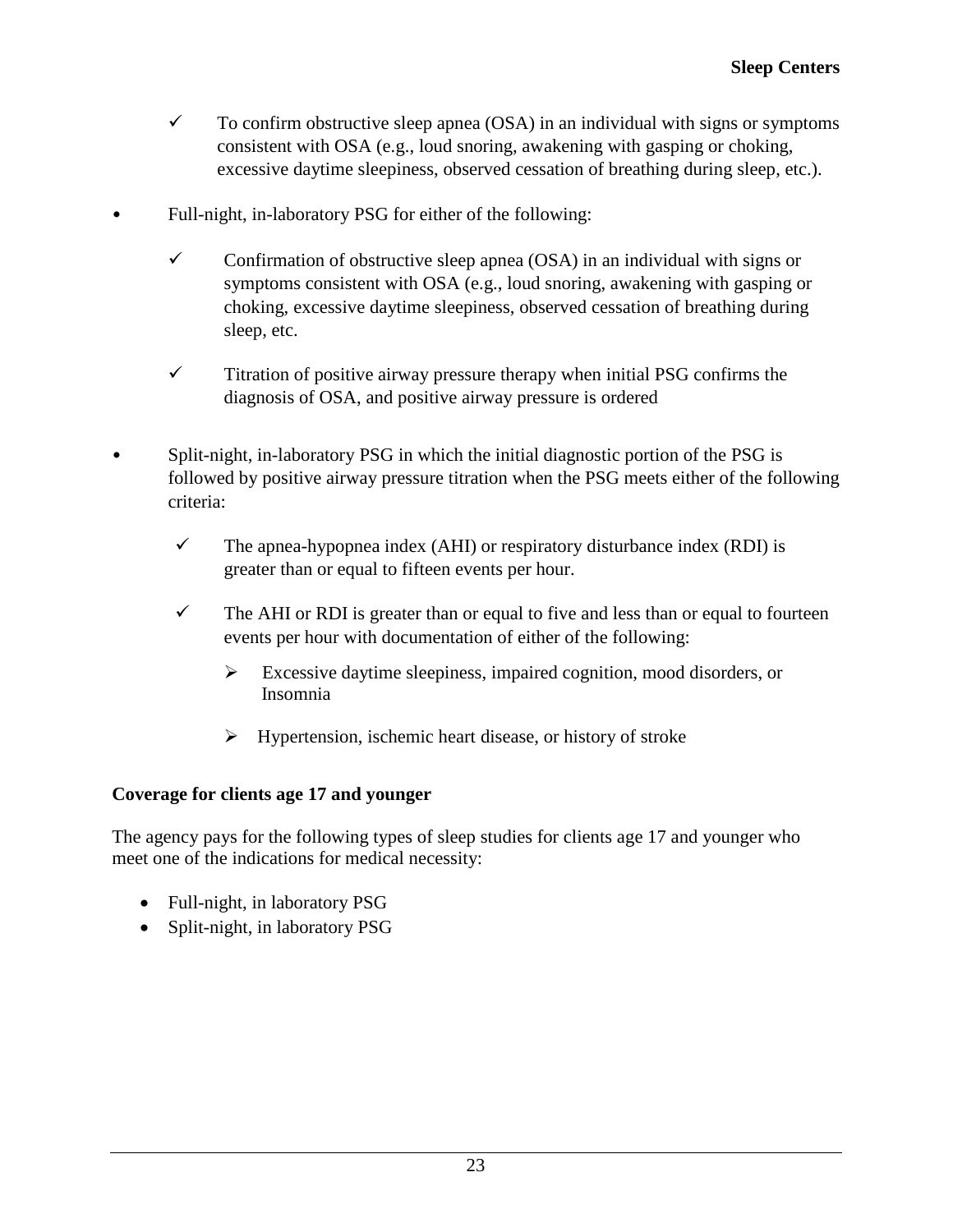#### **Indications for medical necessity:**

- OSA suspected based on clinical assessment
- Obesity, Trisomy 21, craniofacial abnormalities, neuromuscular disorders, sickle cell disease, or mucopolysaccharidosis (MPS), prior to adenotonsillectomy in a child
- Residual symptoms of OSA following mild preoperative OSA
- Residual symptoms of OSA in a child with preoperative evidence of moderate to severe OSA, obesity, craniofacial anomalies that obstruct the upper airway, or neurologic disorder following adenotonsillectomy
- Titration of positive airway pressure in a child with OSA
- Suspected congenital central alveolar hypoventilation syndrome or sleep-related hypoventilation due to neuromuscular disorder or chest wall deformities
- Primary apnea of infancy
- Evidence of a sleep-related breathing disorder in an infant who has experienced an apparent life threatening event
- Child being considered for adenotonsillectomy to treat OSA
- Clinical suspicion of an accompanying sleep-related breathing disorder in a child with chronic asthma, cystic fibrosis, pulmonary hypertension, bronchopulmonary dysplasia, or chest wall abnormality

**Note:** The agency does not consider chronic insomnia and snoring as medically necessary unless an underlying physiology exists such as loud snoring, awakening with gasping or choking, excessive daytime sleepiness, observed cessation of breathing during sleep, etc.

**Note:** The agency does not pay for a repeat study when documentation does not indicate medical necessity (e.g., no new clinical documentation indicating the need for a repeat study).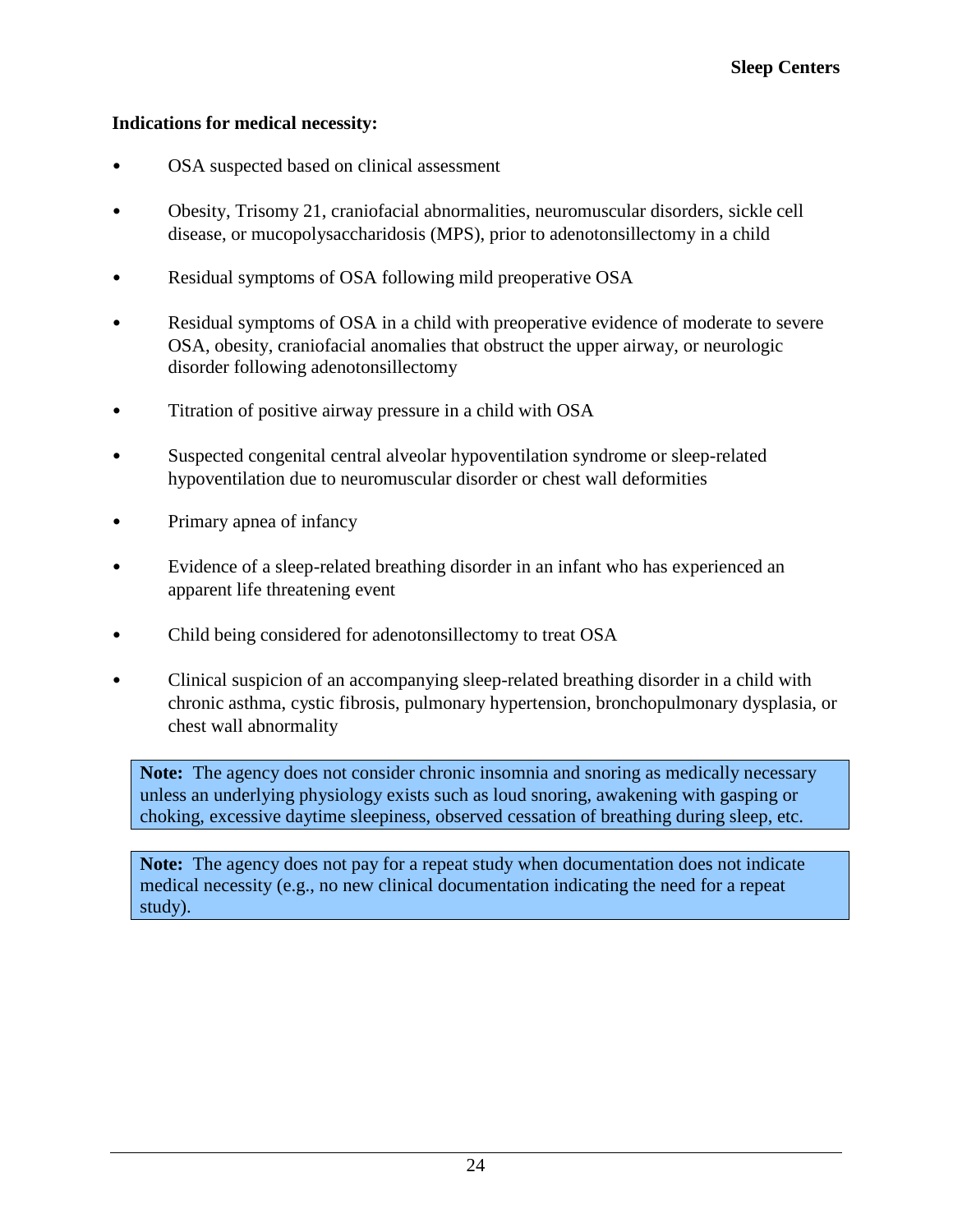### <span id="page-24-1"></span>**Sleep center physician consultations and referral for cognitive behavioral therapy (CBT)**

The agency requires a sleep consultation with a physician who is Board Certified in Sleep Medicine at an agency-approved sleep center for any eligible client receiving more than six months of continuous nightly use of any of the following insomnia drugs:

- Generic Zolpidem, Ambien®, Ambien CR®
- Sonata®
- Lunesta®
- Rozerem®

Continuous nightly use of the above insomnia drugs may be necessary for some clients, but it may not be appropriate for others. The agency covers the following drugs without prior authorization within the following limits:

| Drug                                                                           | <b>Limitations</b>                                             |
|--------------------------------------------------------------------------------|----------------------------------------------------------------|
| Rozerem®                                                                       | 30 tablets/30 days for maximum<br>of 90 days of continuous use |
| Generic Zolpidem, Ambien®,<br>Ambien CR®, Sonata®, and<br>Lunesta $\mathbb{R}$ | 30 tablets/30 days for first fill,<br>then 10 tablets/30 days  |

 The agency will send a letter to the prescribing provider and the client when a sleep consultation is required, and a referral for cognitive behavioral therapy (CBT) may be recommended.

## <span id="page-24-0"></span>**Equipment and Supplies**

#### **Prescribing information**

To comply with federal regulations, medical equipment and supplies must be cosigned by a physician if ordered by a non-physician provider.

- **Medical supplies and equipment.** If the physician is cosigning the order (that was written by a non-physician practitioner) for medical equipment or supplies, the physician may bill using code **G0454**. For all other information regarding medical equipment, see the agency's [Medical Equipment billing guide.](https://www.hca.wa.gov/billers-providers-partners/prior-authorization-claims-and-billing/provider-billing-guides-and-fee-schedules#billing-guides-fee-schedules)
- **For home health services.** If the physician is cosigning the order (that was written by a non-physician practitioner) for home health service, the physician may bill using code **99446**. For more information regarding home health, see the agency's [Home health](https://www.hca.wa.gov/billers-providers-partners/prior-authorization-claims-and-billing/provider-billing-guides-and-fee-schedules#billing-guides-fee-schedules)  [services billing guide.](https://www.hca.wa.gov/billers-providers-partners/prior-authorization-claims-and-billing/provider-billing-guides-and-fee-schedules#billing-guides-fee-schedules)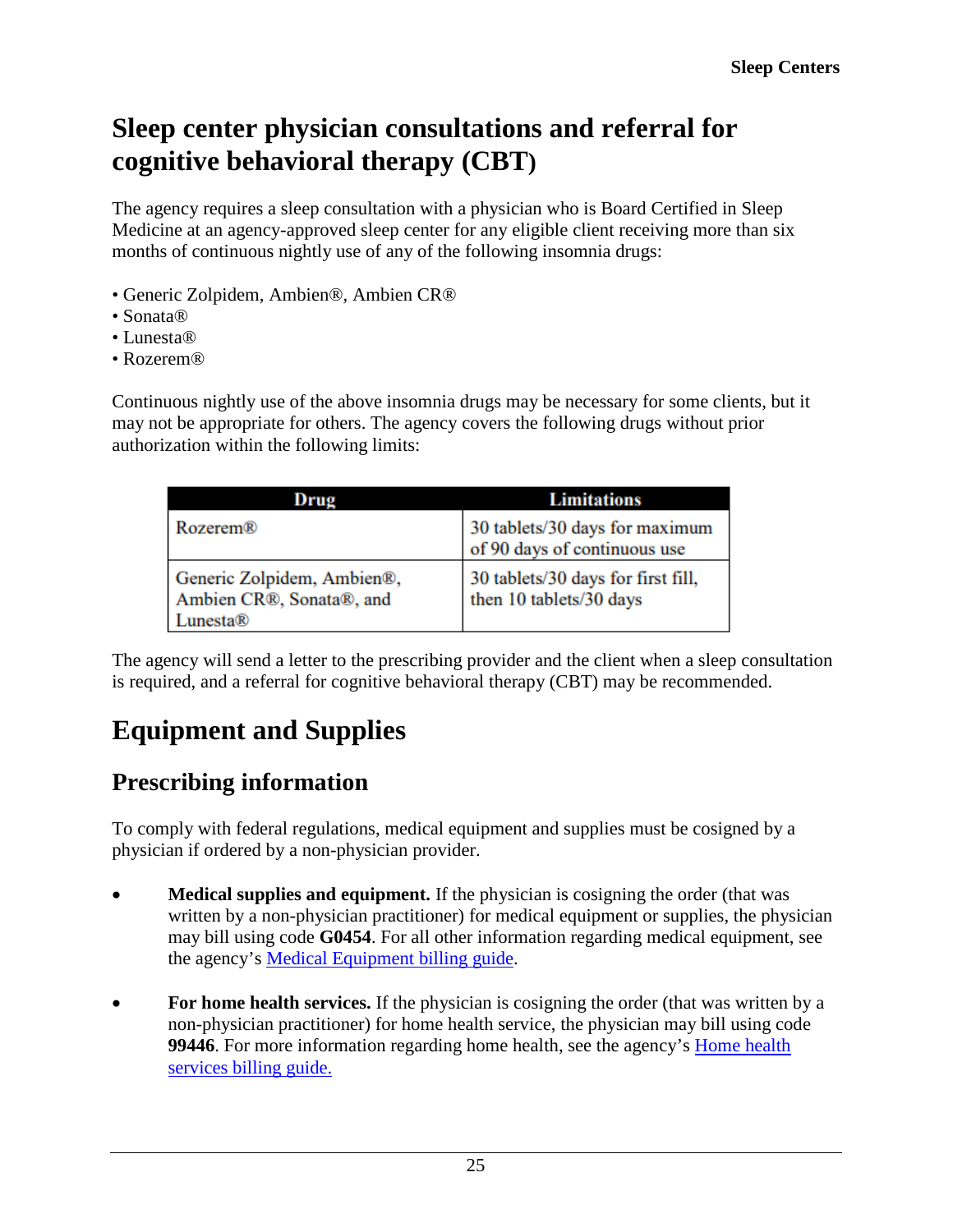#### <span id="page-25-0"></span>**Bi-level respiratory assist devices (RADs)**

The agency covers, without prior authorization (PA), one bi-level respiratory assist device (RAD), with or without a back-up rate feature, per client every five years as long as the following criteria are met:

- The bi-level device has a data card.
- The client has a central or complex sleep apnea or hypoventilation syndrome

[PA](#page-47-0) is required for Bi-Level RADs if either:

- The client does not meet the required clinical criteria; or
- The agency has purchased a CPAP device or other RAD for the client within the last five years.

#### **Bi-level RAD without the back-up rate feature**

For a bi-level RAD without the back-up rate feature, the agency:

Pays for rental of the device during an initial three month period.

The treating authorized prescriber must:

- $\checkmark$  Conduct a face-to-face clinical re-evaluation of the client between day 31 and day 91 of the rental period.
- $\checkmark$  In order to continue rental of the device, document the following items in the client's file to show:
	- $\triangleright$  The progress of the client's relevant symptoms.
	- $\triangleright$  The client's compliance with using the device.
- Purchases the device after the requirements for the rental are met.

#### **Bi-level RAD with the back-up rate feature**

For a bi-level RAD with the back-up rate feature used with a noninvasive interface, the agency:

Pays for rental of the device during an initial three-month period.

The treating authorized prescriber must: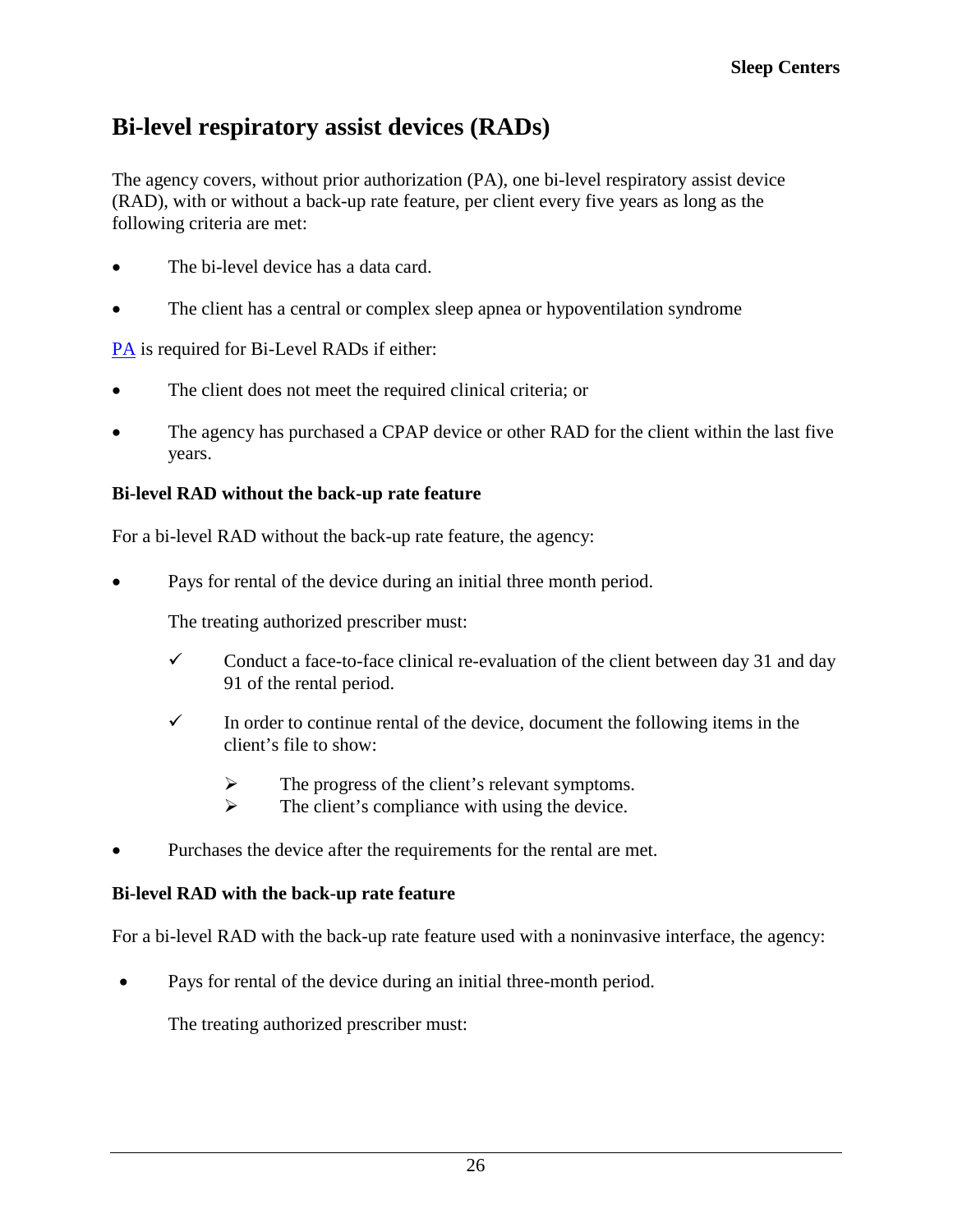- $\checkmark$  Conduct a face-to-face clinical re-evaluation of the client between 31 and 91 days of the rental period.
- $\checkmark$  In order to continue rental of the device, document the following items in the client's file to show:
	- $\triangleright$  The progress of the client's relevant symptoms.
	- $\triangleright$  The client's compliance with using the device.
- Purchases the device after a total of 13 months of rental.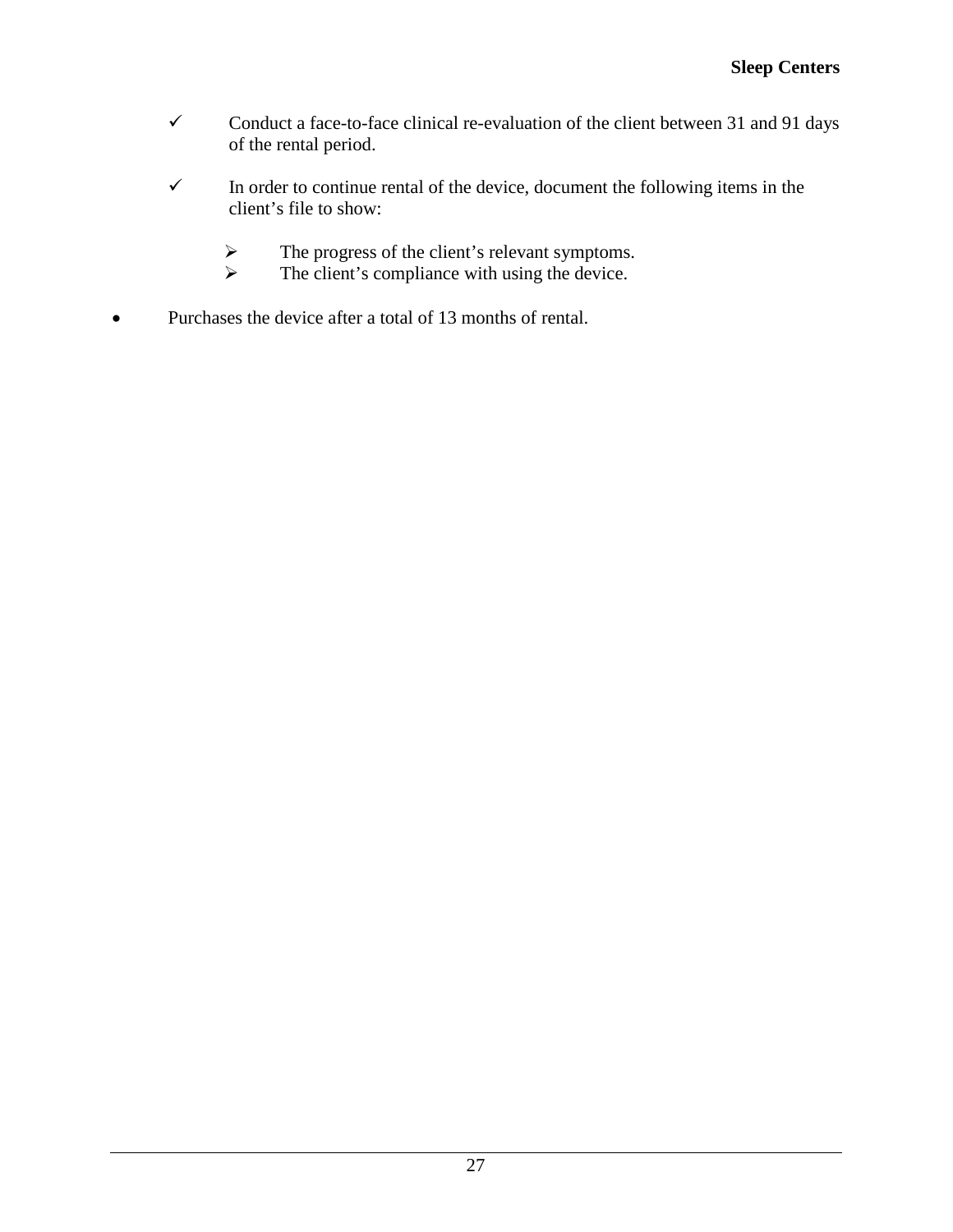## **Required clinical criteria**

|                      | <b>Type of</b> |                      |                                                               |  |  |
|----------------------|----------------|----------------------|---------------------------------------------------------------|--|--|
| <b>Type of</b>       | <b>Device</b>  | <b>Prior</b>         |                                                               |  |  |
| <b>Respiratory</b>   | Paid by        | <b>Authorization</b> |                                                               |  |  |
| <b>Disorder</b>      | <b>Agency</b>  | (PA)                 | <b>Required Clinical Criteria</b>                             |  |  |
| <b>Central or</b>    | Bi-level       | No-when the          | The client's polysomnogram test reveals both:                 |  |  |
| <b>Complex Sleep</b> | <b>RAD</b>     | client's             |                                                               |  |  |
| <b>Apnea</b>         | device         | polysomnogram        | The diagnosis of central sleep apnea (CSA) or<br>$\bullet$    |  |  |
| (not due to          | with or        | test meets           | complex sleep apnea (CompSA).                                 |  |  |
| airway               | without        | clinical criteria    |                                                               |  |  |
| obstruction)         | the            |                      | Significant improvement of the sleep-<br>$\bullet$            |  |  |
|                      | back-up        |                      | associated hypoventilation with the use of a                  |  |  |
|                      | rate           |                      | bi-level RAD device with or without the back-                 |  |  |
|                      | feature        |                      | up rate feature on the settings that will be                  |  |  |
|                      |                |                      | prescribed for initial use at home, while                     |  |  |
|                      |                |                      | breathing the client's usual FIO <sub>2</sub> .               |  |  |
|                      |                |                      |                                                               |  |  |
| <b>Obstructive</b>   | Bi-level       | No-when all          | The client meets the clinical criteria for a CPAP.            |  |  |
| <b>Sleep Apnea</b>   | <b>RAD</b>     | clinical criteria    | However, the CPAP has been tried and proven                   |  |  |
| (OSA)                | device         | are met              | ineffective.                                                  |  |  |
|                      | without        |                      |                                                               |  |  |
|                      | the            |                      | Ineffective in this case, is defined as documented            |  |  |
|                      | back-up        |                      | failure to meet therapeutic goals using a CPAP                |  |  |
|                      | rate           |                      | during either:                                                |  |  |
|                      | feature        |                      |                                                               |  |  |
|                      |                |                      | The titration portion of a facility-based study.<br>$\bullet$ |  |  |
|                      |                |                      |                                                               |  |  |
|                      |                |                      | Home use despite optimal therapy (that is,<br>$\bullet$       |  |  |
|                      |                |                      | proper mask selection and fitting and                         |  |  |
|                      |                |                      | appropriate pressure setting).                                |  |  |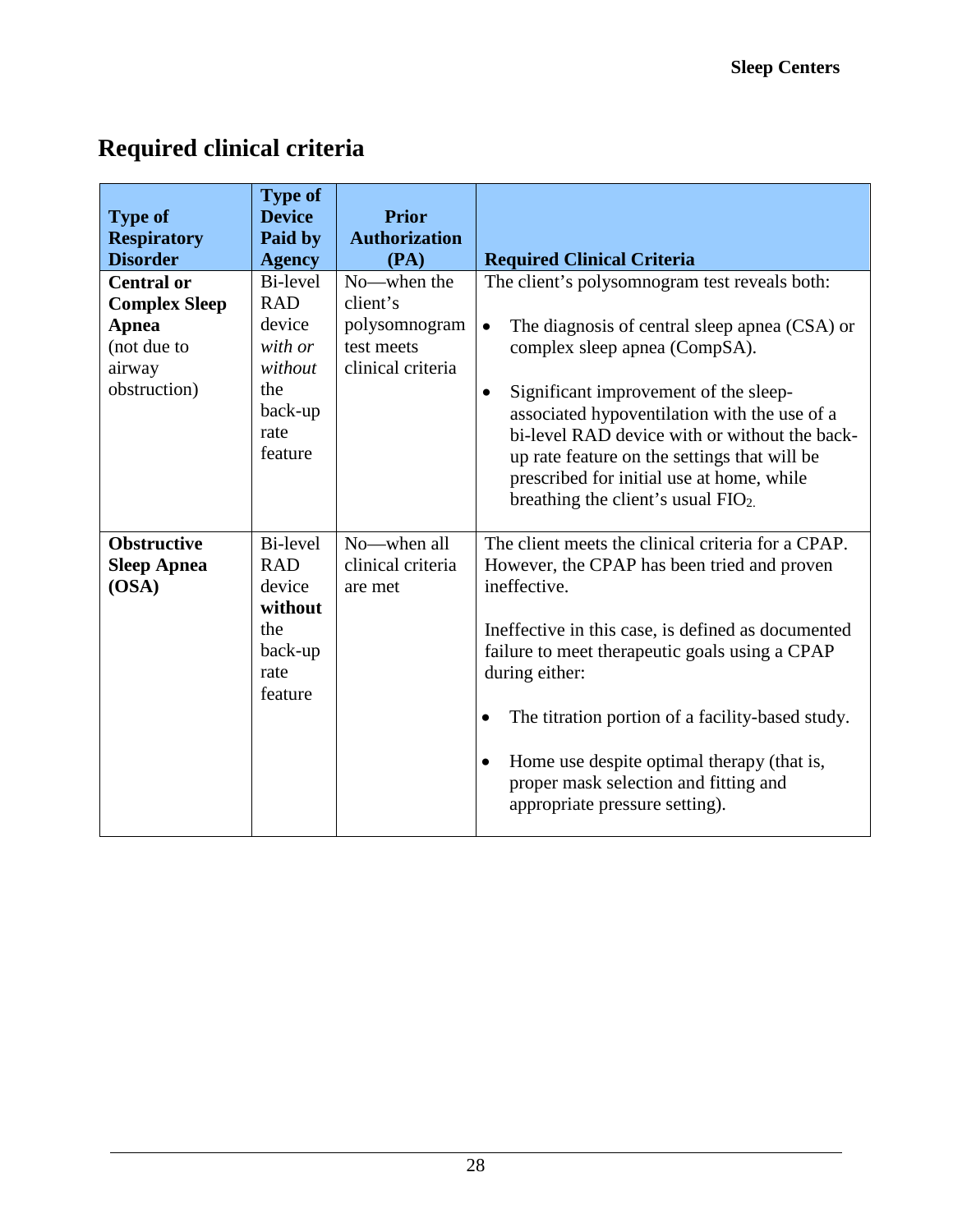| <b>Type of</b><br><b>Respiratory</b><br><b>Disorder</b> | <b>Type of</b><br><b>Device</b><br>Paid by<br><b>Agency</b> | <b>Prior</b><br><b>Authorization</b><br>(PA) | <b>Required Clinical Criteria</b>                                                                                                                                                                                                                                             |  |
|---------------------------------------------------------|-------------------------------------------------------------|----------------------------------------------|-------------------------------------------------------------------------------------------------------------------------------------------------------------------------------------------------------------------------------------------------------------------------------|--|
| <b>Hypoventilation</b>                                  | Bi-level                                                    | No-when all                                  | The client meets one of these three sets of clinical                                                                                                                                                                                                                          |  |
| <b>Syndrome</b>                                         | <b>RAD</b>                                                  | the clinical                                 | criteria:                                                                                                                                                                                                                                                                     |  |
|                                                         | device                                                      | criteria are met.                            |                                                                                                                                                                                                                                                                               |  |
|                                                         | without                                                     |                                              | An initial arterial blood gas PaCO2, done<br>$\bullet$                                                                                                                                                                                                                        |  |
|                                                         | the                                                         |                                              | while awake and breathing the client's                                                                                                                                                                                                                                        |  |
|                                                         | back-up                                                     |                                              | prescribed $FIO_2$ , $\geq$ to 45 mm Hg.                                                                                                                                                                                                                                      |  |
|                                                         | rate                                                        |                                              |                                                                                                                                                                                                                                                                               |  |
|                                                         | feature                                                     |                                              | $-AND-$                                                                                                                                                                                                                                                                       |  |
|                                                         |                                                             |                                              |                                                                                                                                                                                                                                                                               |  |
|                                                         |                                                             |                                              | Spirometry shows an FEV1/FVC $\geq$ to 70% and                                                                                                                                                                                                                                |  |
|                                                         |                                                             |                                              | an FEV1 $\geq$ 50% of predicted.                                                                                                                                                                                                                                              |  |
|                                                         |                                                             |                                              |                                                                                                                                                                                                                                                                               |  |
|                                                         |                                                             |                                              | $-OR-$                                                                                                                                                                                                                                                                        |  |
|                                                         |                                                             |                                              | An arterial blood gas PaCO2, done during<br>$\bullet$<br>sleep or immediately upon awakening, and<br>breathing the client's prescribed FIO <sub>2</sub> , shows<br>the client's PaCO2 worsened $\geq$ to 7 mm Hg<br>compared to the original result.<br>$-OR-$                |  |
|                                                         |                                                             |                                              |                                                                                                                                                                                                                                                                               |  |
|                                                         |                                                             |                                              | A facility-based PSG demonstrates oxygen<br>$\bullet$<br>saturation $\leq$ 88% for $\geq$ to 5 continuous minutes<br>of nocturnal recording time (minimum<br>recording time of 2 hours) that is not caused by<br>obstructive upper airway events—that is, AHI<br>less than 5. |  |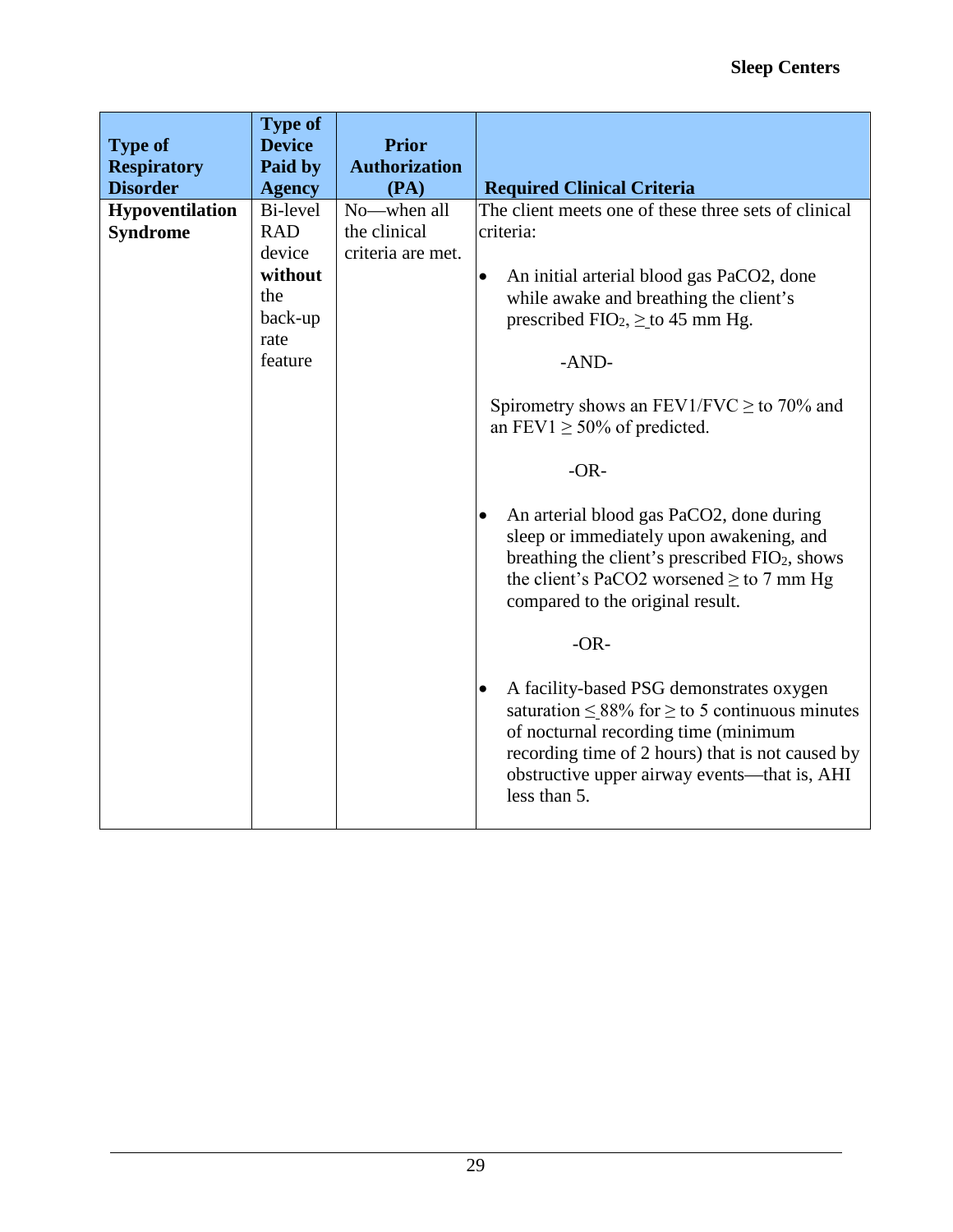## <span id="page-29-0"></span>**Replacement of bi-level RAD equipment and supplies**

- PA is required for the replacement of a bi-level RAD device if the client has had the device for less than five years.
- After five years, the client's authorized prescriber must conduct a face-to-face evaluation documenting that the client continues to use and benefit from the bi-level RAD device. A new polysmnogram (PSG) (sleep test), trial period, or PA is not required.
- The agency pays for replacement supplies for a bi-level RAD device, as identified in the [Coverage Table.](#page-36-0)
- For specific details about items covered, see the [Coverage Table.](#page-36-0)

# <span id="page-29-1"></span>**Continuous positive airway pressure (CPAP) and supplies**

**WAC [182-552-0400](http://app.leg.wa.gov/wac/default.aspx?cite=182-552-0400)**

## <span id="page-29-2"></span>**Clinical criteria**

The agency covers, without prior authorization (PA), one continuous positive airway pressure (CPAP) device including related supplies, per client, every five years, provided the following criteria are met:

The client is diagnosed with obstructive sleep apnea using a clinical evaluation and a positive attended polysomnogram (PSG) performed in a sleep laboratory or performed during an unattended home sleep study.

**Notes:** The agency does not pay for a CPAP device when the client is diagnosed with upper airway resistance syndrome (UARS).

- CPAP is the least costly, most effective treatment modality.
- The CPAP device has a data card and is FDA approved.
- The item requested is not included in any other reimbursement methodology such as the diagnosis-related group (DRG).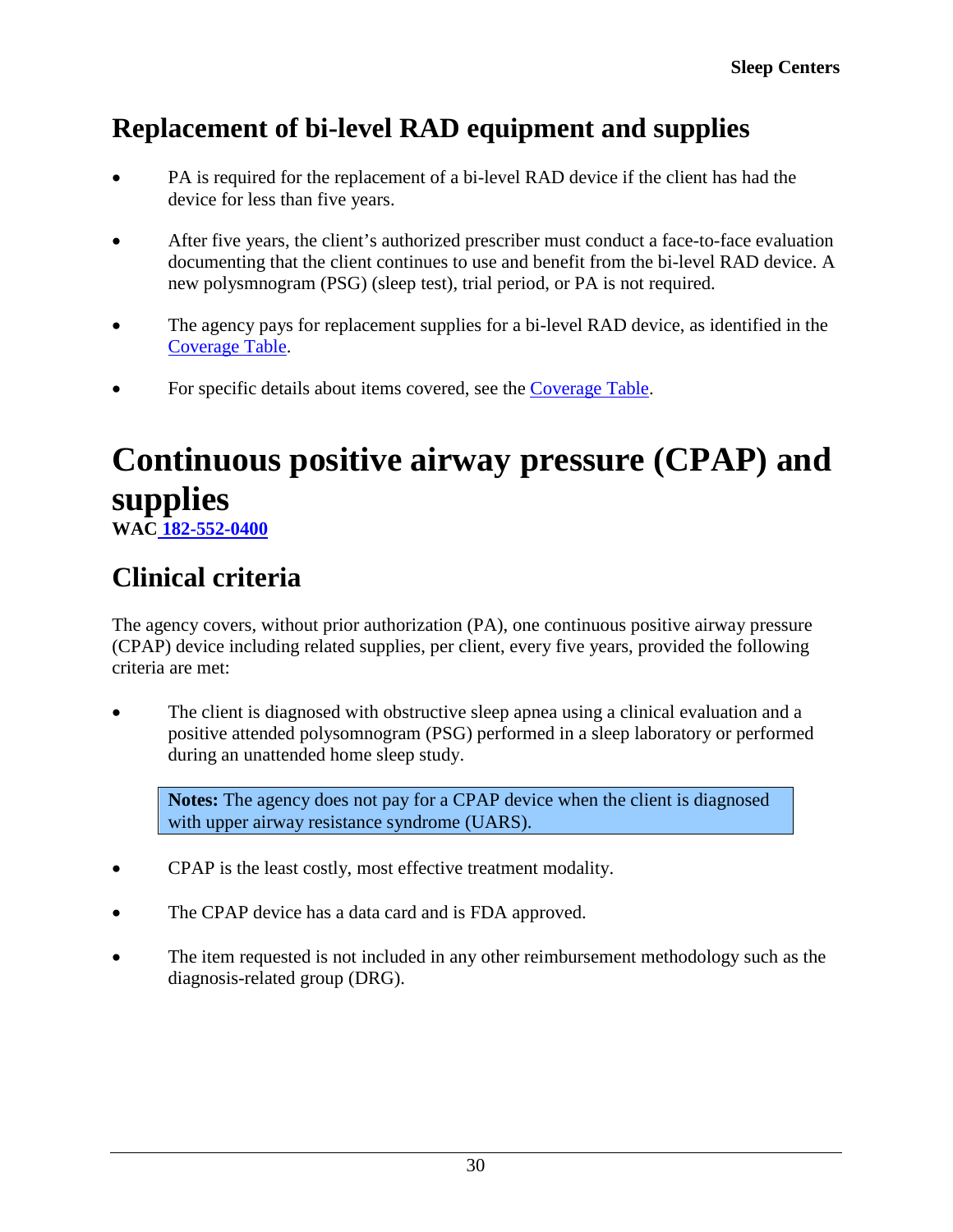#### **Additional criteria for clients age 13 and older**

• The client's polysomnogram demonstrates an apnea-hypopnea index  $(AHI) \ge 15$  events per hour with a minimum of 30 events.

#### -OR-

- The client's PSG demonstrates the AHI is  $\geq$  5 and  $\leq$  14 events per hour with a minimum of 10 events and clinical documentation of one of the following:
	- Excessive daytime sleepiness, impaired cognition, mood disorders, or insomnia.<br>
	Function is schemic heart disease or history of stroke
	- Hypertension, ischemic heart disease, or history of stroke.

#### **Additional criteria for clients age 12 and younger**

Clinical criteria must include:

- A documented diagnosis of obstructive sleep apnea (OSA).
- A PSG that demonstrates an apnea index (AI) or apnea-hypopnea index (AHI)  $\geq 1$  and one of the following:
	- $\checkmark$  Adenotonsillectomy has been unsuccessful in relieving OSA
	- $\checkmark$  Adenotonsillar tissue is minimal
	- $\checkmark$  Adenotonsillectomy is inappropriate based on OSA being attributable to another underlying cause (such as craniofacial anomaly or obesity) or adenotonsillectomy is contraindicated
	- $\checkmark$  The client's family does not wish to pursue surgical intervention

**Note:** The AHI is calculated on the average number of events per hour. If the AHI is calculated based on less than two hours of sleep or recording time, the total number of recorded events used to calculate the AHI must be at least the number of events that would have been required in a two-hour period (that is, must reach at least 30 events without symptoms or at least 10 events with symptoms).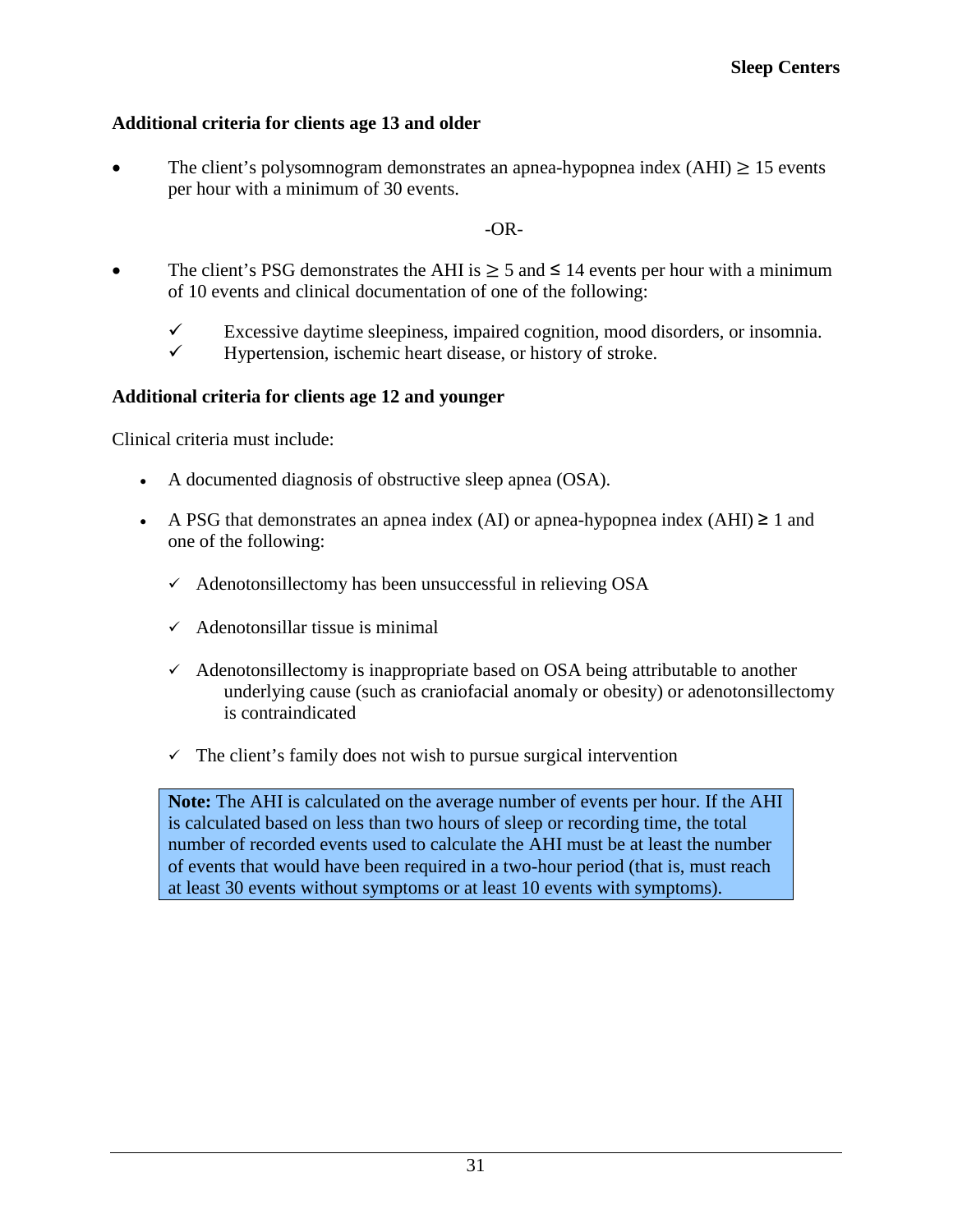### <span id="page-31-1"></span>**Use of RAD instead of CPAP**

If a client meets the criteria for CPAP, but a CPAP device has been tried and proven ineffective, the agency will cover a bi-level RAD without the back-up.

Ineffective, in this case, means documented failure to meet therapeutic goals using a CPAP during either:

- The titration portion of a facility-based study.
- Home use despite optimal therapy (that is, proper mask selection and fitting and appropriate pressure setting).

### <span id="page-31-2"></span>**Prior authorization for a CPAP device**

[PA](#page-47-0) is required for a CPAP device if either:

- The client does not meet the required [clinical criteria.](#page-29-2)
- The agency has purchased either a CPAP or a bi-level RAD device for the client within the last five years.

## <span id="page-31-0"></span>**Rental and purchase of a CPAP device**

After the initial three-month rental period for a CPAP device, the agency will consider purchasing this device for the client.

**Note:** The provider must submit a purchase request to the agency. A prescription for CPAP machines must not be older than 1 year from the date the prescriber signs the prescription. The following documentation of clinical benefit must be recorded in the client's file:

- A face-to-face clinical re-evaluation of the client by the authorized prescriber, which documents that symptoms of obstructive sleep apnea are improved.
- A review of objective evidence by the authorized prescriber of the client's adherence\* to use of the CPAP device.

\*Adherence is defined as use of the CPAP device  $\geq$  4 hours per night on 70% of nights during a consecutive 30-day period anytime during the first 3 months of initial usage.

For specific details about CPAP-related covered items, see the [Coverage Table](#page-36-0)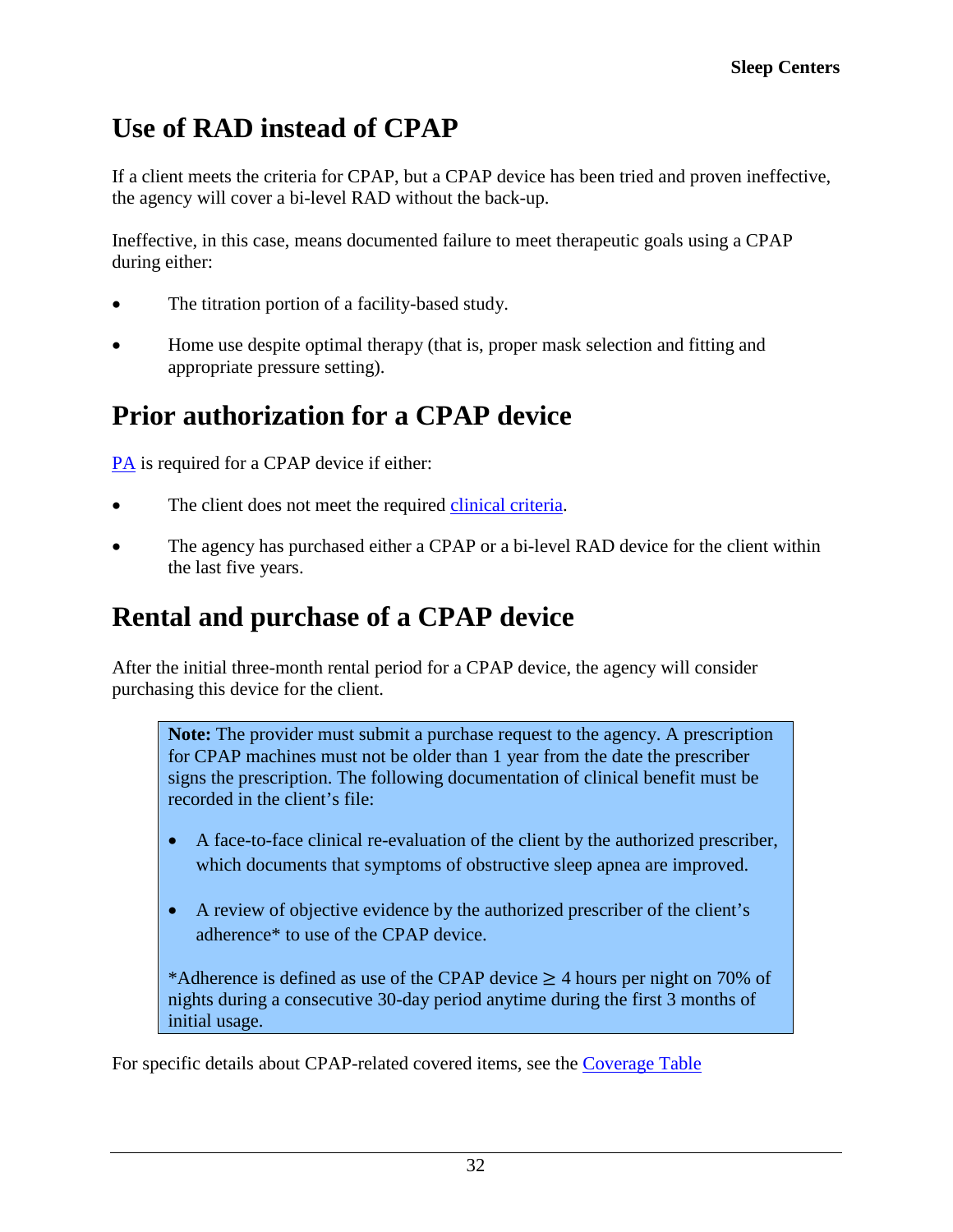## <span id="page-32-1"></span>**Replacement of CPAP equipment and supplies**

- PA is required for the replacement of a CPAP device if the client has had the device for less than five years.
- After five years, the client's treating authorized prescriber-must conduct a face-to-face evaluation documenting that the client continues to use and benefit from the CPAP device. A new PSG (sleep test), trial period, or PA is not required.
- The agency pays for replacement supplies for a CPAP device, as identified in the [Coverage Table.](#page-36-0)

# <span id="page-32-0"></span>**Mandibular Advancement Devices (Oral Appliances)**

CPAP is considered the first line standard of treatment for sleep apnea and should be the first choice for sleep physicians for adult clients with sleep-disordered breathing and daytime sleepiness with mild to moderate obstructive sleep apnea. Sleep physicians should consider oral appliances rather than no treatment for adults intolerant of CPAP or for whom CPAP is contraindicated.

## <span id="page-32-2"></span>**Clinical Criteria**

The agency pays for one custom-made (procedure code E0486) mandibular advancement device (MAD), per client age 21 and older, every five years when the following criteria (established by the federal Centers for Medicare & Medicaid Services (CMS) for Medicare and the American Academy of Sleep Medicine (AASM)) are met:

- A face-to-face evaluation with a sleep medicine physician prior to sleep testing is completed in an agency-designated center of excellence (COE)
- Sleep testing criteria for CPAP is met
	- $\checkmark$  AHI or RDI > 15 per hour with minimum of 30 events OR
	- $\checkmark$  The AHI or RDI > 5 and < 14 events per hour with minimum of 10 events and documentation of:
		- Excessive daytime sleepiness, impaired cognition, mood disorders, or insomnia; or,
		- Hypertension, ischemic heart disease, or history of stroke; or,
	- If the AHI > 30 or the RDI > 30 and meets either of the following criteria: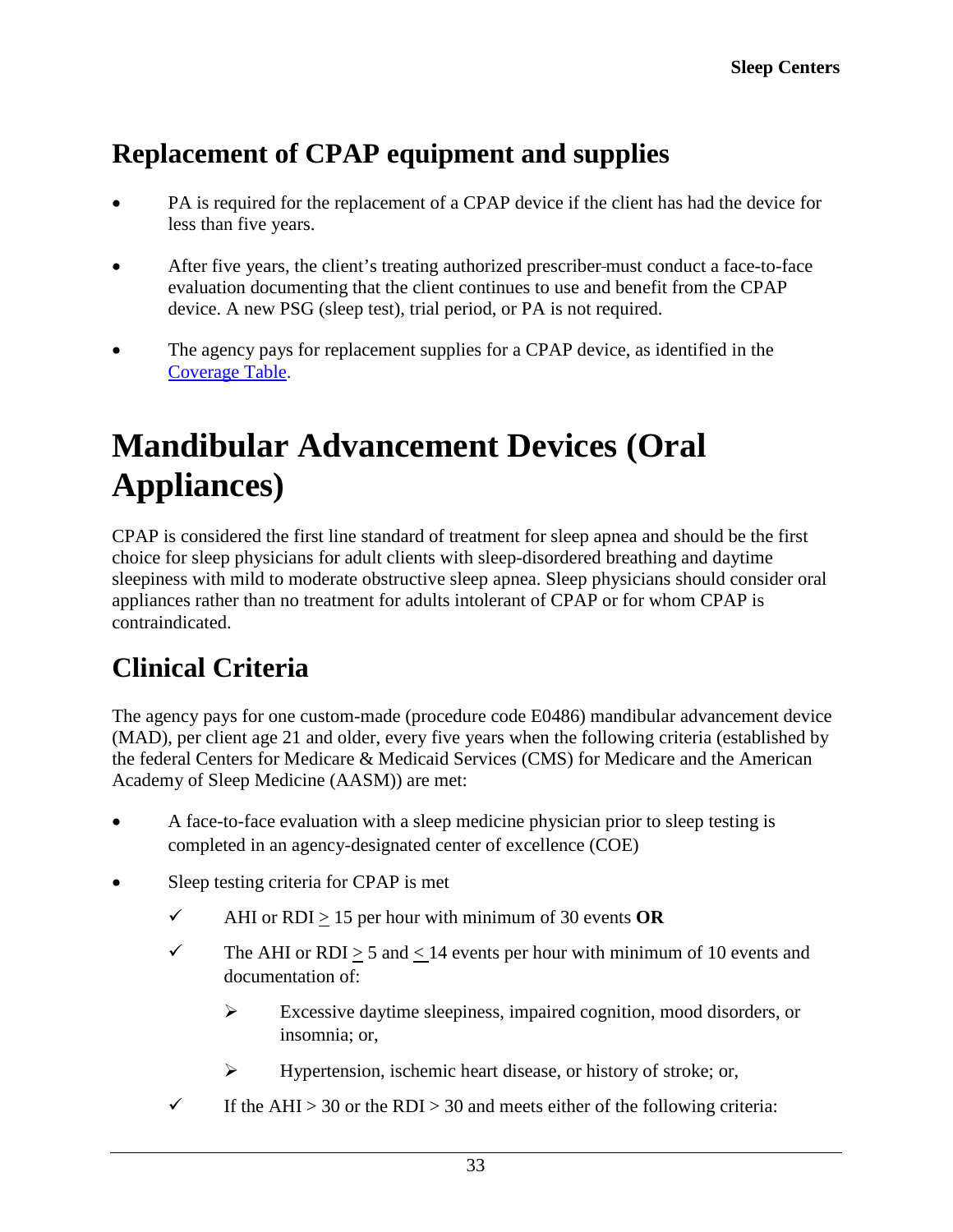- $\triangleright$  The beneficiary is not able to tolerate a positive airway pressure (PAP) device; or,
- $\triangleright$  The treating physician determines that the use of a CPAP device is contraindicated.
- The client has tried and failed the use of CPAP. Documentation of at least a 6-month trial period describing why CPAP failed, or reason explaining why CPAP is not the appropriate treatment
- Device is ordered by treating provider post review of sleep study
- The device is provided and billed for by a licensed dentist (DDS or DMD) that meet one of the following criteria:
	- $\checkmark$  Certification in dental sleep medicine by a nonprofit organization, such as the American Board of Dental Sleep Medicine (ABDSM);
	- $\checkmark$  Designation as the dental director of a dental sleep medicine facility accredited by a non-profit organization, such as the American Academy of Dental Sleep Medicine (AADSM); or
	- $\checkmark$  Recognized continuing education in dental sleep medicine provided by a dental sleep medicine focused nonprofit organization or accredited dental school within the last 2 years
- The device must be titrated in a sleep center by a qualified provider who has experience in titrating the MAD
- The client must have their own teeth (no dentures or partials)

## <span id="page-33-0"></span>**Prior Authorization**

Prior authorization is required.

## <span id="page-33-1"></span>**Exclusions**

Prefabricated (procedure code E0485) appliances are not considered medically necessary due to insufficient evidence and are not covered. This includes:

- Oral occlusal appliances for temporomandibular joint disorder (TMJ)
- Tongue retaining devices used to treat OSA and/or snoring
- All oral appliances used only to treat snoring without a diagnosis of OSA
- Oral appliances used to treat other dental conditions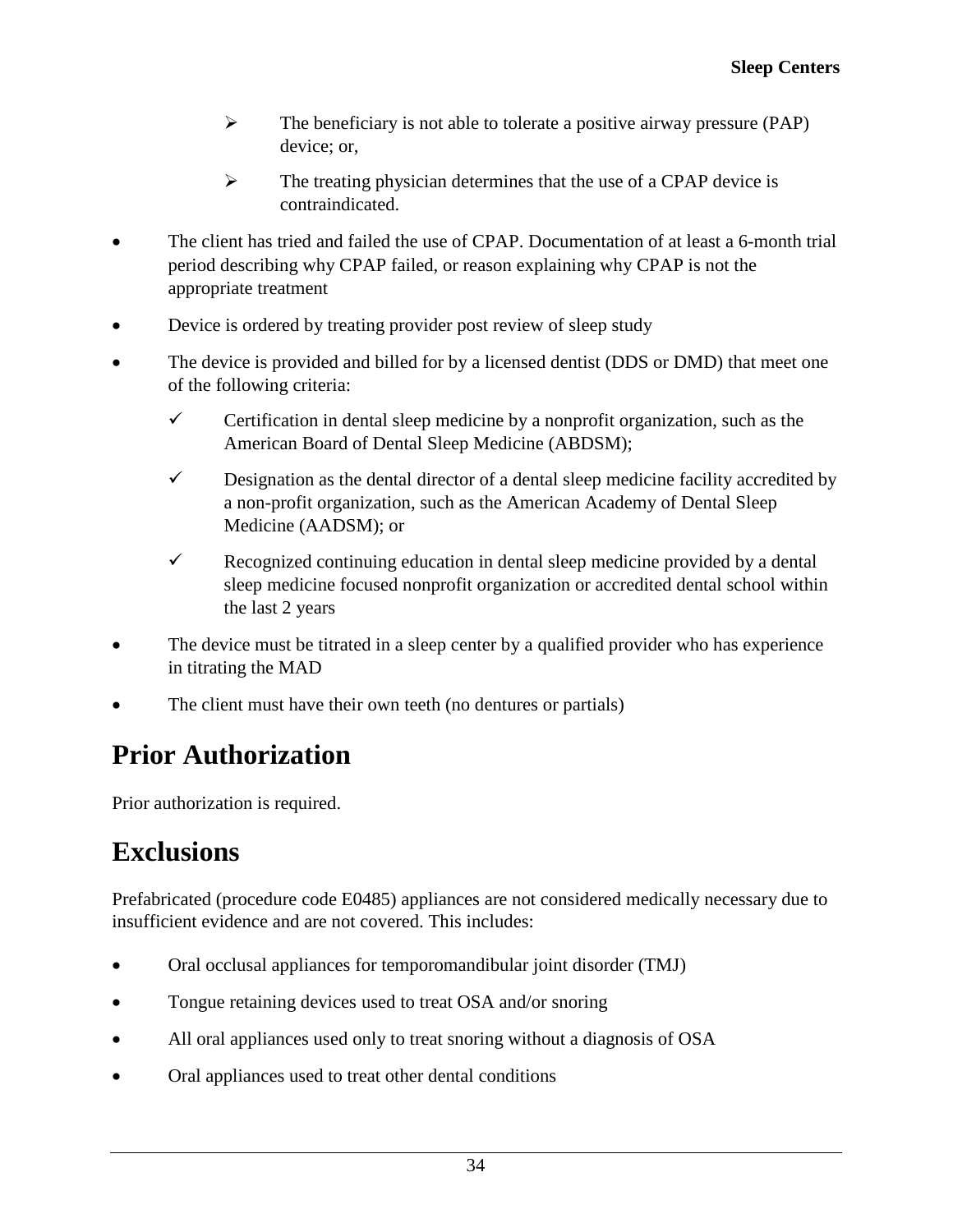• Oral appliances that require repeated fitting and/or adjustments, beyond the first 90-days, in order to maintain fit and/or effectiveness

## <span id="page-34-0"></span>**Billing**

MAD are considered medical equipment and are subject to the same claims and billing as other medical equipment. To ensure correct payment of a claim for the creation of a MAD:

- The claim must be billed by the dental office or lab using the taxonomy 332B00000X
- The dentist or dental practice must be enrolled with the agency as a medical equipment provider
- The dentist or dental practice must be an approved provider for the fabrication of MAD

Dentists who have a provider agreement as a medical equipment provider can become an approved provider for MAD by submitting proof of the qualifications listed in the clinical criteria [section](#page-32-2) to the Sleep Study Program Manager at [providerenrollment@hca.wa.gov.](mailto:providerenrollment@hca.wa.gov)

## <span id="page-34-1"></span>**Payment**

The agency's payment for MAD is bundled and includes time, labor, material, professional services fabricating, fitting and adjusting, and professional services. Procedure code E0486 is allowed once during the first 90 days following placement of the device.

After the first 90 days, if the device needs repair, bill using procedure code KO739. The agency pays for a replacement after 5 years, or when lost, stolen, or damaged beyond repair.

## <span id="page-34-2"></span>**Pulse Oximetry**

**(WAC [182-552-0900\)](http://app.leg.wa.gov/wac/default.aspx?cite=182-552-0900)**

Under very limited, specific circumstances, the agency will cover oximetry for sleep disorders.

### <span id="page-34-3"></span>**Clinical criteria for standard oximeters**

- The agency covers the purchase of standard oximeters, without PA, for clients age 17 or younger in the home when the client:
	- $\checkmark$  Has chronic lung disease and is on supplemental oxygen.
	- $\checkmark$  Has a compromised or artificial airway.
	- $\checkmark$  Has chronic lung disease requiring a ventilator or a bi-level RAD.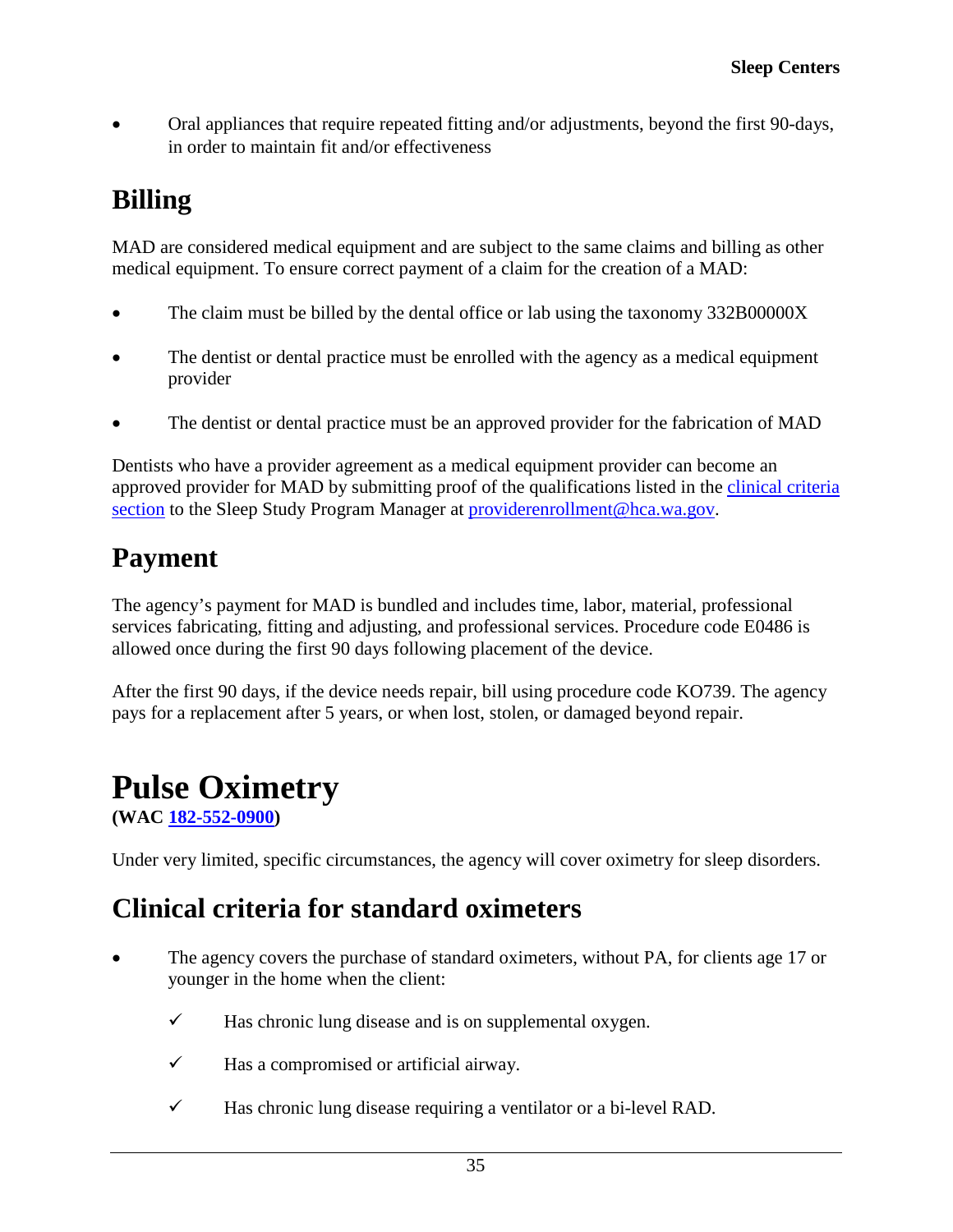[PA](#page-48-0) is needed for purchasing standard oximeters for clients age 18 or older.

### <span id="page-35-0"></span>**Clinical criteria for enhanced oximeters**

- The agency covers the purchase of enhanced oximeters, without PA, for clients age 17 or younger in the home when both:
	- $\checkmark$  The criteria for a standard oximeter are met.
	- $\checkmark$  The EPA criteria are met.

**Note:** See EPA Criteria for more details.

- The agency covers the purchase of enhanced oximeters, [with PA,](#page-48-0) for:
	- $\checkmark$  Clients age 18 and older<br> $\checkmark$  Clients age 17 and young
	- Clients age 17 and younger who do not meet clinical criteria.

For specific details about items covered, see **Miscellaneous** in the Coverage Table.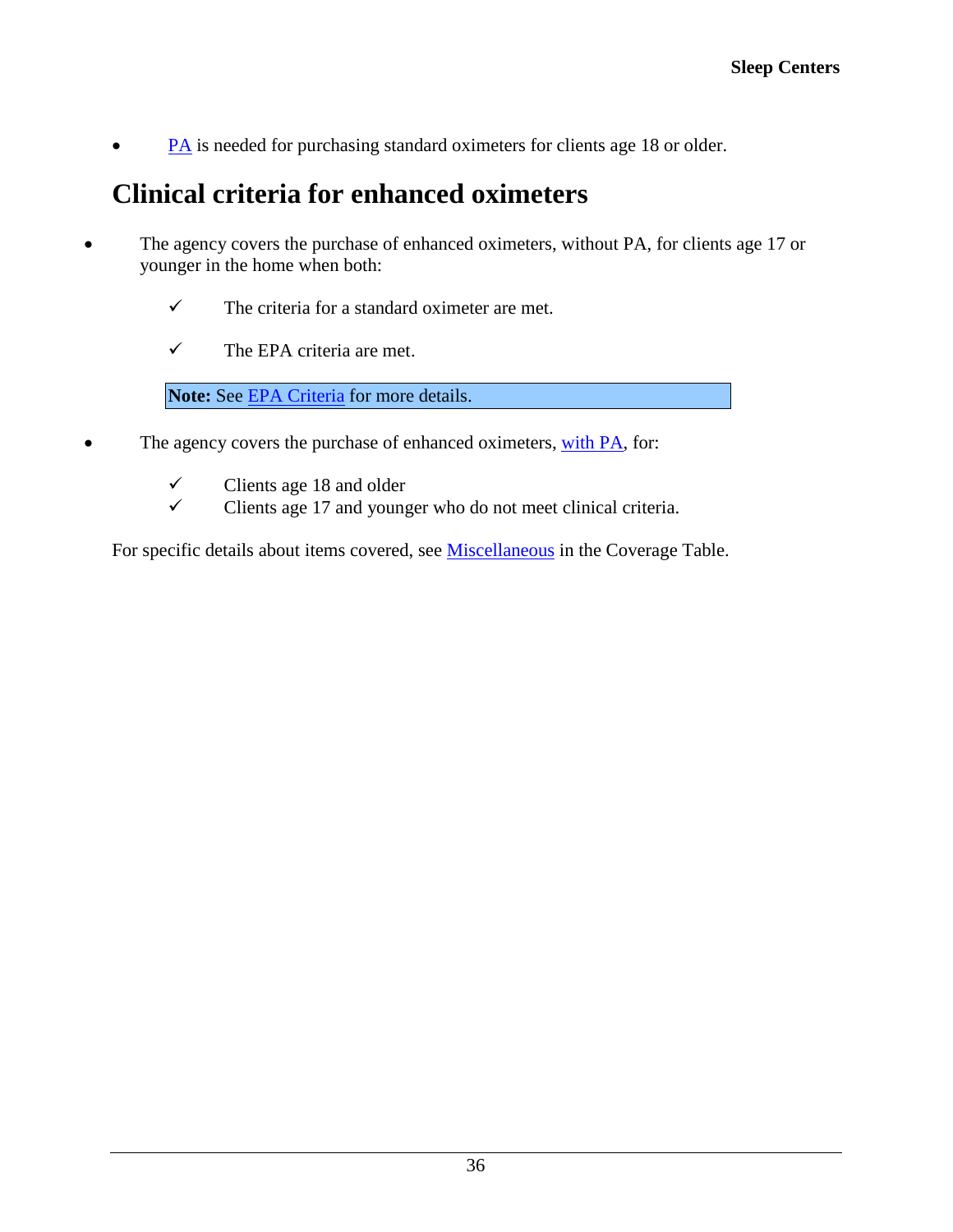# <span id="page-36-0"></span>**Coverage Table for Equipment and Supplies**

The agency covers supplies and related equipment for sleep disorders as identified in the table below.

| <b>Bill With:</b>                   | Taxonomy 332BX2000X                                                                                                                                                                                                |  |  |  |
|-------------------------------------|--------------------------------------------------------------------------------------------------------------------------------------------------------------------------------------------------------------------|--|--|--|
| Do Not Bill With:                   | Any procedure code listed in the Do Not Bill With column of the<br>fee schedule is AT NO TIME allowed in combination with the<br>primary code located in the Hospital Common Coding System<br>(HCPCS) Code column. |  |  |  |
| <b>Maximum</b><br><b>Allowance:</b> | Rentals are calculated on a 30-day basis unless otherwise indicated. In<br>those instances where rental is required before purchase, the rental<br>price is applied towards the purchase price.                    |  |  |  |
| <b>Rentals:</b>                     | From and to dates are required on all rental billings.                                                                                                                                                             |  |  |  |
|                                     | (1 month equals 30 days.)                                                                                                                                                                                          |  |  |  |

**Notes:** Providers must monitor the amount of supplies and accessories a client is actually using and assure the client has nearly exhausted the supply on hand before dispensing any additional items.

For **policy requirements**, including clinical criteria, for different types of equipment and supplies, see [Coverage Criteria.](#page-21-1) For an **explanation of PA**, including EPA and limitation extension, see [Authorization.](#page-46-0)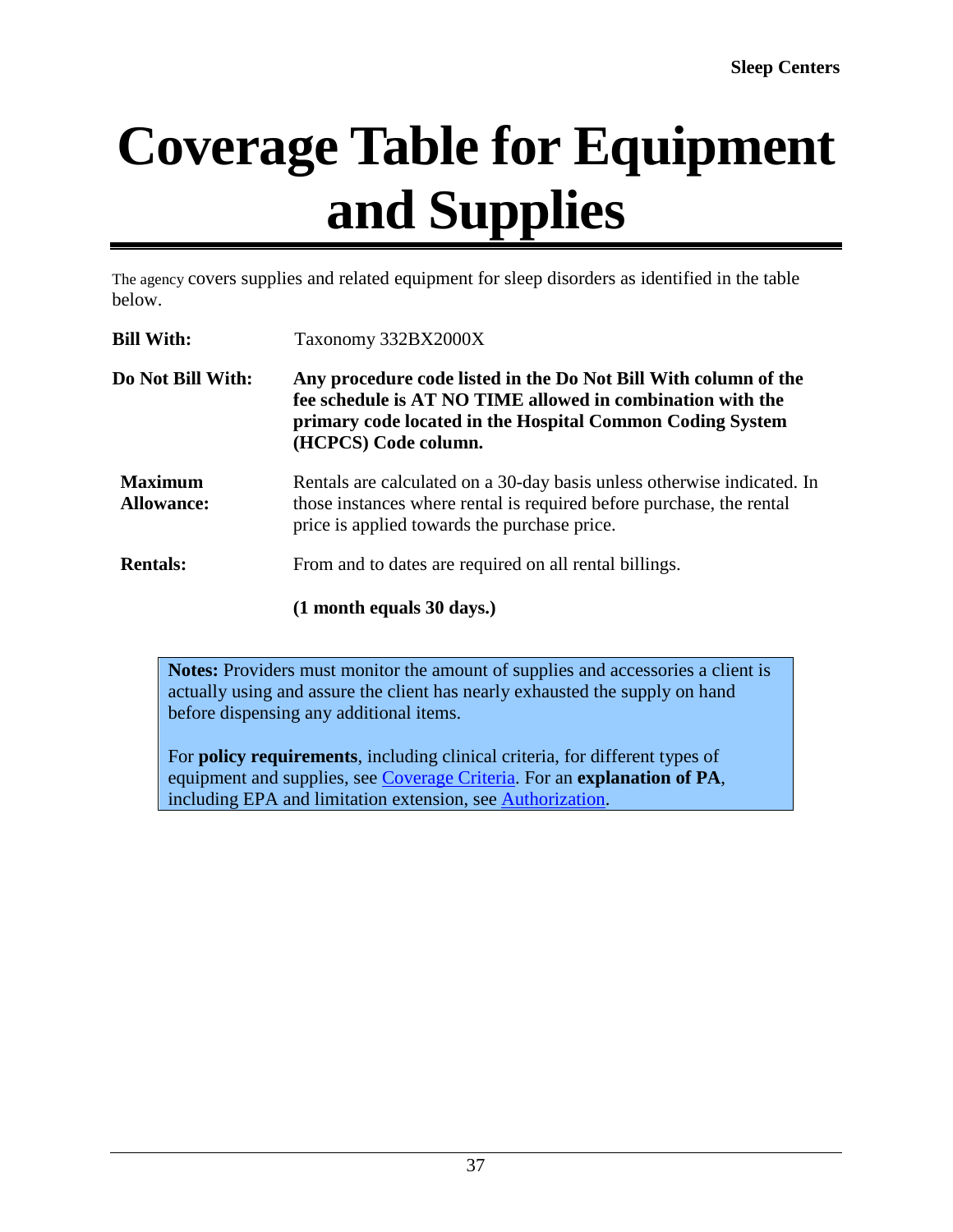# <span id="page-37-0"></span>**Continuous positive airway pressure system (CPAP) coverage table**

| Code          |              |                               |                                                | Do Not                  |      |                                                                                                                                                                                                                                                                                                                                                                                                                                                                                                                                                                                                                                                                                                                                                                                                               |
|---------------|--------------|-------------------------------|------------------------------------------------|-------------------------|------|---------------------------------------------------------------------------------------------------------------------------------------------------------------------------------------------------------------------------------------------------------------------------------------------------------------------------------------------------------------------------------------------------------------------------------------------------------------------------------------------------------------------------------------------------------------------------------------------------------------------------------------------------------------------------------------------------------------------------------------------------------------------------------------------------------------|
| <b>Status</b> | <b>HCPCS</b> |                               |                                                | <b>Bill</b>             | EPA/ | Policy/                                                                                                                                                                                                                                                                                                                                                                                                                                                                                                                                                                                                                                                                                                                                                                                                       |
| Indicator     | Code         | <b>Modifier</b>               | <b>Description</b>                             | With                    | PA?  | <b>Comments</b>                                                                                                                                                                                                                                                                                                                                                                                                                                                                                                                                                                                                                                                                                                                                                                                               |
|               | E0601        | <b>RR</b><br>${\rm NU}$<br>RA | Continuous airway<br>pressure (CPAP)<br>device | E0470<br>E0471<br>E0472 |      | Requires results of sleep<br>study performed in an<br>agency-approved sleep<br>center. No PA is required<br>for rental or purchase if<br>criteria are met. (For more<br>about criteria, see CPAP<br>in Clinical Criteria.)<br>Rental limit: 1 unit per<br>month, maximum of 3-<br>months mandatory rental.<br>Limit includes 3-month<br>rental. If criteria met,<br>submit for purchase.<br>Purchase limit: 1 unit per<br>client, every 5 years.<br>Purchase price is amount<br>allowed after 3 months<br>mandatory rental.<br>Use of $RA$ modifier – the<br>RA modifier allows for the<br>replacement of a CPAP at<br>the end of the 5-year limit<br>when the machine is no<br>longer functional or cost<br>effective to repair. This<br>eliminates the 3-month<br>rental requirement for this<br>situation. |
| <b>NC</b>     | E0605        |                               | Vaporizer, Room<br>Type                        |                         |      |                                                                                                                                                                                                                                                                                                                                                                                                                                                                                                                                                                                                                                                                                                                                                                                                               |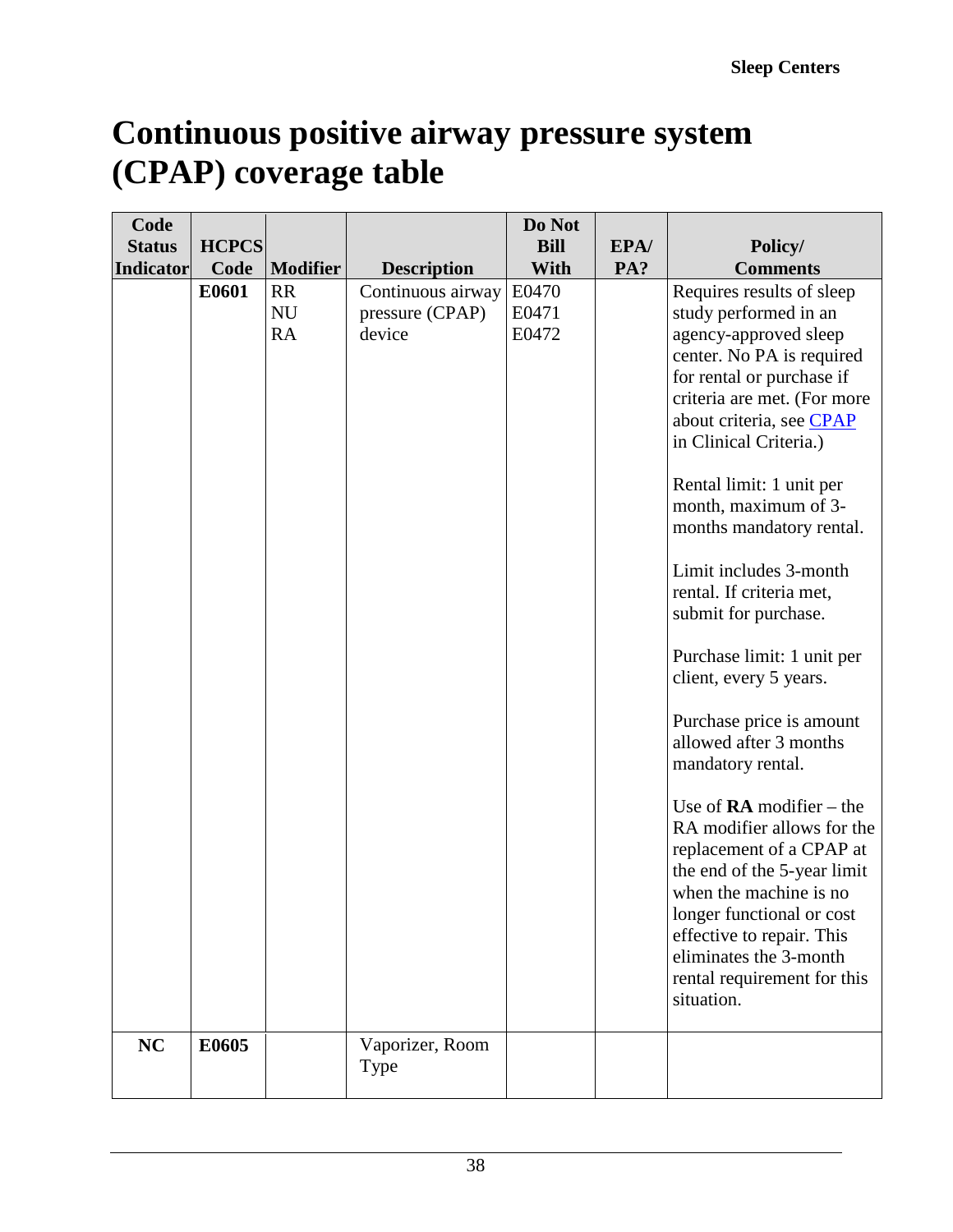| Code<br><b>Status</b> | <b>HCPCS</b> |                 |                                                                                                           | Do Not<br><b>Bill</b> | EPA/ | Policy/                                                                                             |
|-----------------------|--------------|-----------------|-----------------------------------------------------------------------------------------------------------|-----------------------|------|-----------------------------------------------------------------------------------------------------|
| Indicator             | Code         | <b>Modifier</b> | <b>Description</b>                                                                                        | With                  | PA?  | <b>Comments</b>                                                                                     |
|                       | A7027        |                 | Combination<br>oral/nasal mask,<br>used with<br>continuous<br>positive airway<br>pressure device,<br>each |                       | PA   |                                                                                                     |
|                       | A7028        |                 | Oral cushion for<br>combination<br>oral/nasal mask,<br>replacement only,<br>each                          |                       | PA   |                                                                                                     |
|                       | A7029        |                 | Nasal pillows for<br>combination<br>oral/nasal mask,<br>replacement only,<br>pair                         |                       | PA   |                                                                                                     |
|                       | A7030        | <b>NU</b>       | Full face mask,<br>used with positive<br>airway pressure<br>device, each                                  | A7031                 |      | Limit: 1 every 6 months.<br>(Cushion, pillows, and<br>interface can be replaced<br>every 3 months.) |
|                       | A7031        | <b>NU</b>       | Face mask<br>interface,<br>replacement for<br>full face mask,<br>each                                     | A7030                 |      | Limit: 1 every 3 months,<br>not ordered within 3<br>months of A7030                                 |
|                       | A7032        | <b>NU</b>       | Cushion for use on<br>nasal mask<br>interface,<br>replacement only,<br>each                               | A7033<br>A7034        |      | Limit: 1 every 3 months,<br>not ordered within 3<br>months of A7034                                 |
|                       | A7033        | <b>NU</b>       | Pillow for use on<br>nasal cannula type<br>interface,<br>replacement only,<br>pair                        | A7032<br>A7034        |      | Limit: 1 pair every 3<br>months, not ordered within<br>3 months of A7034                            |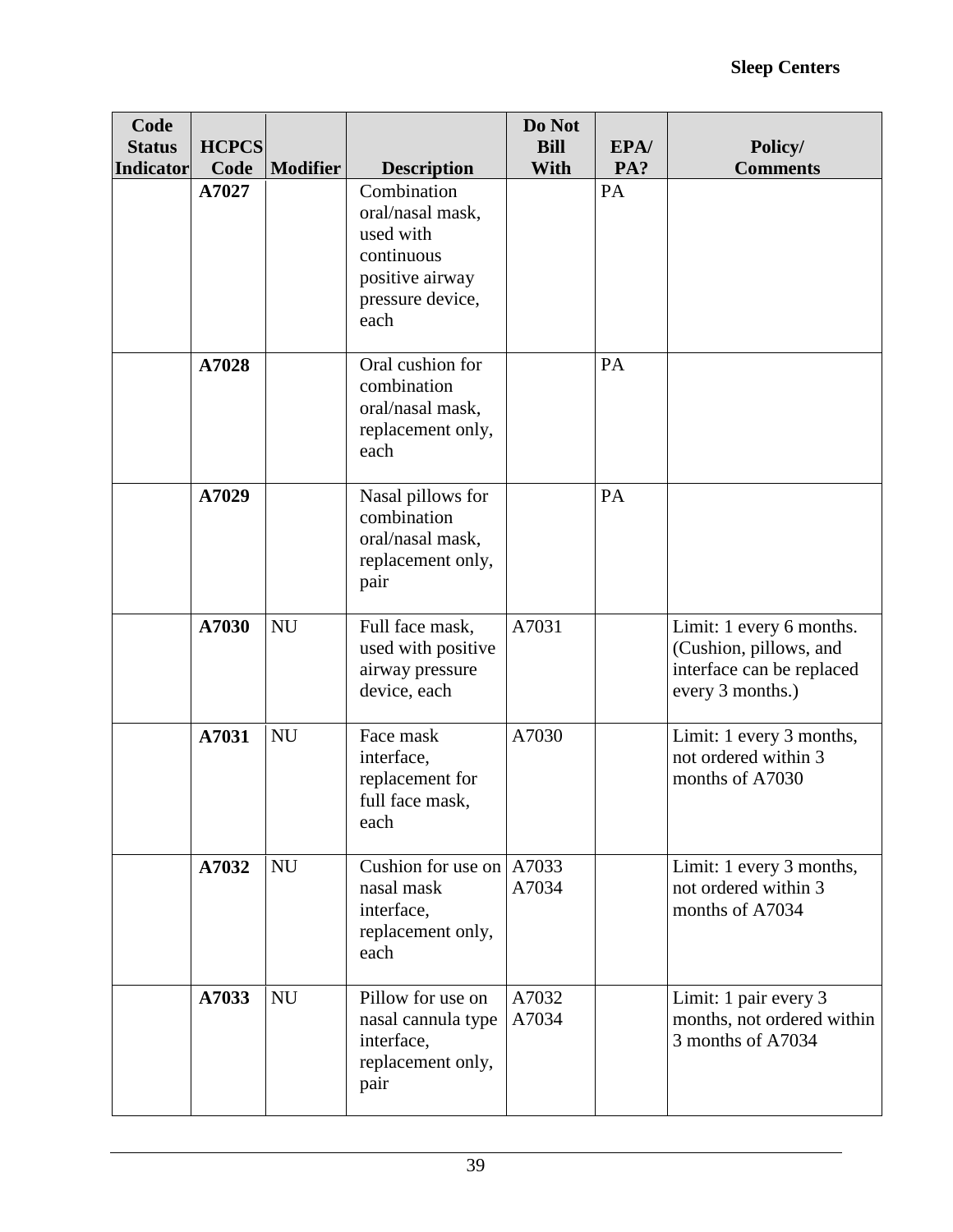| Code<br><b>Status</b> | <b>HCPCS</b>  |                       |                                                                                                                                                      | Do Not<br><b>Bill</b>  | EPA/ | Policy/                                                                                                    |
|-----------------------|---------------|-----------------------|------------------------------------------------------------------------------------------------------------------------------------------------------|------------------------|------|------------------------------------------------------------------------------------------------------------|
| <b>Indicator</b>      | Code<br>A7034 | Modifier<br><b>NU</b> | <b>Description</b><br>Nasal interface<br>(mask or cannula<br>type) used with<br>positive airway<br>pressure device,<br>with or without<br>head strap | With<br>A7032<br>A7033 | PA?  | <b>Comments</b><br>Limit: 1 every 6 months.<br>(Cushion and pillows can<br>be replaced every 3<br>months.) |
|                       | A7035         | <b>NU</b>             | Headgear used<br>with positive<br>airway pressure<br>device                                                                                          |                        |      | Limit: 1 every 6 months.                                                                                   |
|                       | A7036         | <b>NU</b>             | Chinstrap used<br>with positive<br>airway pressure<br>device                                                                                         |                        |      | Limit: 1 every 6 months.                                                                                   |
|                       | A4604         | <b>NU</b>             | Tubing with<br>integrated heating<br>element for use<br>with positive<br>airway pressure<br>device                                                   | A7010<br>A7037         |      | Limit: 1 every 6 months                                                                                    |
|                       | A7037         | NU                    | Tubing used with<br>positive airway<br>pressure device                                                                                               | A7010<br>A4604         |      | Limit: 1 every 6 months.                                                                                   |
|                       | A7038         | <b>NU</b>             | Filter, disposable,<br>used with positive<br>airway pressure<br>device                                                                               |                        |      | Limit: 2 every 30 days.                                                                                    |
|                       | A7039         | NU                    | Filter, non-<br>disposable, used<br>with positive<br>airway pressure<br>device                                                                       |                        |      | Limit: 1 every 6 months.                                                                                   |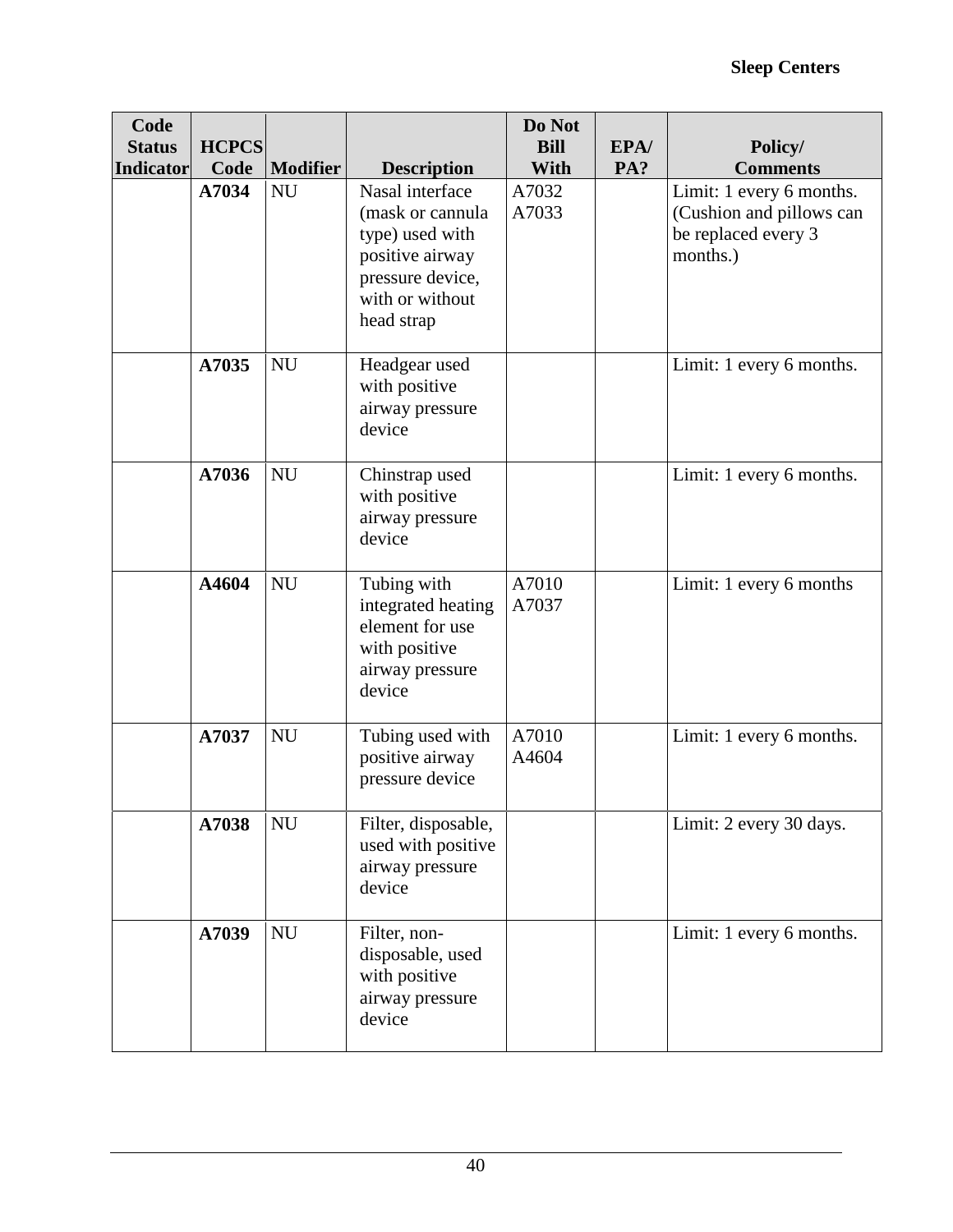| Code<br><b>Status</b><br><b>Indicator</b> | <b>HCPCS</b><br>Code | Modifier  | <b>Description</b>                                                                                                                    | Do Not<br><b>Bill</b><br>With | EPA/<br>PA? | Policy/<br><b>Comments</b>              |
|-------------------------------------------|----------------------|-----------|---------------------------------------------------------------------------------------------------------------------------------------|-------------------------------|-------------|-----------------------------------------|
| NC                                        | A7044                |           | Oral interface,<br>used with positive<br>airway pressure<br>device, each                                                              |                               |             |                                         |
| NC                                        | A7045                |           | <b>Exhalation port</b><br>(with or without<br>swivel) used with<br>accessories for<br>positive airway<br>devices,<br>replacement only |                               |             |                                         |
|                                           | A7046                | NU        | Water chamber for<br>humidifier, used<br>with positive<br>airway pressure<br>device,<br>replacement, each                             |                               |             | Limit: 1 every 6 months.                |
| <b>NC</b>                                 | A7047                |           | Oral interface used<br>with respiratory<br>suction pump, each                                                                         |                               |             |                                         |
|                                           | E0561                |           | Humidifier,<br>nonheated, used<br>with positive<br>airway pressure<br>device                                                          |                               |             |                                         |
|                                           | E0562                | <b>NU</b> | Humidifier, heated,<br>used with positive<br>airway pressure<br>device                                                                |                               |             | Purchase only.<br>Limit: 1 per 5 years. |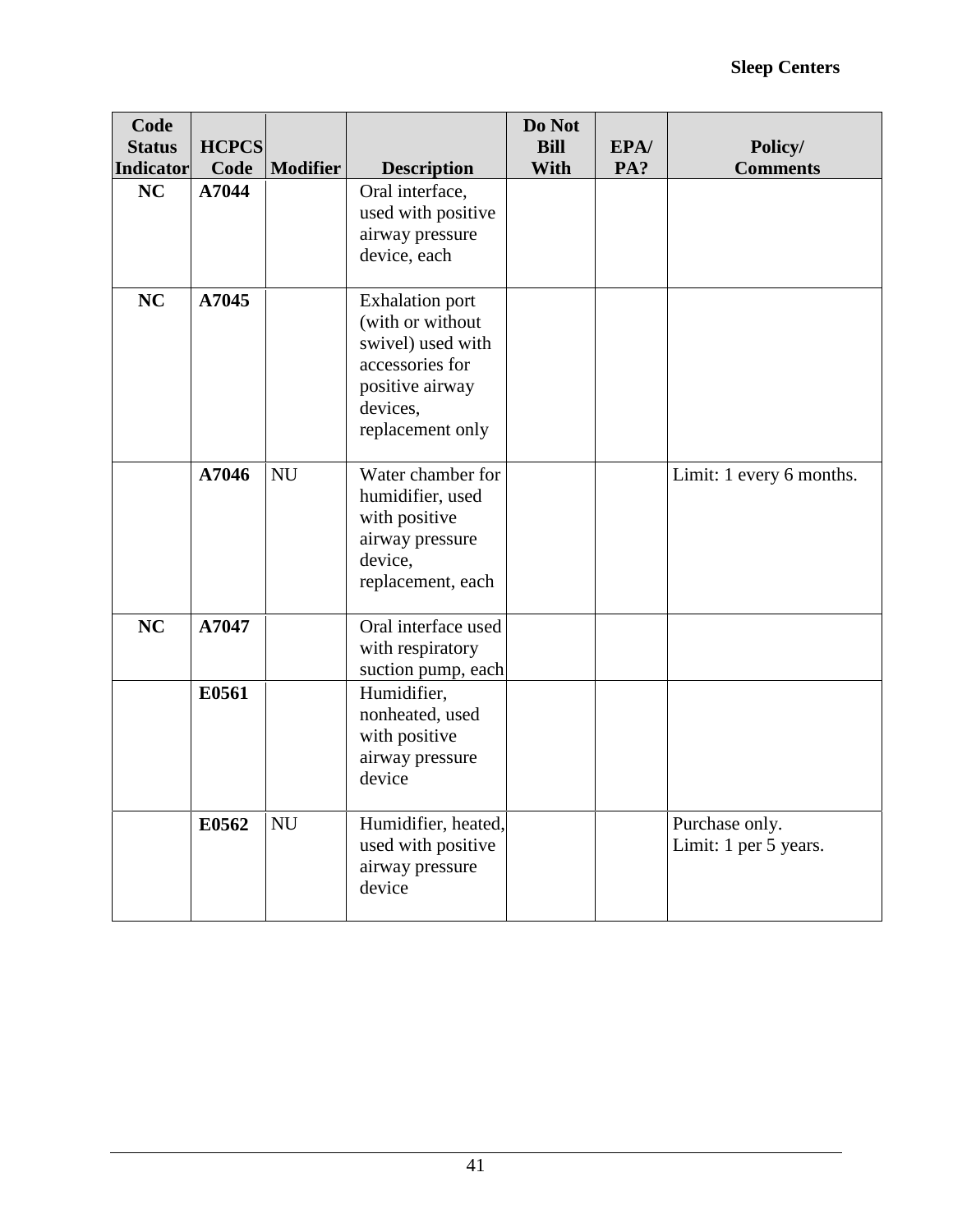# <span id="page-41-0"></span>**Respiratory Assist Devices Coverage**

| Code<br><b>Status</b><br><b>Indicato</b><br>r | <b>HCPC</b> | S Code Modifie<br>r                 | <b>Description</b>                                                                                                                                                                                                                                                                     | Do Not<br><b>Bill</b><br><b>With</b> | EPA/<br>PA | <b>Policy/Comments</b>                                                                                                                                                                                                                                                                                                                                                                                                                                                                                                                                                                                                                                                                                                                                                                                                                                                                                                                                                                          |
|-----------------------------------------------|-------------|-------------------------------------|----------------------------------------------------------------------------------------------------------------------------------------------------------------------------------------------------------------------------------------------------------------------------------------|--------------------------------------|------------|-------------------------------------------------------------------------------------------------------------------------------------------------------------------------------------------------------------------------------------------------------------------------------------------------------------------------------------------------------------------------------------------------------------------------------------------------------------------------------------------------------------------------------------------------------------------------------------------------------------------------------------------------------------------------------------------------------------------------------------------------------------------------------------------------------------------------------------------------------------------------------------------------------------------------------------------------------------------------------------------------|
|                                               | E0470       | <b>RR</b><br><b>NU</b><br><b>RA</b> | Respiratory assist E0601<br>device, bi-level<br>pressure<br>capability,<br>without backup<br>rate feature, used<br>with noninvasive<br>interface, e.g.,<br>nasal or facial<br>mask<br><i>(intermittent)</i><br>assist device with<br>continuous<br>positive airway<br>pressure device) | E0471<br>E0472                       | $PA**$     | (Example: BiPAP S)<br>**PA is necessary only if the<br>client does not meet the<br>Medicare clinical criteria; or if a<br>CPAP machine (E0601), or a<br>BiPAP machine (E0470) has<br>been purchased within the last 5<br>years.<br>Requires results of sleep study<br>performed in an agency-<br>approved sleep center when<br>prescribed for sleep apnea.<br>Purchase required after maximum<br>of 3 months mandatory rental.<br>Client compliance and<br>effectiveness must be documented<br>prior to purchase. Purchase price<br>is amount allowed after 3 months<br>mandatory rental.<br>Limit includes 3-month rental. If<br>criteria are met, submit for a<br>purchase.<br>Purchase limit: 1 unit per client,<br>every 5 years.<br>RA modifier allows for the<br>replacement of a BiPAP at the<br>end of the five (5) year limit<br>when the machine is no longer<br>functional or cost effective to<br>repair. This eliminates the 3-<br>month rental requirement for this<br>situation. |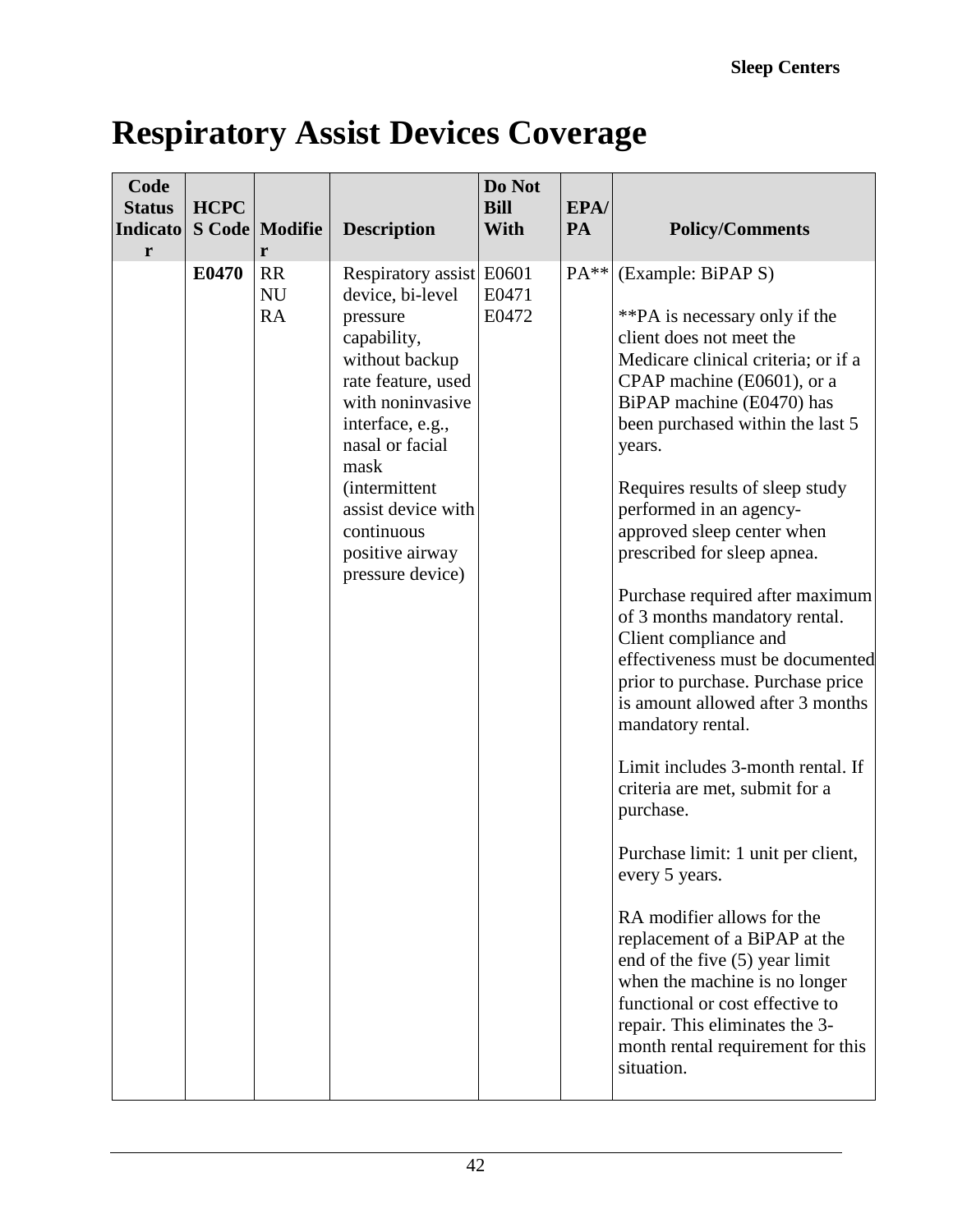| Code<br><b>Status</b> | <b>HCPCS</b> |                 |                           | Do Not           | EPA/ | Policy/                                       |
|-----------------------|--------------|-----------------|---------------------------|------------------|------|-----------------------------------------------|
| <b>Indicator</b>      | Code         | <b>Modifier</b> | <b>Description</b>        | <b>Bill With</b> | PA?  | <b>Comments</b>                               |
|                       | E0471        | <b>RR</b>       | <b>Respiratory</b> assist | A4611-           | PA   | PA is necessary only if a                     |
|                       |              | <b>RA</b>       | device, bi-level          | A4613            |      | CPAP machine (E0601),                         |
|                       |              |                 | pressure                  | A4616-           |      | or a BiPAP machine                            |
|                       |              |                 | capability, with          | A4618            |      | $(E0470)$ has been                            |
|                       |              |                 | backup rate               | E0470            |      | purchased within the last                     |
|                       |              |                 | feature, used with        | E0472            |      | 5 years, or if the clinical                   |
|                       |              |                 | noninvasive               | E0601            |      | criteria are not met. (For                    |
|                       |              |                 | interface, e.g.,          |                  |      | more about criteria, see                      |
|                       |              |                 | nasal or facial           |                  |      | <b>Bi-Level Respiratory</b>                   |
|                       |              |                 | mask (intermittent        |                  |      | <b>Assist Devices</b> in                      |
|                       |              |                 | assist device with        |                  |      | Coverage Criteria.)                           |
|                       |              |                 | continuous                |                  |      |                                               |
|                       |              |                 | positive airway           |                  |      | Monthly Rental only.                          |
|                       |              |                 | pressure device)          |                  |      | Deemed purchased after<br>13 months of rental |
|                       |              |                 |                           |                  |      |                                               |
|                       |              |                 |                           |                  |      | Purchase Limit: 1 per                         |
|                       |              |                 |                           |                  |      | client every 5 years.                         |
|                       |              |                 |                           |                  |      |                                               |
|                       |              |                 |                           |                  |      | Use of $RA$ modifier – the                    |
|                       |              |                 |                           |                  |      | RA modifier allows for                        |
|                       |              |                 |                           |                  |      | the replacement of E0471                      |
|                       |              |                 |                           |                  |      | at the end of the five $(5)$                  |
|                       |              |                 |                           |                  |      | year limit when the                           |
|                       |              |                 |                           |                  |      | machine is no longer                          |
|                       |              |                 |                           |                  |      | functional or cost                            |
|                       |              |                 |                           |                  |      | effective to repair. This                     |
|                       |              |                 |                           |                  |      | eliminates the 13 month                       |
|                       |              |                 |                           |                  |      | rental requirement.                           |
|                       |              |                 |                           |                  |      |                                               |
|                       |              |                 |                           |                  |      |                                               |
|                       |              |                 |                           |                  |      |                                               |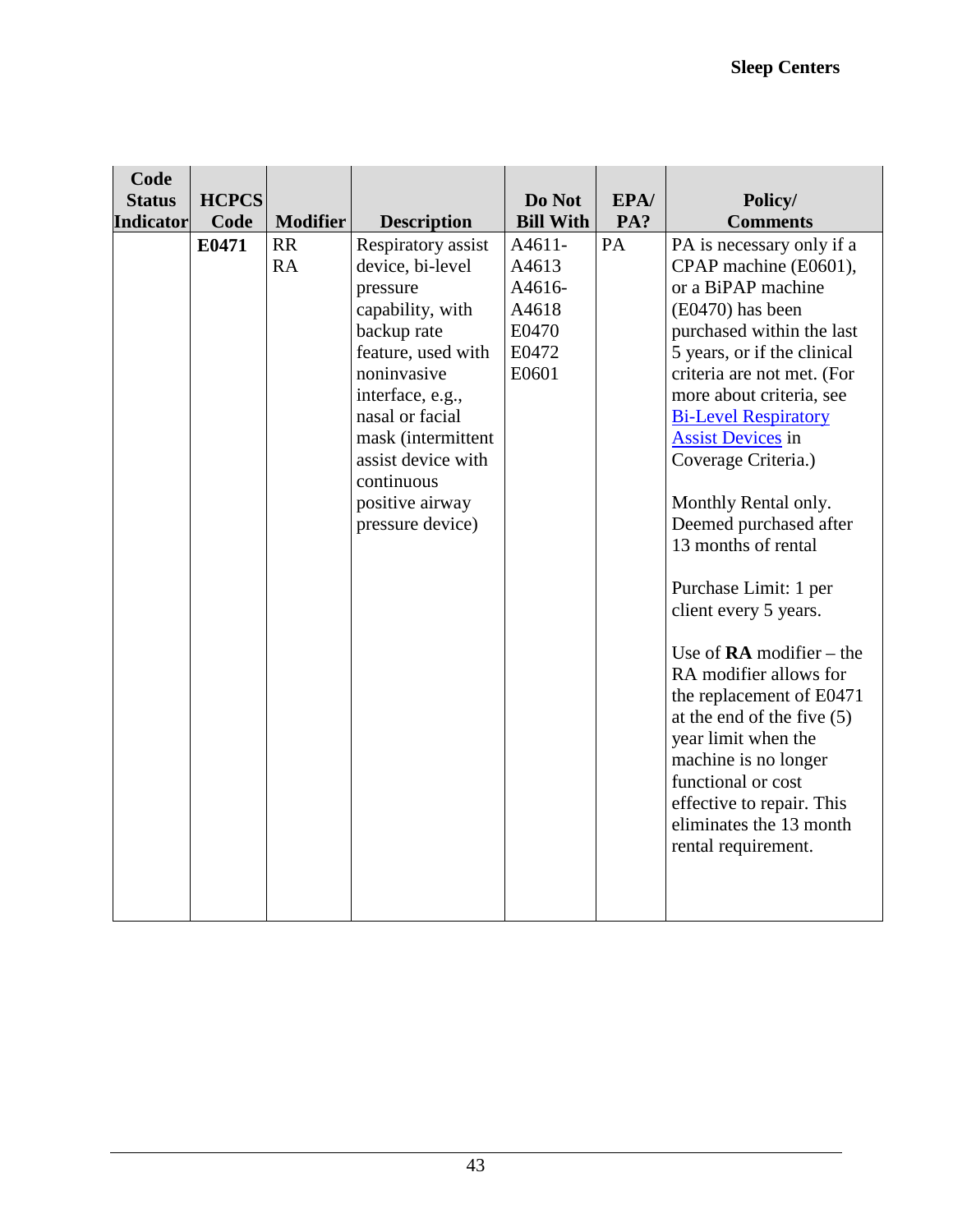| Code                              |                      |                 |                                                                                                                                                                                        |                                  |             |                                                                                                     |
|-----------------------------------|----------------------|-----------------|----------------------------------------------------------------------------------------------------------------------------------------------------------------------------------------|----------------------------------|-------------|-----------------------------------------------------------------------------------------------------|
| <b>Status</b><br><b>Indicator</b> | <b>HCPCS</b><br>Code | <b>Modifier</b> | <b>Description</b>                                                                                                                                                                     | Do Not<br><b>Bill With</b>       | EPA/<br>PA? | Policy/<br><b>Comments</b>                                                                          |
|                                   | E0486                | <b>NU</b>       | Custom fabricated<br>oral appliance for<br><b>OSA</b>                                                                                                                                  | E0470<br>E0471<br>E0472<br>E0601 | PA          | $Limit = 1$ per client every<br>5 years<br>PA required<br>Purchase only<br>Clients age 21 and older |
|                                   | K0739                |                 | Repair or<br>nonroutine service<br>for durable<br>medical equipment<br>other than oxygen<br>equipment<br>requiring the skill<br>of a technician,<br>labor component,<br>per 15 minutes |                                  | PA          |                                                                                                     |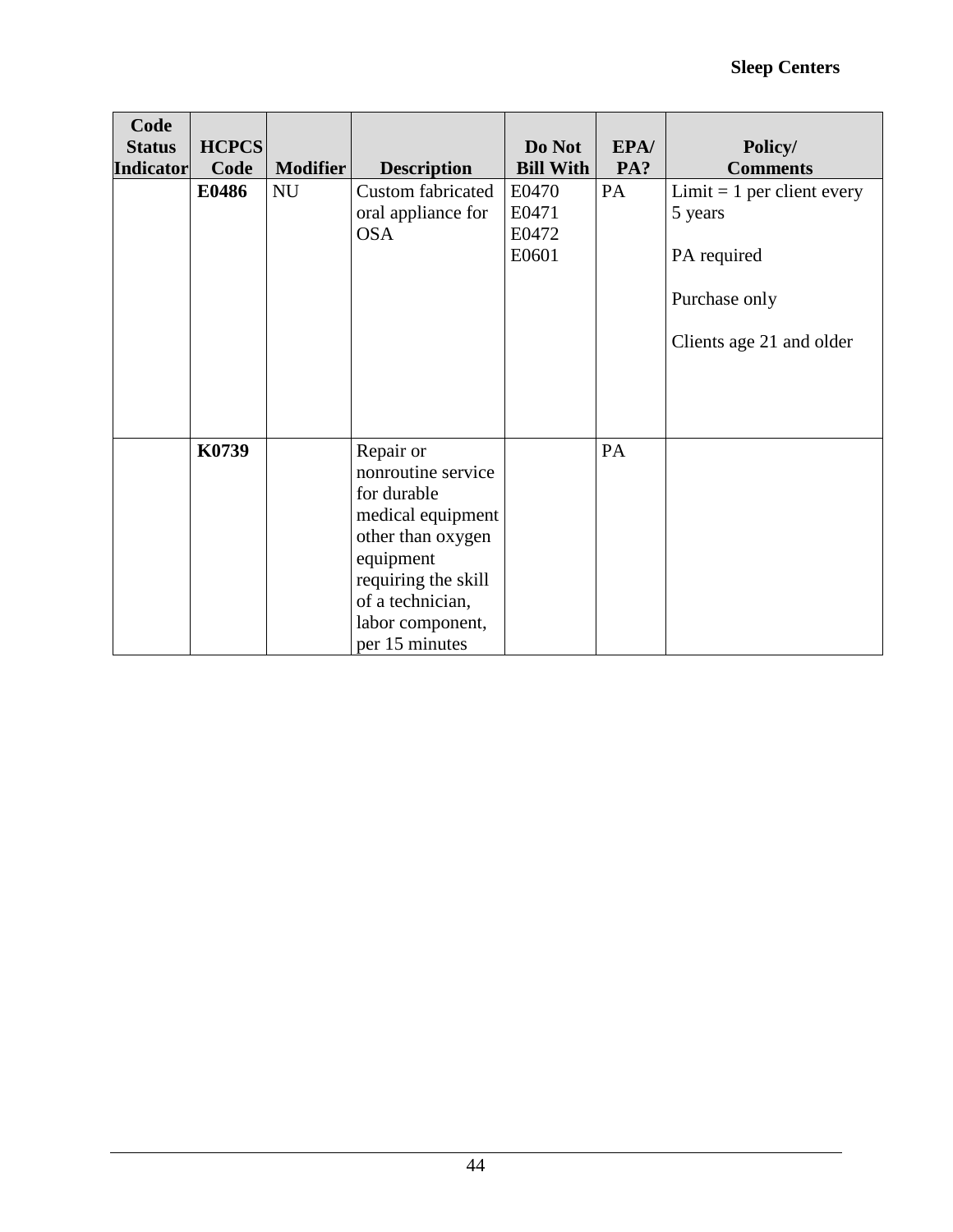# <span id="page-44-0"></span>**Miscellaneous**

| Code<br><b>Status</b> | <b>HCPCS</b> |                 |                                                                            | Do Not<br><b>Bill</b> | EPA/         |                                                                                                                                                                                                                                                                                                                                                                                                          |
|-----------------------|--------------|-----------------|----------------------------------------------------------------------------|-----------------------|--------------|----------------------------------------------------------------------------------------------------------------------------------------------------------------------------------------------------------------------------------------------------------------------------------------------------------------------------------------------------------------------------------------------------------|
| <b>Indicator</b>      | Code         | <b>Modifier</b> | <b>Description</b>                                                         | With                  | PA?          | Policy/<br><b>Comments</b>                                                                                                                                                                                                                                                                                                                                                                               |
|                       | E0445        | <b>NU</b>       | Oximeter device for<br>measuring blood<br>oxygen levels non-<br>invasively | E0445S<br>$\mathbf C$ | PA           | Standard oximeter.<br>PA required for clients<br>age 18 and older.<br>PA not required for<br>clients age 17 and<br>younger who meet<br>clinical criteria.<br>Purchase limit - 1 in a<br>24 month period per<br>client, regardless of<br>age.                                                                                                                                                             |
|                       | E0445        | <b>SC</b>       | Oximeter device for<br>measuring blood<br>oxygen levels non-<br>invasively | E0445N<br>U           | PA/<br>EPA** | Enhanced oximeter<br>PA required for clients<br>18 years and older; or<br>for clients under 18<br>who do not meet<br>clinical criteria. (For<br>more details, see<br><b>Oximeters</b> in Coverage<br>Criteria.)<br>**EPA required for<br>clients who are 17<br>years and younger and<br>meet clinical criteria.<br>(See the <b>EPA Criteria</b><br>Table.)<br>$Limit = 1 per client$<br>every 36 months. |
|                       | E1399        |                 | Replacement cable<br>for enhanced<br>oximeter                              |                       | PA           | Limit= $2$ per client per<br>year.                                                                                                                                                                                                                                                                                                                                                                       |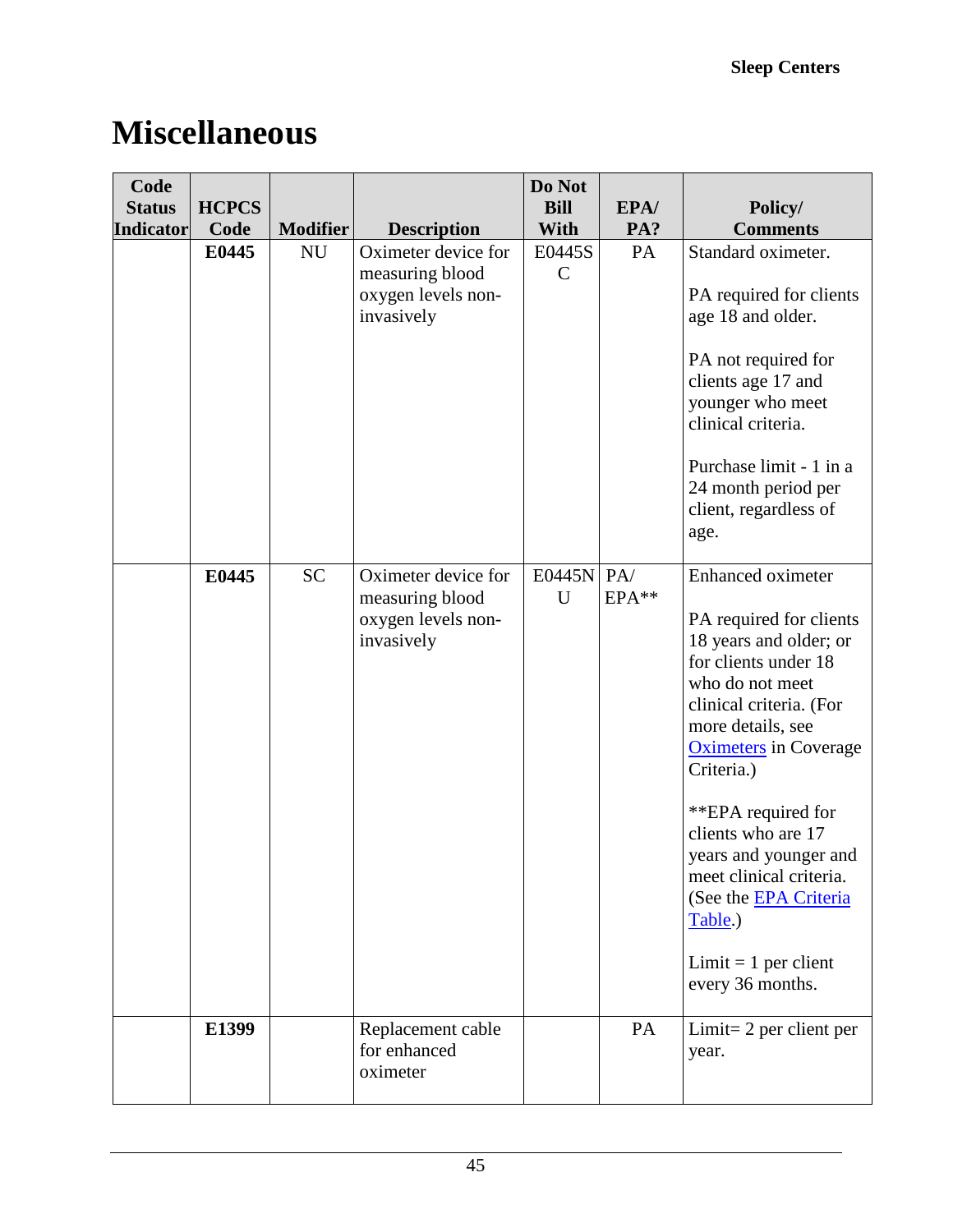| Code<br><b>Status</b><br>Indicator | <b>HCPCS</b><br>Code | <b>Modifier</b> | <b>Description</b>                                           | Do Not<br><b>Bill</b><br>With | EPA/<br>PA? | Policy/<br><b>Comments</b>                                                                                                                                                                                                           |
|------------------------------------|----------------------|-----------------|--------------------------------------------------------------|-------------------------------|-------------|--------------------------------------------------------------------------------------------------------------------------------------------------------------------------------------------------------------------------------------|
|                                    | A4606                | <b>NU</b>       | Oxygen probe for<br>use with oximeter<br>device, replacement | A4606R<br>$\mathsf{A}$        |             | $NU = Nondisposable$<br>probe<br>$Limit = 1 per client$<br>every 180 days.                                                                                                                                                           |
|                                    | A4606                | <b>RA</b>       | Oxygen probe for<br>use with oximeter<br>device, replacement | A4606N<br>$\mathbf{U}$        |             | $RA = Disposable$<br>probe<br>Limit = $4$ per client<br>every 30 days.                                                                                                                                                               |
|                                    | E1399                | <b>RB</b>       | Durable medical<br>equipment,<br>miscellaneous               |                               | PA          | For equipment without<br>an assigned HCPCS<br>code.<br>$RB = Only$ for parts<br>used in the repair of<br>client-owned<br>equipment. (See <u>Is PA</u><br>required for repairs to<br>client-owned<br>equipment? in<br>Reimbursement.) |

For more information on respiratory related DME, see the **Respiratory Care Billing Guide**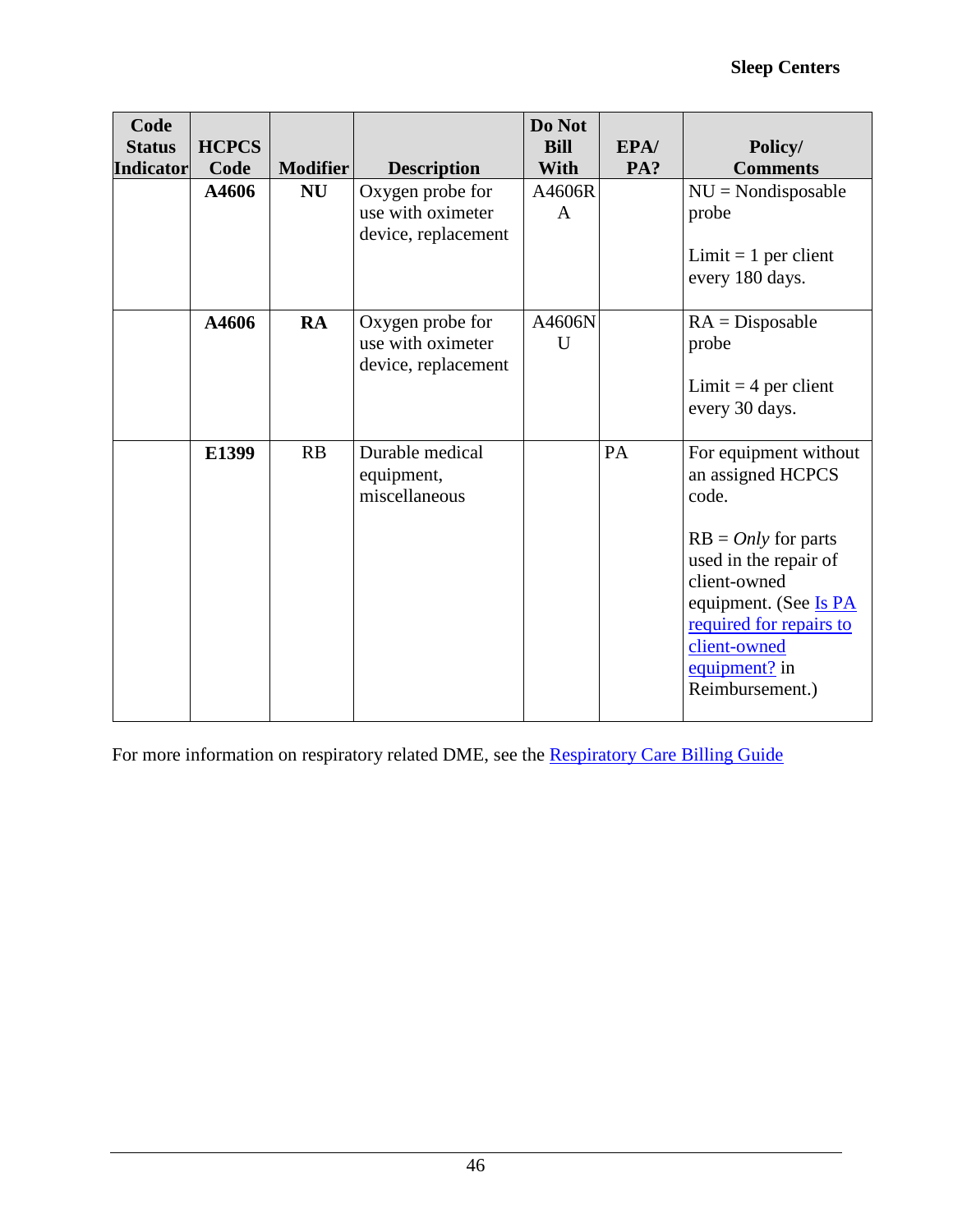# **Authorization**

#### <span id="page-46-0"></span>**(WAC [182-552-1300\)](http://app.leg.wa.gov/wac/default.aspx?cite=182-552-1300)**

# <span id="page-46-1"></span>**What are the general authorization requirements?**

- The agency requires providers to obtain authorization for covered sleep medicine services and equipment as required in:
	- Chapters  $\frac{182-531}{2}$ ,  $\frac{182-501}{2}$  and  $\frac{182-502}{2}$  WAC.
	- $\checkmark$  Published agency billing guides.<br> $\checkmark$  Situations where the required clin
	- Situations where the required clinical criteria are not met.
- When a service requires authorization, the provider must properly request authorization, under the agency's rules and billing guides.
	- $\checkmark$  When authorization is not properly requested, the agency rejects and returns the request to the provider for further action.
	- $\checkmark$  The agency does not consider the rejection of a request to be a denial of service.
- The agency's authorization of service(s) does not necessarily guarantee payment.
- The agency evaluates requests for authorization of covered sleep medicine services, equipment and supplies that exceed limitations in this chapter on a case-by-case basis under WAC [182-501-0169.](http://app.leg.wa.gov/wac/default.aspx?cite=182-501-0169)
- The agency may recoup any payment made to a provider if the agency later determines that the service was not properly authorized, or did not meet the expedited prior authorization (EPA) criteria. (See WAC  $182-502-0100(1)(c)$ .

**Notes:** For submitting claims with authorization numbers, see [Billing with](#page-53-2)  [Authorization](#page-53-2) in this guide. For more detailed information on requesting authorization, see the agency's [ProviderOne Billing and Resource Guide.](http://www.hca.wa.gov/node/311)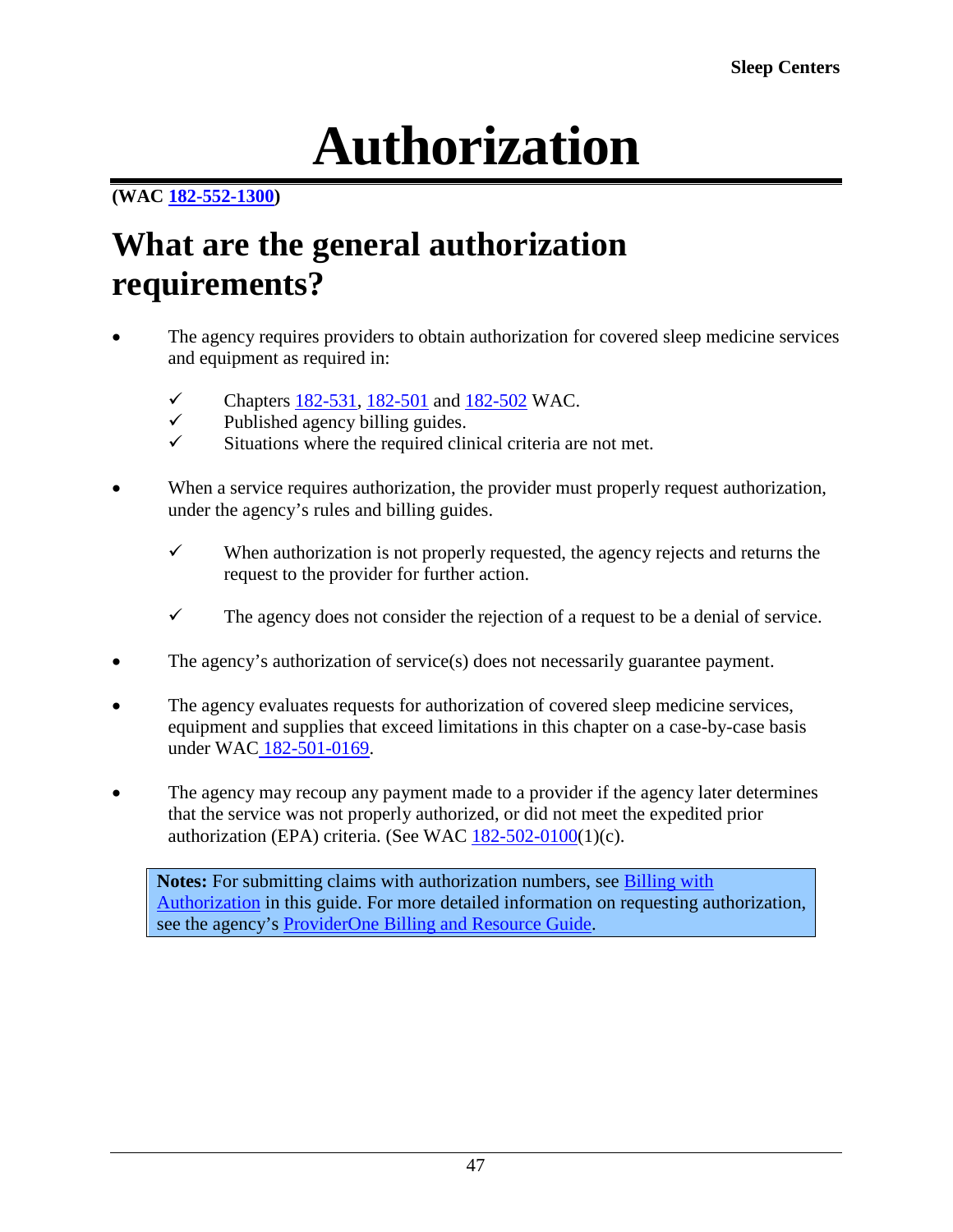# <span id="page-47-0"></span>**What is prior authorization (PA)?**

**(WACs [182-552-1325\)](http://app.leg.wa.gov/wac/default.aspx?cite=182-552-1325)**

Prior authorization (PA) is the agency's approval for certain medical services, equipment, or supplies **before** being provided to clients (except when the items and services are covered by a third-party payer.) PA is a precondition for provider reimbursement. The item or service must be delivered to the client **before** the provider bills the agency.

# <span id="page-47-1"></span>**What are the criteria for PA?**

With PA, the agency may consider covering new items/equipment that do not have assigned healthcare common procedure coding system (HCPCS) codes, and are not listed in the agency's published issuances.

For these, the provider must furnish all of the following information to the agency to establish medical necessity:

- $\checkmark$  A detailed description of the item(s) or service(s) to be provided
- $\checkmark$  The cost or charge for the item(s)
- $\checkmark$  A copy of the manufacturer's invoice, price list or catalog with the product description for the item(s) being provided
- $\checkmark$  A detailed explanation of how the requested item(s) differs from an already existing code description
- In addition, for PA requests, the agency requires the prescribing provider to furnish **client-specific** justification for respiratory care.

The agency does not accept general standards of care or industry standards for generalized equipment as justification.

- When the agency receives the initial request for PA, the prescription(s) for those items or services must **not** be older than three months from the date the agency receives the request.
- The agency does not pay for the purchase, rental, or repair of equipment that duplicates equipment clients already own or rent.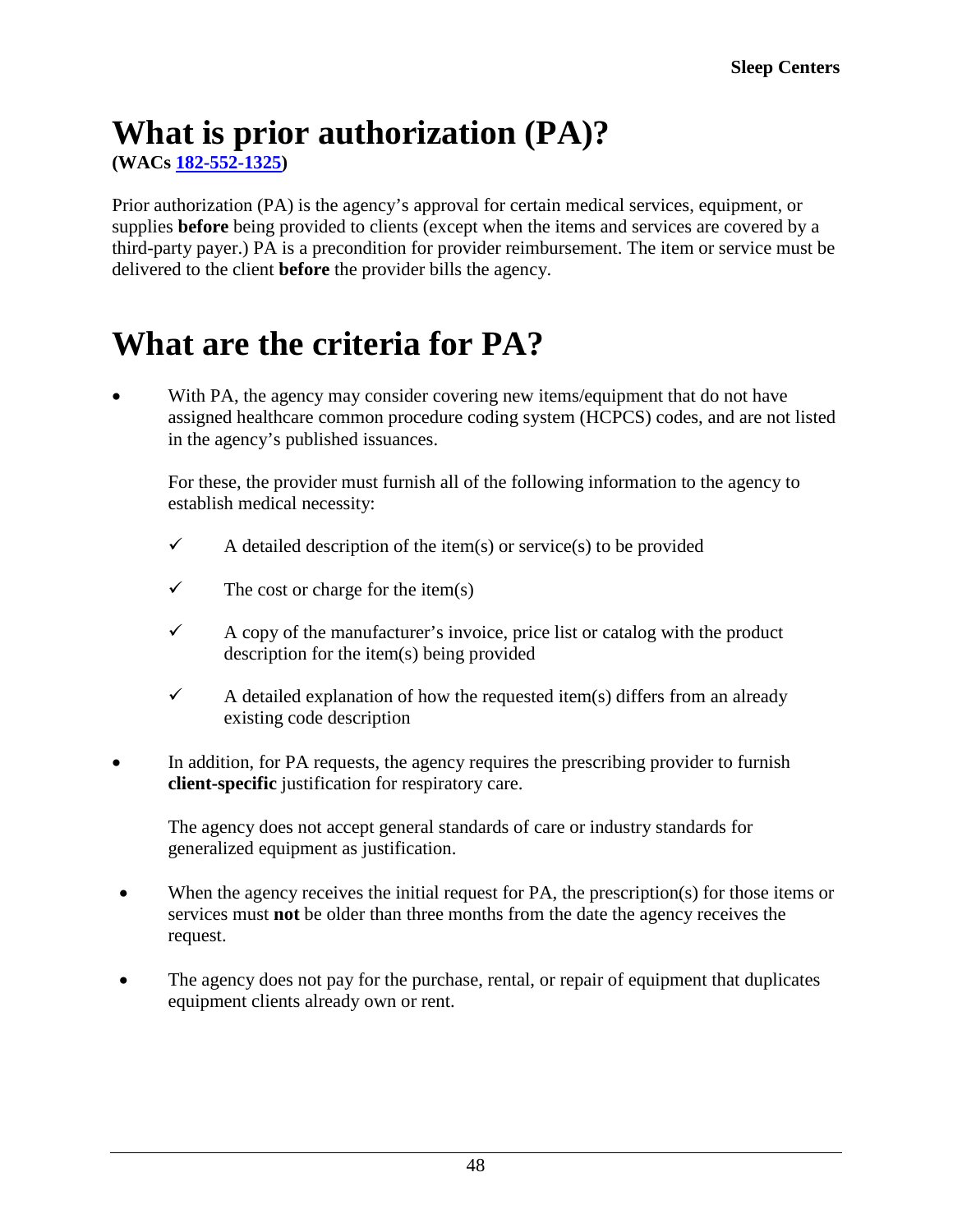- If providers believe the purchase, rental or repair of equipment is not duplicative, they may request PA by submitting the following to the agency:
	- $\checkmark$  Reasons the existing equipment no longer meets the client's medical needs
	- $\checkmark$  Reasons the existing equipment could not be repaired or modified to meet the client's medical needs
	- $\checkmark$  Upon request, documentation showing how the client's condition meets the criteria for PA
- A provider may resubmit a request for PA for an item or service that the agency has denied. The agency requires the provider to include new documentation that is relevant to the request

# <span id="page-48-0"></span>**What is the PA process?**

For PA, a provider must submit a written request to the agency.

- Providers make written PA requests by submitting:
	- A completed *General Information for Authorization*, (HCA 13-835) form.
	- $\checkmark$  A prescription.
	- $\checkmark$  Any other required documentation.
- To prior authorize the purchase or rental of equipment, providers also must provide the information that includes, but is not limited to:
	- $\checkmark$  The manufacturer's name.
	- $\checkmark$  The equipment model and serial number.
	- $\checkmark$  A detailed description of the item.
	- $\checkmark$  Any modifications required, including the product or accessory number as shown in the manufacturer's catalog.

(See WAC [182-501-0165.](http://app.leg.wa.gov/wac/default.aspx?cite=182-501-0165))

(See [Where can I download agency forms?\)](#page-2-1)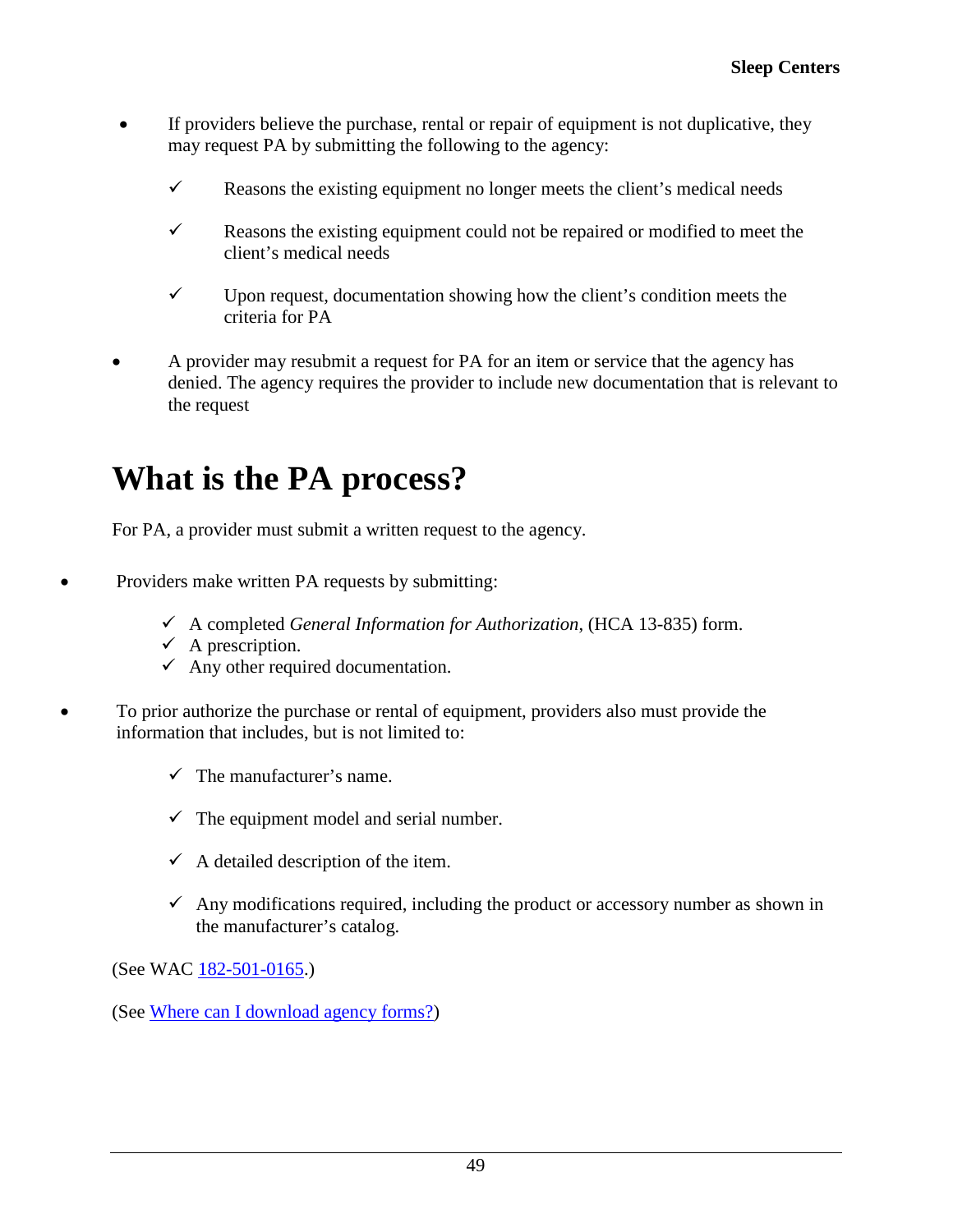# <span id="page-49-0"></span>**Is PA required for repairs to client-owned equipment?**

To be paid for a repair of client-owned equipment, the provider must submit a PA request for repairs and must include:

- A manufacturer pricing sheet showing manufacturer's list or suggested retail price (MSRP); or a manufacturer invoice showing the acquisition cost (AC) of the repair, identifying and itemizing the parts.
- A completed *General Information for Authorization* (HCA 13-835) form showing, by line, the HCPCS codes being requested with corresponding billed charges. See [Where can I](#page-2-1)  [download agency forms?](#page-2-1)
	- A statement on company letterhead indicating that the equipment or parts are no longer covered by warranty.
	- The serial number of the equipment being repaired.

If the equipment did not come with a serial number or the number is no longer legible or on the equipment, the provider must:

- $\checkmark$  Assign a new number.
- $\checkmark$  Attach it to the equipment.
- Include this information on company letterhead.
- Specific labor code (K0739).
- Actual labor time used for repairs.

#### <span id="page-49-1"></span>**What is expedited prior authorization (EPA)? (WACs [182-552-1300](http://app.leg.wa.gov/wac/default.aspx?cite=182-552-1300) and [182-552-1375\)](http://app.leg.wa.gov/wac/default.aspx?cite=182-552-1375)**

The expedited prior authorization (EPA) process eliminates the need for written requests for PA of selected respiratory care procedure codes. Services requiring EPA are identified in the [EPA](#page-51-0)  [Criteria Table.](#page-51-0)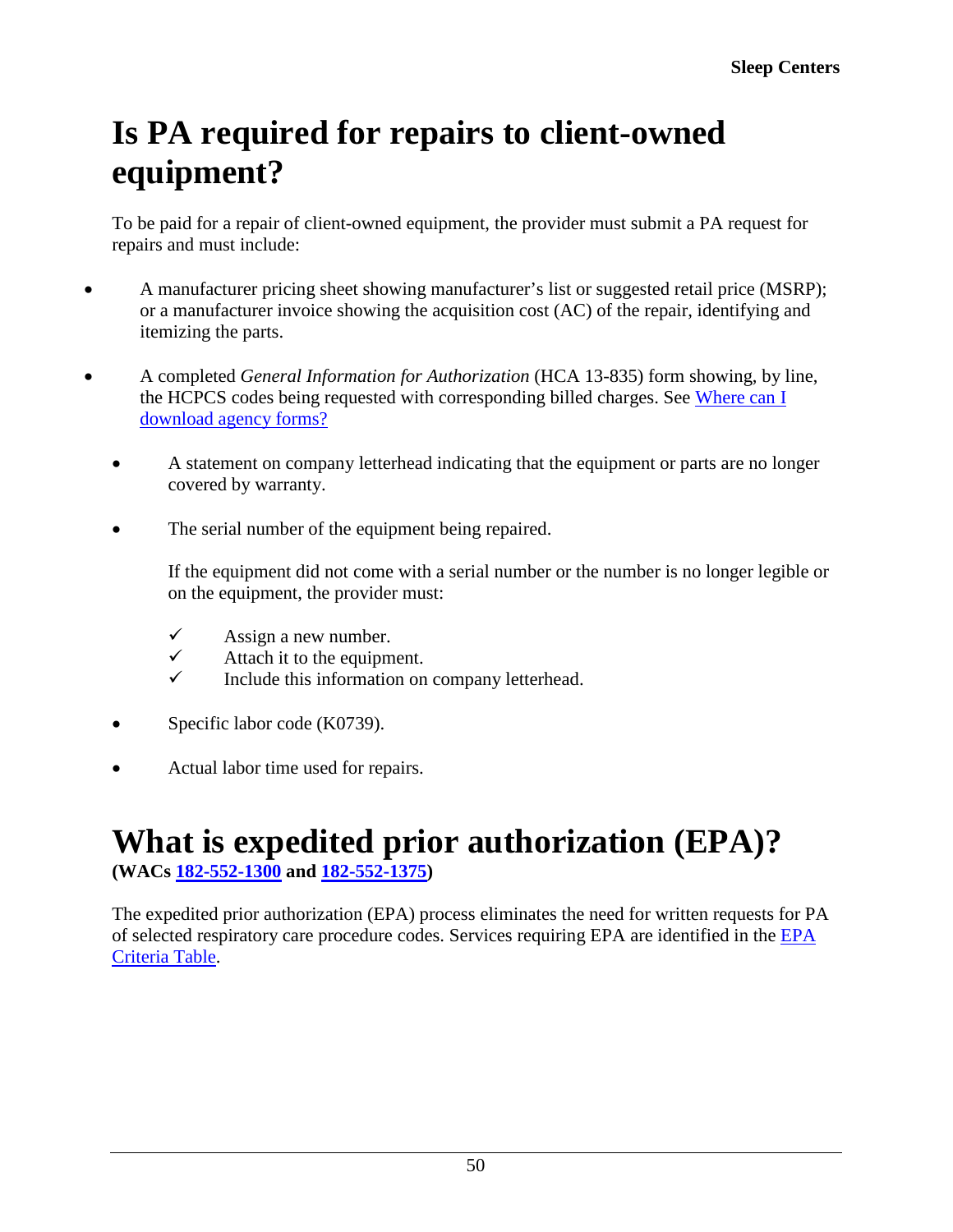# <span id="page-50-0"></span>**What are the EPA criteria?**

- For EPA, a provider must document how the EPA criteria are met and have supporting medical documentation. The provider must include all documentation in the client's file, available to the agency on request.
- The provider must use the appropriate EPA number and process when billing the agency.
- When a situation does not meet the EPA criteria for selected respiratory care procedure codes, a written request for PA is required.
- The agency may recoup any payment made to a provider if the provider did not follow the EPA criteria and process.

# <span id="page-50-1"></span>**What is the EPA process?**

Providers must create a 9-digit EPA number for selected respiratory care procedure codes:

- The first five or six digits of the EPA number must be 870000.
- The last three or four digits must be the code assigned to the diagnostic condition, procedure, or service that meets the EPA criteria. (See the [EPA Criteria Table.](#page-51-0))

**Example:** In billing E0445 for an enhanced oximeter, the EPA number would be **870000900.** (**870000** = first six digits of all EPA numbers; **900** = last three digits of an EPA number, indicating the clinical criteria and the equipment you are billing.)

**Note:** When the client's situation does not meet published criteria, authorization is necessary.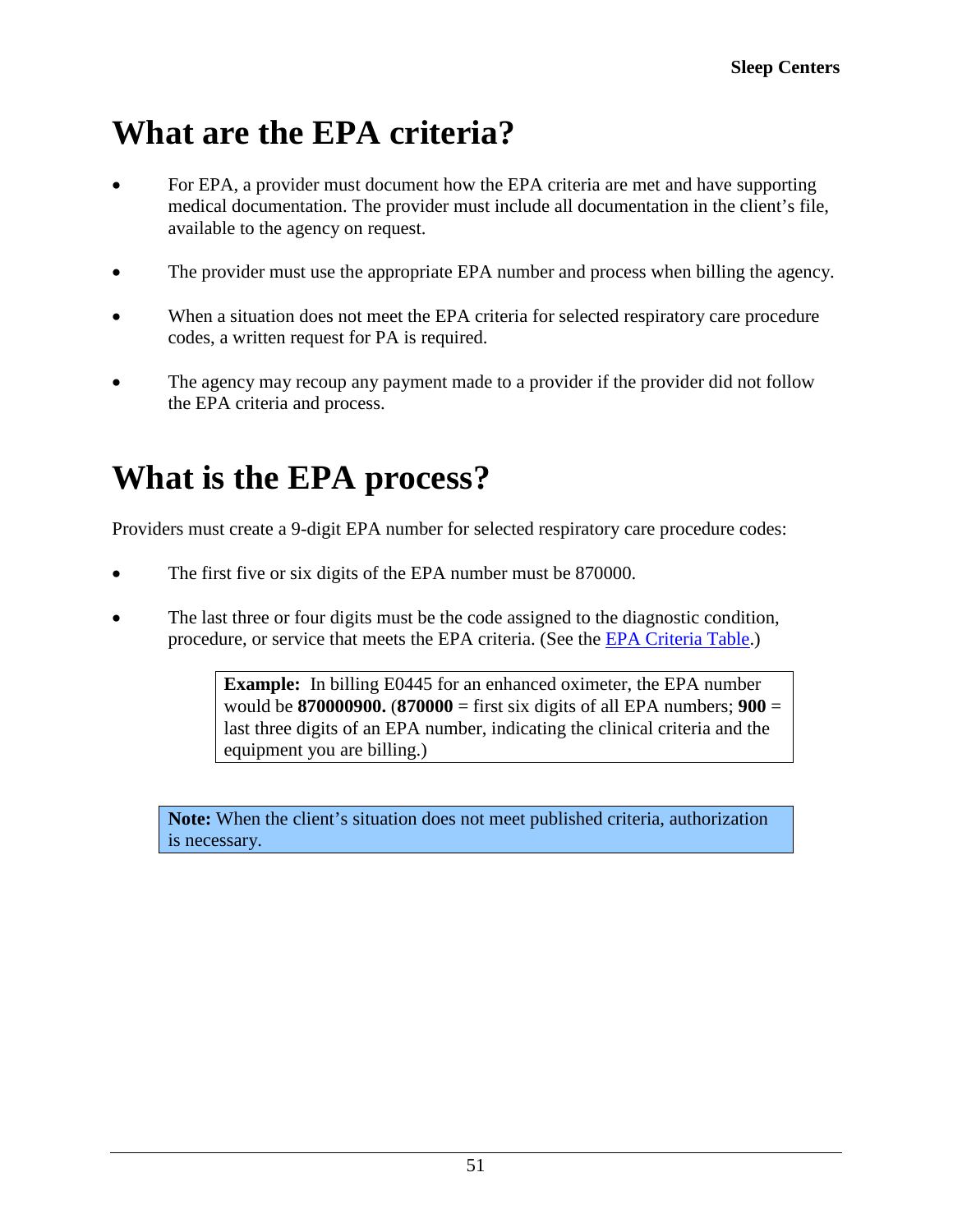| <b>EPA</b><br>870000+<br>Last 3 digits<br>below | <b>Criteria</b>                                                                                                                | <b>HCPCS</b><br>Code | <b>Modifier</b> | Do Not<br><b>Bill With</b> |
|-------------------------------------------------|--------------------------------------------------------------------------------------------------------------------------------|----------------------|-----------------|----------------------------|
| 006                                             | <b>Enhanced Oximeter</b><br>With all of the following features:                                                                | E0445                | <b>SC</b>       | E0445<br><b>NU</b>         |
|                                                 | Alarms for heart rate and oxygen saturation<br>Adjustable alarm volume<br>Memory for download<br>Internal rechargeable battery |                      |                 |                            |
|                                                 | Client must be age 17 and younger, in the home,<br>and meet the clinical criteria for an Oximeter.                             |                      |                 |                            |
|                                                 | Purchase limit of 1 per client, every 3 years.                                                                                 |                      |                 |                            |

## <span id="page-51-0"></span>**Expedited prior authorization (EPA) criteria table**

## <span id="page-51-1"></span>**What is a limitation extension (LE)?**

**(WAC [182-552-1300](http://app.leg.wa.gov/wac/default.aspx?cite=182-552-1300) and [182-552-1350\)](http://app.leg.wa.gov/wac/default.aspx?cite=182-552-1350)**

A limitation extension (LE) is the agency's method for the provider to furnish more units than are typically allowed.

The agency limits the amount, frequency, or duration of certain covered respiratory care, and pays up to the stated limit without requiring PA. (Limits are based on what is normally considered medically necessary, for quantities sufficient for a 30-day supply for one client.)

# <span id="page-51-2"></span>**What are the LE criteria?**

- The provider must request PA for an LE to exceed the stated limits for respiratory care equipment and supplies using the required process.
- The provider must provide justification that the additional units of service are medically necessary.
- The agency evaluates LE requests on a case-by-case basis under WAC [182-501-0169.](http://app.leg.wa.gov/wac/default.aspx?cite=182-501-0169)

**Note:** LEs do not override the client's eligibility or program limitations. Not all categories of eligibility can receive all services. For example: Kidney dialysis is excluded under the Family Planning Only Program.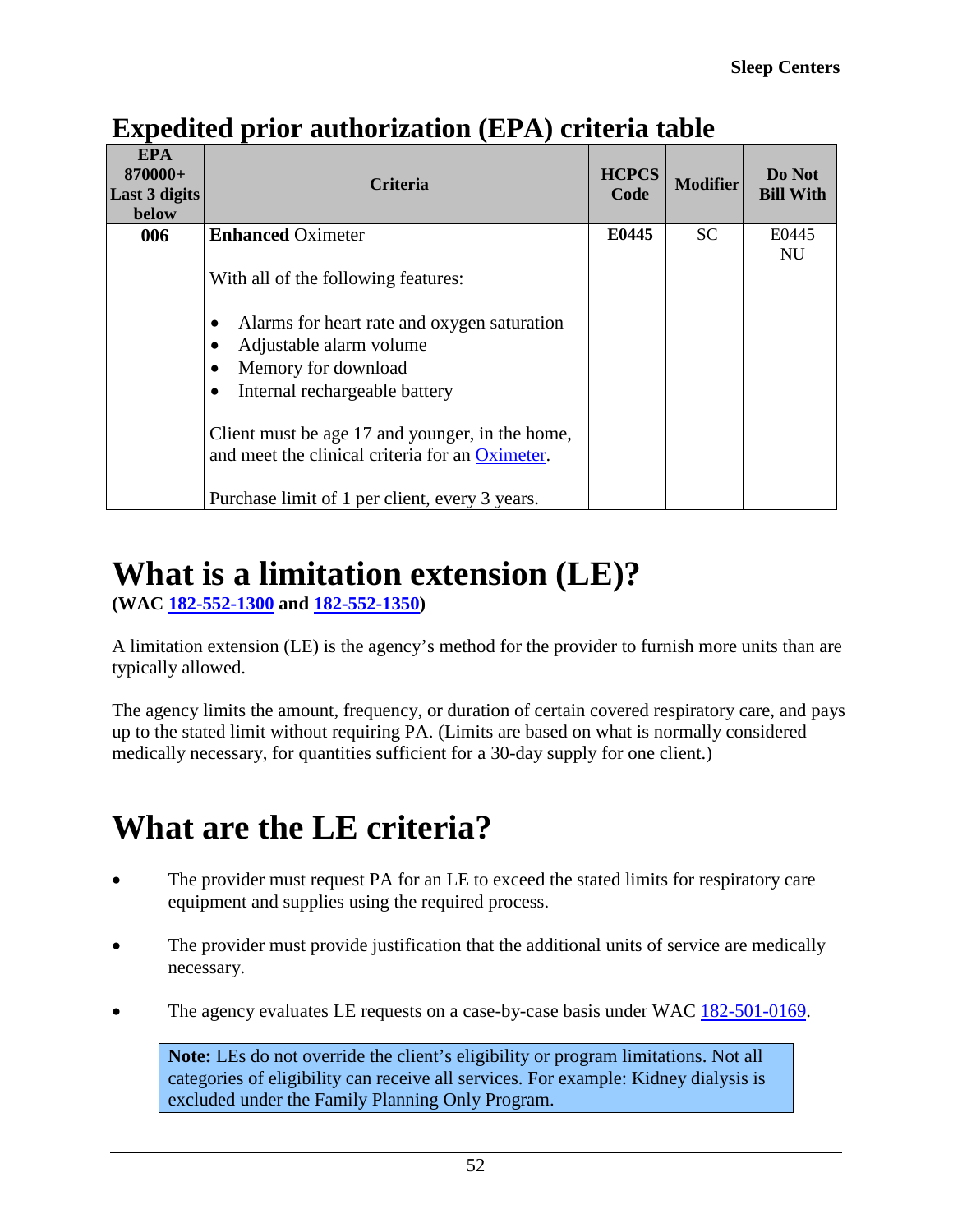# <span id="page-52-0"></span>**What is the LE process?**

The provider requests an LE by using a written/fax authorization process. All PA requests must be accompanied by:

- A completed *General Information for Authorization* (HCA 13-835) form.
- A completed *Oxygen and Respiratory Authorization Request* (HCA 15-298) form.
- A prescription.
- Any other required documentation.

See [Where can I download agency forms?](#page-2-1)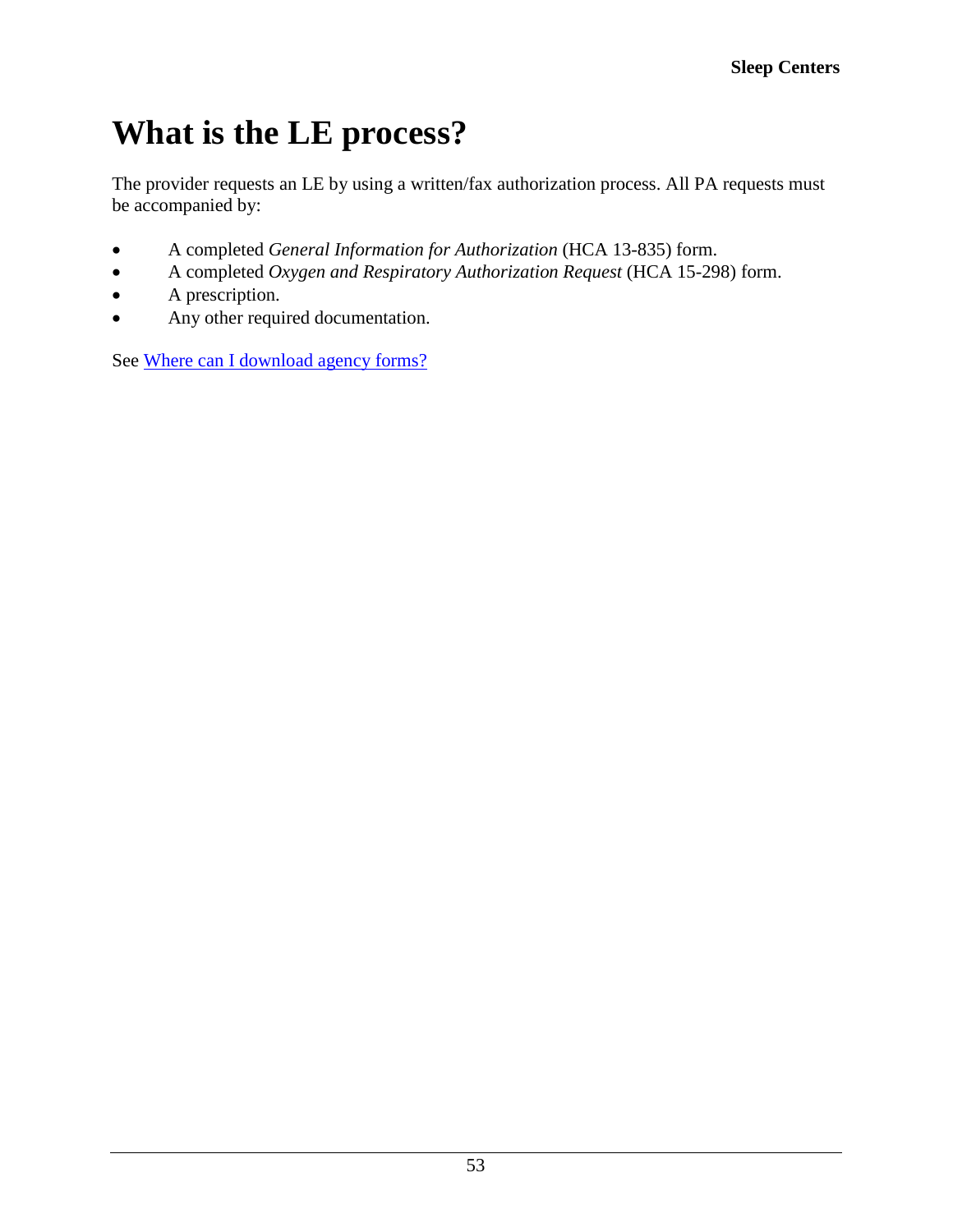# **Billing**

<span id="page-53-0"></span>All claims must be submitted electronically to the agency, except under limited circumstances. For more information about this policy change, see [Paperless Billing at HCA.](http://www.hca.wa.gov/billers-providers/providerone/providerone-billing-and-resource-guide#paperless-billing-at-hca) For providers approved to bill paper claims, see the agency's [Paper Claim Billing Resource.](http://www.hca.wa.gov/assets/billers-and-providers/paper-claim-billing-resource.pdf)

# <span id="page-53-1"></span>**What are the general billing requirements?**

Providers must follow the agency's [ProviderOne Billing and Resource Guide.](http://www.hca.wa.gov/node/311) These billing requirements include:

- Time limits for submitting and resubmitting claims and adjustments.
- When providers may bill a client.
- How to bill for services provided to primary care case management (PCCM) clients.
- How to bill for clients eligible for both Medicare and Medicaid.
- How to handle third-party liability claims.
- Standards for record keeping.

#### <span id="page-53-2"></span>**Billing with authorization numbers**

- Refer to the [ProviderOne Billing and Resource Guide](http://www.hca.wa.gov/node/311) for instructions on how to add authorization numbers to electronic claims.
- With HIPAA implementation, multiple authorization (prior or expedited) numbers may be submitted on a claim when billing electronically. The authorization number must be placed in the correct data field of the claim. **Do not put authorization numbers in the comment field, as they cannot be processed.**

# <span id="page-53-3"></span>**Is information available to bill for clients eligible for both Medicare and Medicaid?**

For more information on billing Medicare/Medicaid crossover claims, see the agency's [ProviderOne Billing and Resource Guide.](http://www.hca.wa.gov/node/311)

**Note:** When Medicare has paid as primary insurance and you are billing the agency as the secondary payer, the agency does not require PA for services.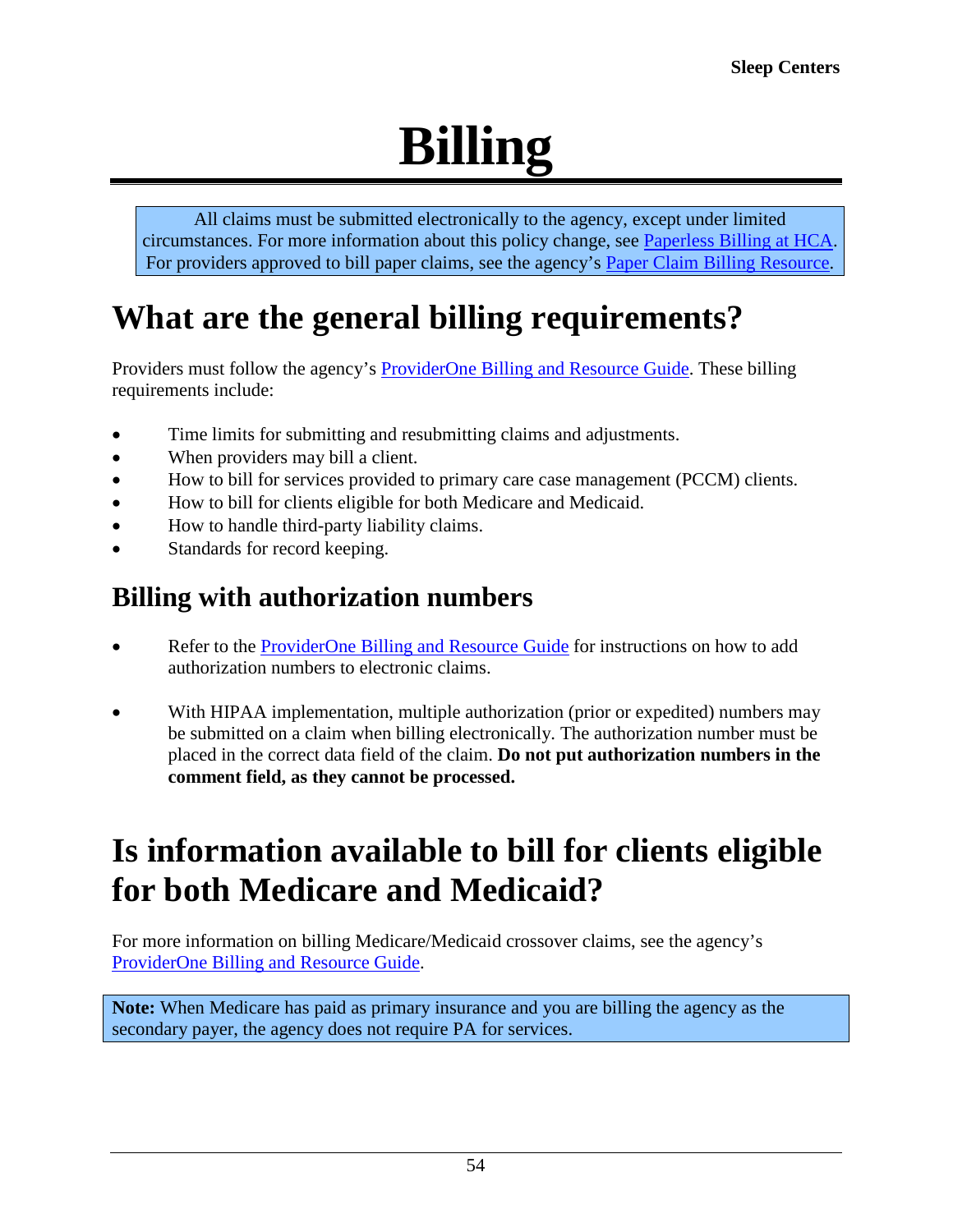# <span id="page-54-0"></span>**How does the agency handle third-party liability coverage?**

If the client has third-party liability (TPL) coverage for a service requiring authorization by the agency, and the TPL payer denies payment for that service, authorization must be obtained through the agency. A denial from the TPL payer must be submitted with the request.

If the TPL payer is paying for the service, no authorization through the agency is required.

(For more information, see [Authorization.](#page-46-0) For more information on TPL coverage, see the agency's [ProviderOne Billing and Resource Guide](http://www.hca.wa.gov/node/311)*.*

# <span id="page-54-1"></span>**How do I bill claims electronically?**

Instructions on how to bill Direct Data Entry (DDE) claims can be found on the agency's [Billers](http://hca.wa.gov/billers-providers)  [and Providers](http://hca.wa.gov/billers-providers) webpage, under [Webinars.](http://www.hca.wa.gov/node/2386)

For information about billing Health Insurance Portability and Accountability Act (HIPAA) Electronic Data Interchange (EDI) claims, see the ProviderOne 5010 companion guides on the [HIPAA Electronic Data Interchange \(EDI\)](http://www.hca.wa.gov/node/2336) webpage.

| The following claim instructions relate to Respiratory Care: |  |  |  |
|--------------------------------------------------------------|--|--|--|
|                                                              |  |  |  |

| <b>Name</b>                | <b>Entry</b>                                |                                                  |  |  |
|----------------------------|---------------------------------------------|--------------------------------------------------|--|--|
| <b>Prior Authorization</b> | When applicable. If the service or hardware |                                                  |  |  |
| Number                     |                                             | being billed requires prior authorization, enter |  |  |
|                            | the assigned number.                        |                                                  |  |  |
|                            |                                             |                                                  |  |  |
| Place of Service           |                                             | These are the only appropriate codes for this    |  |  |
|                            | program:                                    |                                                  |  |  |
|                            |                                             |                                                  |  |  |
|                            | <b>Facility Type</b>                        | <b>To Be Used For</b>                            |  |  |
|                            | 12                                          | Home (client's residence)                        |  |  |
|                            | 13                                          | Assisted living facility                         |  |  |
|                            | 14                                          | Group home                                       |  |  |
|                            | 31                                          | Skilled nursing facility                         |  |  |
|                            | 32                                          | Nursing facility                                 |  |  |
|                            | 99                                          | Other                                            |  |  |
|                            |                                             |                                                  |  |  |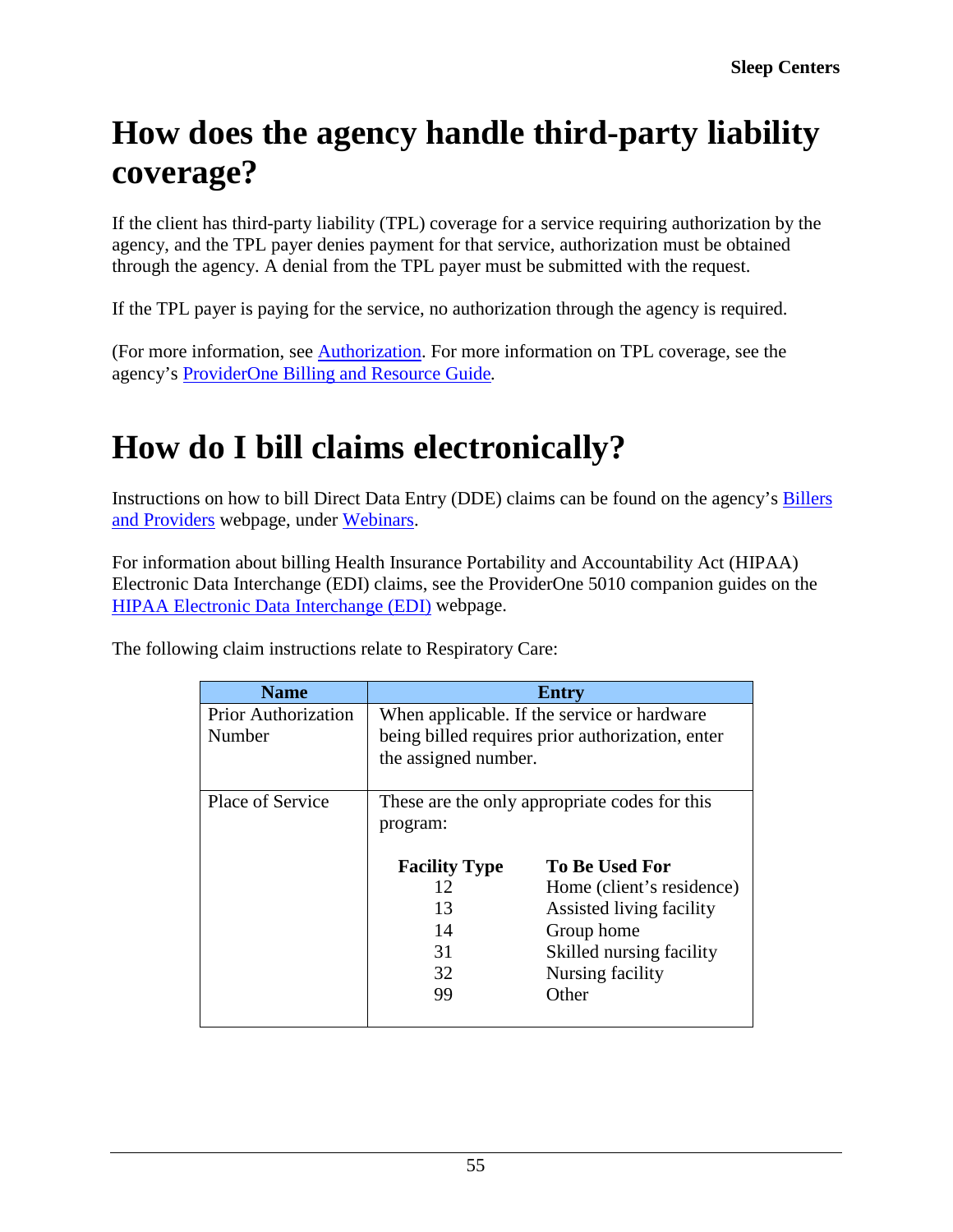| <b>Name</b>  | <b>Entry</b>                                                                                                                                                                                                                                                                                         |
|--------------|------------------------------------------------------------------------------------------------------------------------------------------------------------------------------------------------------------------------------------------------------------------------------------------------------|
| <b>Inits</b> | For multiple quantities of supplies, enter the<br>number of items dispensed and all of the dates or<br>dates spanned that the supplies were used.<br>Unless the procedure code description<br>specifically indicates pack, cans, bottles, or other<br>quantity, the <b>each</b> is each single item. |
|              |                                                                                                                                                                                                                                                                                                      |

#### <span id="page-55-0"></span>**Billing for Services**

- Refer to the Sleep Medicine [fee schedule](https://www.hca.wa.gov/billers-providers/prior-authorization-claims-and-billing/provider-billing-guides-and-fee-schedules)
- Enter the approved agency sleep center's NPI where the sleep study/polysomnogram or multiple sleep latency testing was performed. Refer to [Sleep Centers of Excellence](http://www.hca.wa.gov/assets/billers-and-providers/index-coe-sleep-centers.pdf) for appropriate location of agency-approved sleep center. Complete claims as follows:
	- $\checkmark$  Providers must bill with their approved COE facility NPI in the Claim Note section of the electronic claim.
	- $\checkmark$  For billing professional Direct Data Entry (DDE) claims through the ProviderOne Portal, click the "Other Claim Info" tab and open the Service Facility section under Claim Information. Enter the COE NPI in the Provider NPI field.
	- $\checkmark$  For billing 837P HIPAA-compliant claims, see the ProviderOne 5010 companion guides on the **HIPAA Electronic Data Interchange (EDI)** webpage.
- Limit sleep studies to ruling out obstructive sleep apnea or narcolepsy.

When private insurance or Medicare has paid as primary insurance and the provider is billing the agency as secondary insurance, the agency does not require PA or that the sleep study be done in a Center of Excellence.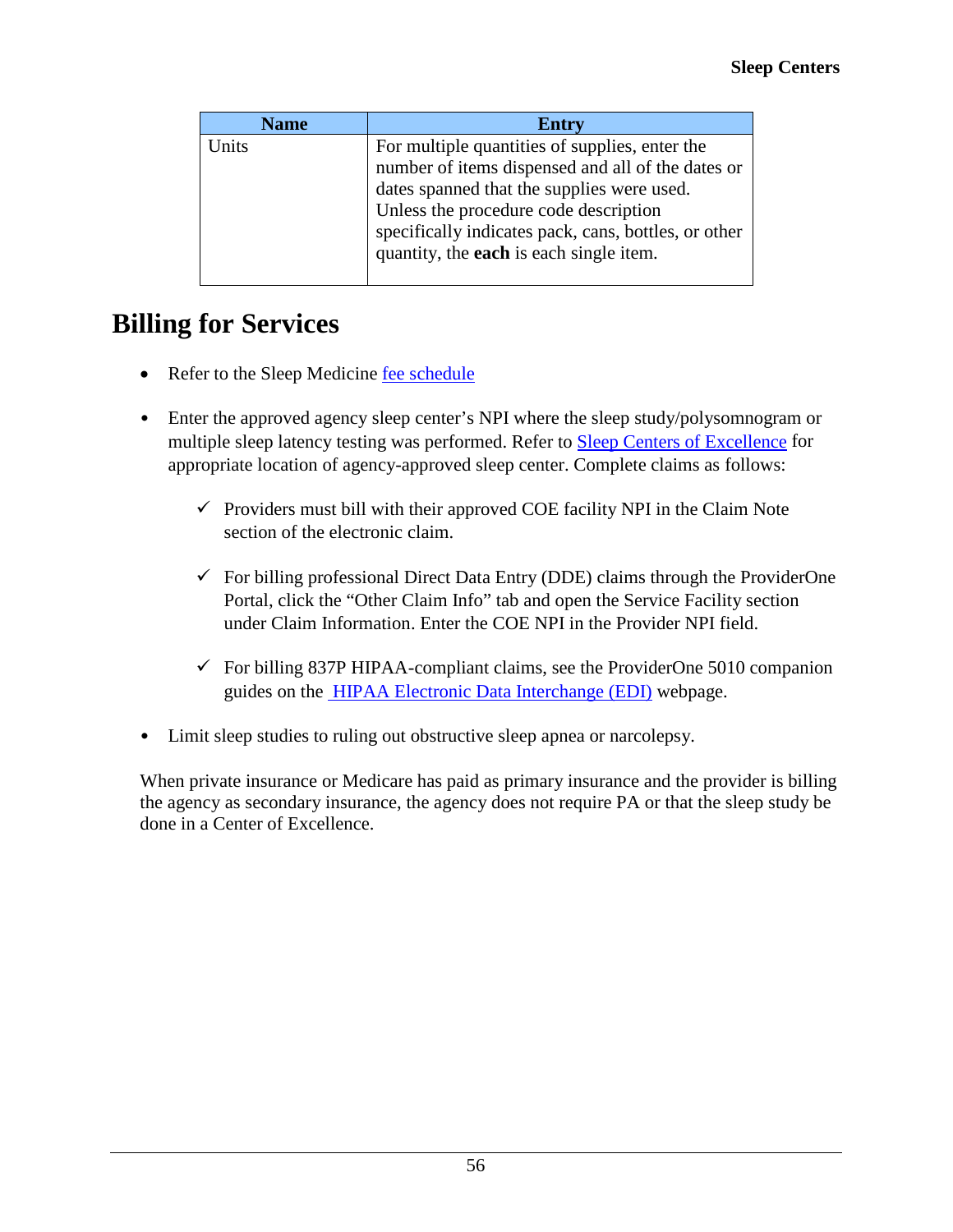## <span id="page-56-0"></span>**Billing for Supplies**

When a provider bills for supplies that are limited to a specific number per day, the provider needs to bill a span of dates that matches the number of units billed. For example, if a supply has a limit of three per day, and the provider wants to bill for a 10-day supply, the provider would need to bill for a span of dates that covers 10 days and the units billed should be 30.

- When a provider bills for a monthly rental, the provider must bill 30 days at a time unless any of these situations occur:
	- $\checkmark$  It is a short-term rental (less than a month).
	- $\checkmark$  There is a break in service or eligibility for the client.
	- $\checkmark$  It is the last month the provider supplies the equipment to the client, and the client did not have the equipment for 30 days.

Examples of correcting billing are:

- $\triangleright$  The first month and day the client gets service is February 1, and the provider will be continuing to bill for the rental. The provider should bill for February,  $2/1/2011 - 3/2/2011$  (non-leap year); and then for March, 3/3/2011 – 4/1/2011; for April, 4/2/2011 – 5/1/2011; and for May,  $5/2/2011 - 5/31/2011$ .
- $\triangleright$  The first month and day the client gets service is October 15 and the provider will be continuing to bill for the rental. The provider should bill for October,  $10/15/2011 - 11/13/11$ ; and then for November,  $11/14/11 -$ 12/13/11.
- When a provider bills for supplies that have no limit or are limited to a specific number of units in a month, the provider should bill using just the date the supplies were provided.

#### PLEASE NOTE: NOT FOLLOWING THESE INSTRUCTIONS MAY **RESULT IN DENIAL OF YOUR CLAIM.**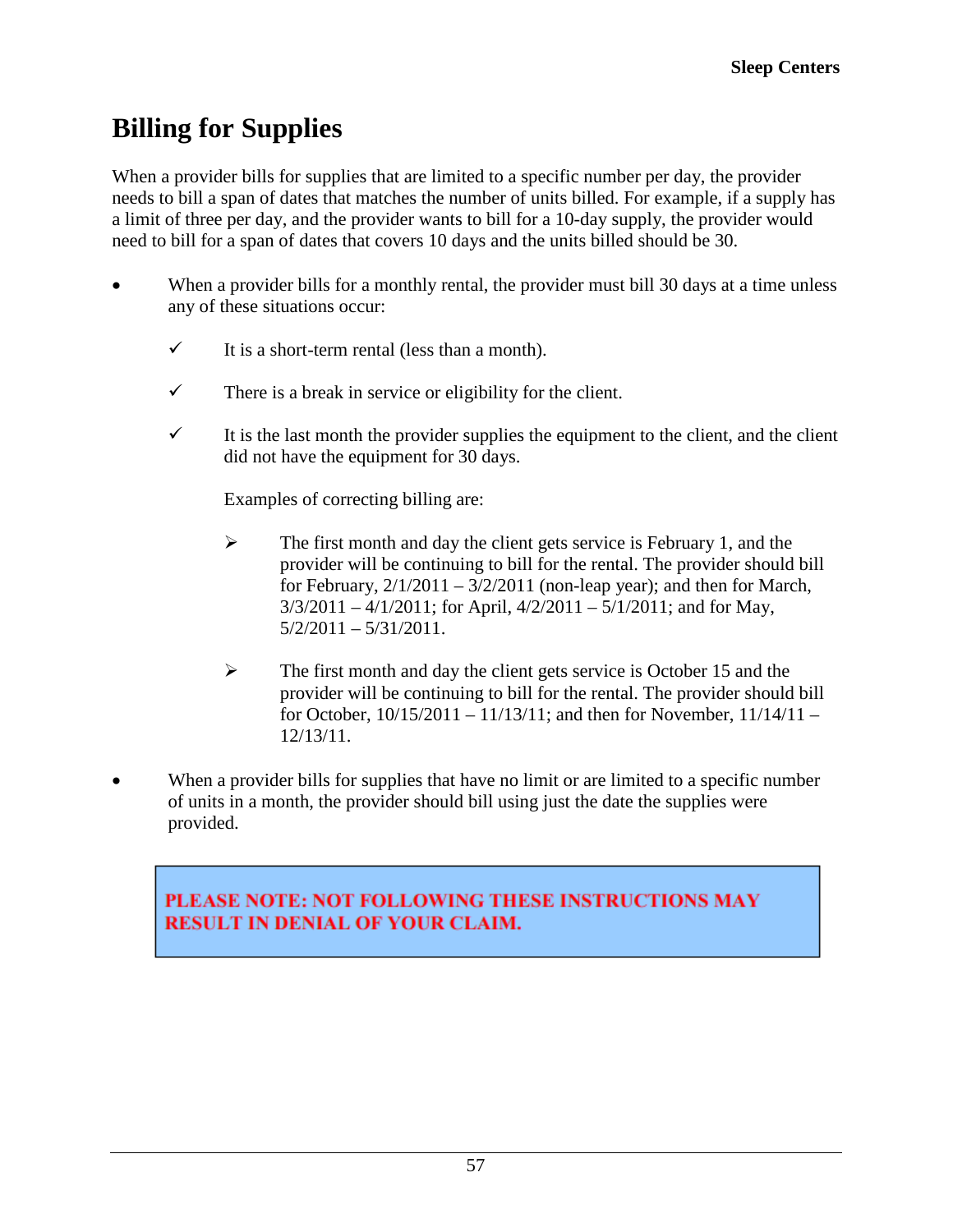# <span id="page-57-0"></span>**Add-on codes**

The agency will not pay for procedure codes defined in the current CPT® manual as "add-on codes" when these codes are billed alone or with an invalid primary procedure code.

**Note:** The agency has instituted claims edits requiring that "add-on" procedure codes be billed with a correct primary procedure.

# <span id="page-57-1"></span>**By report**

Services with a by-report (BR) indicator in the fee schedule with billed charges of \$1,100 or greater require a detailed report in order to be paid. Attach the report to the claim. For billed charges under \$1,100, DO NOT attach a report to the claim for services with a BR indicator in the fee schedule, unless requested by the agency. The agency pays for medically necessary services on the basis of usual and customary charges or the maximum allowable fee established by the agency, whichever is lower according to WAC 182-502-0100.

#### <span id="page-57-3"></span><span id="page-57-2"></span>**Codes for unlisted procedures (CPT code XXX99)**

Providers must bill using the appropriate procedure code. The agency does not pay for procedures when they are judged to be less-than-effective (i.e., an experimental procedure), as reported in peer-reviewed literature (see WAC 182-501-0165). If providers bill for a procedure using a code for an unlisted procedure, it is the provider's responsibility to know whether the procedure is effective, safe, and evidence-based. The agency requires this for all its programs, as outlined in WAC 182-501-0050. If a provider does not verify the agency's coverage policy before performing a procedure, the agency may not pay for the procedure.

# <span id="page-57-4"></span>**Diagnosis codes**

The agency requires valid and complete ICD diagnosis codes. When billing the agency, use the highest level of specificity (6th or 7th digits when applicable) or the services will be denied. The agency does not cover the following diagnosis codes when billed as the primary diagnosis:

- V00-Y99 codes (Supplementary Classification)
- Most codes in Z00-Z99 (factors influencing health status and contact with health services)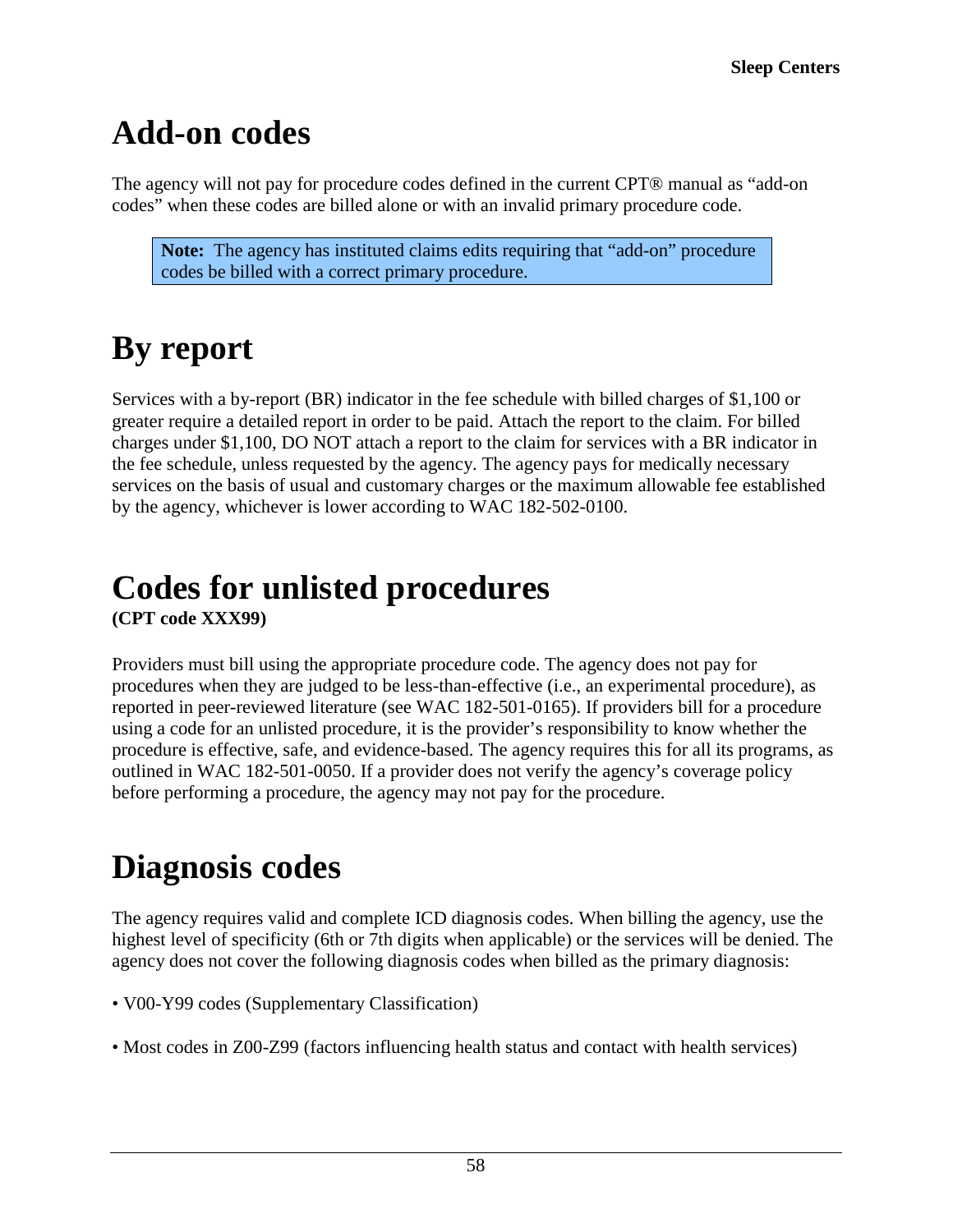**Note:** The agency reimburses providers for only those covered procedure codes and diagnosis codes that are within their scope of practice.

# <span id="page-58-0"></span>**Discontinued codes**

The agency follows Medicare and does not allow providers a 90-day grace period to use discontinued CPT and HCPCS codes. Use of discontinued codes to bill services provided after the date that the codes are discontinued will cause claims to be denied.

# <span id="page-58-1"></span>**National correct coding initiative**

The agency continues to follow the [National Correct Coding Initiative \(NCCI\) policy.](https://www.medicaid.gov/medicaid/program-integrity/ncci/index.html) The Centers for Medicare and Medicaid Services (CMS) created this policy to promote national correct coding methods. NCCI assists the agency to control improper coding that may lead to inappropriate payment. The agency bases coding policies on the following:

- The American Medical Association's (AMA) Current Procedural Terminology (CPT) manual
- National and local policies and edits
- Coding guidelines developed by national professional societies
- The analysis and review of standard medical and surgical practices
- Review of current coding practices

Procedure code selection must be consistent with the current CPT guidelines, introduction, and instructions on how to use the CPT coding book. Providers must comply with the coding guidelines that are within each section (e.g., E/M services, radiology, etc.) of the current CPT book.

# <span id="page-58-2"></span>**Medically Unlikely Edits (MUEs)**

Medically unlikely edits (MUEs) are part of the NCCI policy. MUEs are the maximum unit of service per HCPC or CPT code that can be reported by a provider under most circumstances for the same patient on the same date of service. Items billed above the established number of units are automatically denied as a "Medically Unlikely Edit." Not all HCPCS or CPT codes are assigned an MUE. The agency follows the CMS MUEs for all codes. The agency may have units of service edits that are more restrictive than MUEs.

**Note:** The agency may have units of service edits that are more restrictive than MUEs.